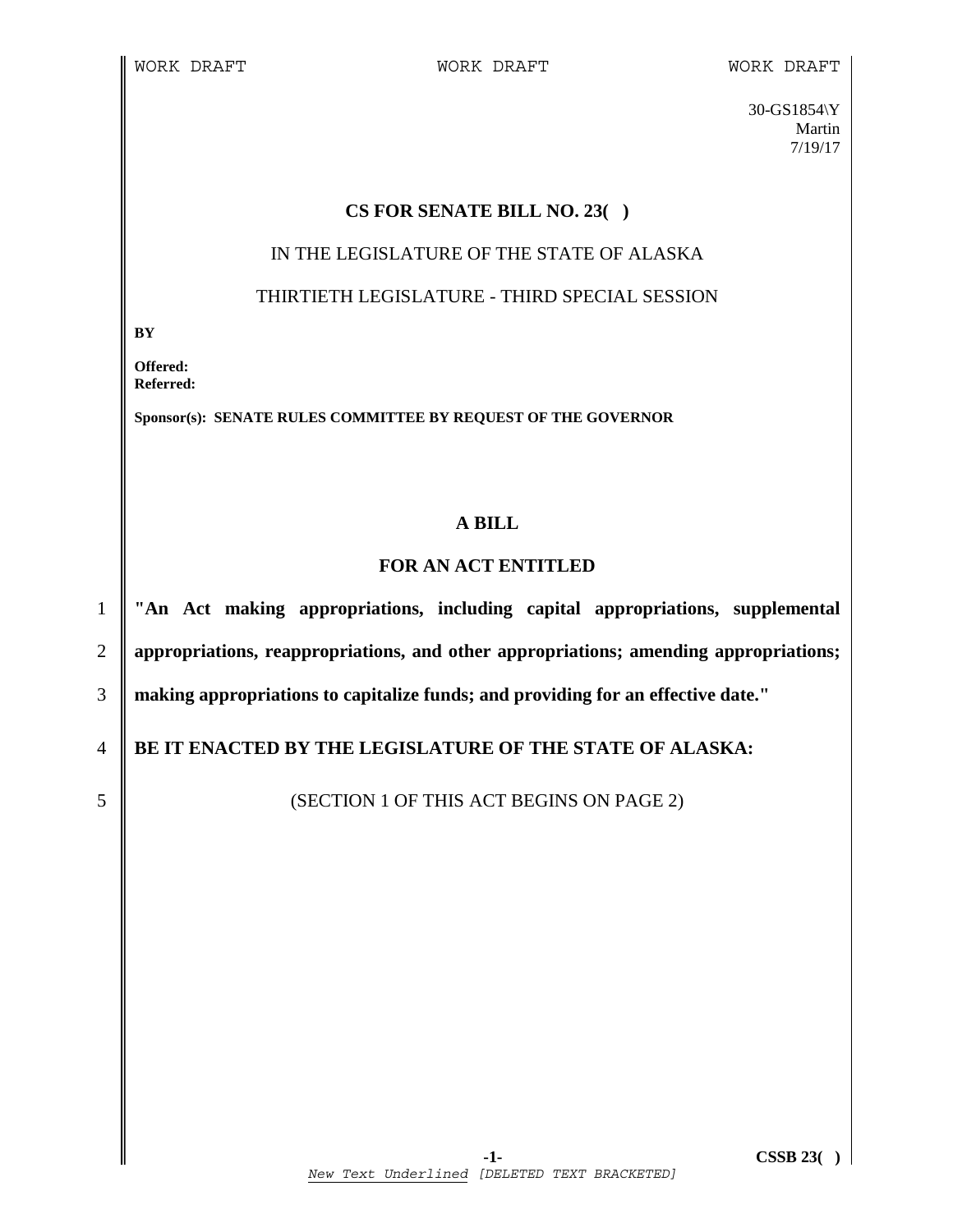1 **\* Section 1.** The following appropriation items are for capital projects and grants from the 2 general fund or other funds as set out in section 2 of this Act by funding source to the 3 agencies named for the purposes expressed and lapse under AS 37.25.020, unless otherwise 4 noted.

| 5      |                                                                                         | Appropriation | General   | Other     |
|--------|-----------------------------------------------------------------------------------------|---------------|-----------|-----------|
| 6      | Allocations                                                                             | Items         | Funds     | Funds     |
| $\tau$ | * * * * *                                                                               | * * * * *     |           |           |
| 8      | ***** Department of Administration *****                                                |               |           |           |
| 9      | * * * * *                                                                               | * * * * *     |           |           |
| 10     | Alaska Land Mobile Radio System (HD 1-                                                  | 1,534,600     | 1,534,600 |           |
| 11     | 40)                                                                                     |               |           |           |
| 12     | Case Management Database System (HD 1-                                                  | 665,000       | 665,000   |           |
| 13     | 40)                                                                                     |               |           |           |
| 14     | General Services Public Building Fund                                                   | 4,500,000     |           | 4,500,000 |
| 15     | Buildings Deferred Maintenance (HD 1-                                                   |               |           |           |
| 16     | 40)                                                                                     |               |           |           |
| 17     | Replacement of Pension and Benefits                                                     | 500,000       |           | 500,000   |
| 18     | System Hardware (HD 1-40)                                                               |               |           |           |
| 19     | * * * * *                                                                               |               | * * * * * |           |
| 20     | ***** Department of Commerce, Community and Economic Development *****                  |               |           |           |
| 21     | * * * * *                                                                               |               | * * * * * |           |
| 22     | Alaska Energy Authority - Bulk Fuel                                                     | 2,420,000     | 2,420,000 |           |
| 23     | Upgrades $(HD 1-40)$                                                                    |               |           |           |
| 24     | The appropriation to the Alaska Energy Authority is conditional upon participation by a |               |           |           |
| 25     | federal agency at a minimum of a commensurate funding level.                            |               |           |           |
| 26     | Alaska Railroad Corporation -- Seward                                                   | 300,000       |           | 300,000   |
| 27     | Cruise Ship Terminal Planning & Design                                                  |               |           |           |
| 28     | (HD 29)                                                                                 |               |           |           |
| 29     | Alaska Railroad Corporation -- Seward                                                   | 1,200,000     |           | 1,200,000 |
| 30     | Dock Safety Enhancements (HD 29)                                                        |               |           |           |
|        |                                                                                         |               |           |           |
| 31     | Community Block Grants (HD 1-40)                                                        | 6,060,000     | 60,000    | 6,000,000 |

 **-2-**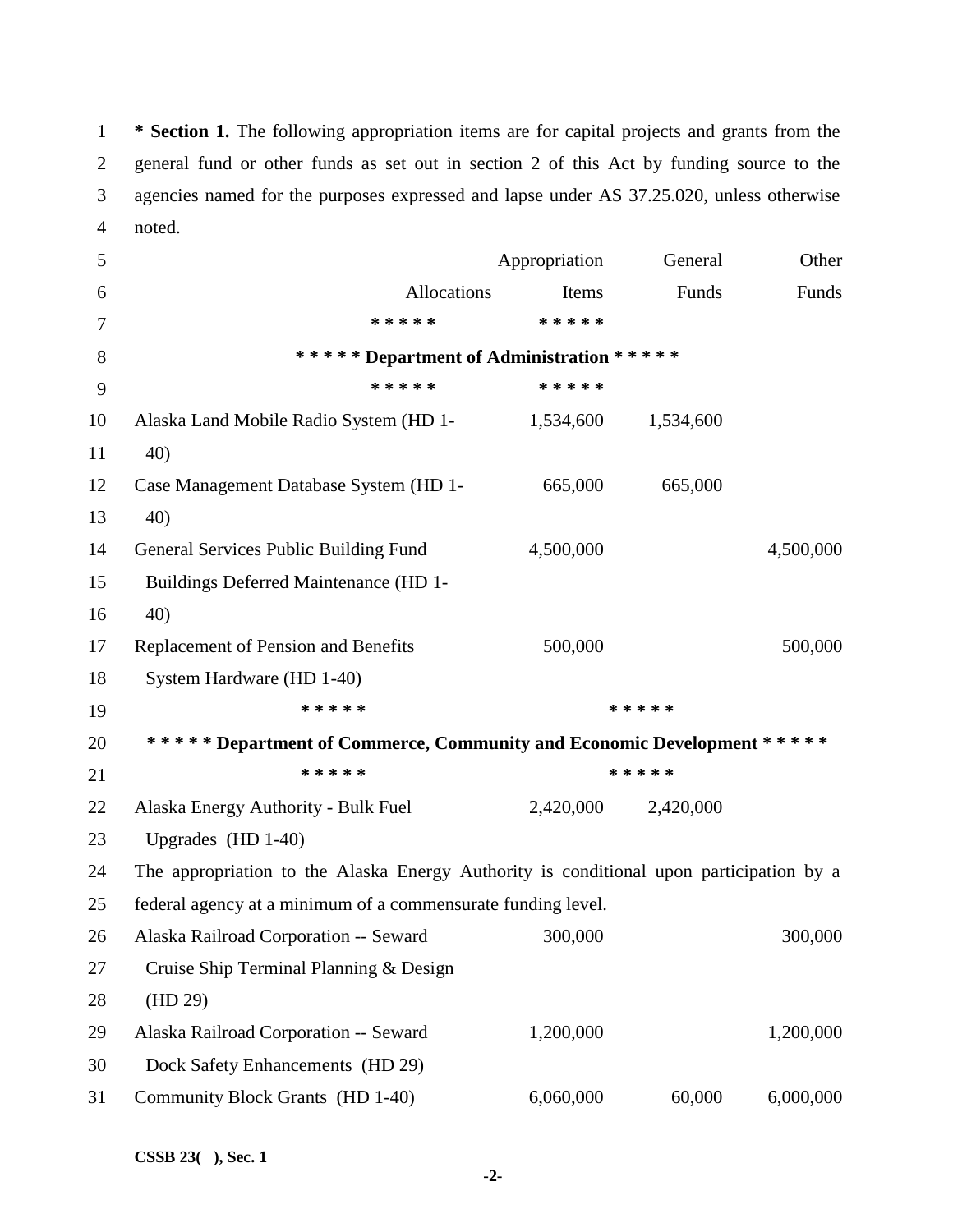| $\mathbf{1}$   |                                                                                               | Appropriation | <b>General</b> | <b>Other</b> |
|----------------|-----------------------------------------------------------------------------------------------|---------------|----------------|--------------|
| $\overline{2}$ | <b>Allocations</b>                                                                            | <b>Items</b>  | <b>Funds</b>   | <b>Funds</b> |
| 3              | <b>Grants to Named Recipients (AS</b>                                                         |               |                |              |
| $\overline{4}$ | 37.05.316)                                                                                    |               |                |              |
| 5              | Alaska Community Foundation -                                                                 | 250,000       | 250,000        |              |
| 6              | <b>Statewide Domestic Violence Shelter</b>                                                    |               |                |              |
| 7              | Improvements (HD 1-40)                                                                        |               |                |              |
| $8\,$          | Alaska Travel Industry Association                                                            | 3,000,000     | 3,000,000      |              |
| 9              | Grant for Tourism Marketing and                                                               |               |                |              |
| 10             | Development (HD 1-40)                                                                         |               |                |              |
| 11             | Hoonah Cruise Ship Dock Company --                                                            | 2,000,000     |                | 2,000,000    |
| 12             | Inner Point Sophia Phase 1 New Dock                                                           |               |                |              |
| 13             | Mooring Buoys (HD 35)                                                                         |               |                |              |
| 14             | Hoonah Cruise Ship Dock Company --                                                            | 500,000       |                | 500,000      |
| 15             | <b>Outer Point Sophia Dock Safety</b>                                                         |               |                |              |
| 16             | Improvements (HD 35)                                                                          |               |                |              |
| 17             | Hope Community Resources, Inc. -                                                              | 90,000        | 90,000         |              |
| 18             | <b>Upgrades to Housing to Meet State</b>                                                      |               |                |              |
| 19             | Licensing Requirements (HD 1-40)                                                              |               |                |              |
| 20             | Inter-Island Ferry Authority (HD 33-                                                          | 115,000       | 115,000        |              |
| 21             | 36)                                                                                           |               |                |              |
| 22             | The language sections of the bill include a reappropriation of unexpended and unobligated     |               |                |              |
| 23             | funding, estimated to be \$135,000, to provide a total of \$250,000 to the Inter-Island Ferry |               |                |              |
| 24             | Authority.                                                                                    |               |                |              |
| 25             | Marine Exchange of Alaska - Alaska                                                            | 400,000       |                | 400,000      |
| 26             | <b>Vessel Tracking System Upgrades and</b>                                                    |               |                |              |
| 27             | Expansion (HD 1-40)                                                                           |               |                |              |
| 28             | <b>Grants to Municipalities (AS</b>                                                           |               |                |              |
| 29             | 37.05.315)                                                                                    |               |                |              |
| 30             | Anchorage - Police Department Patrol                                                          | 200,000       | 200,000        |              |
| 31             | of the Seward Highway Between                                                                 |               |                |              |
| 32             | Anchorage and Indian (HD 12-28)                                                               |               |                |              |
| 33             | It is the intent of the legislature that the Municipality of Anchorage coordinate with the    |               |                |              |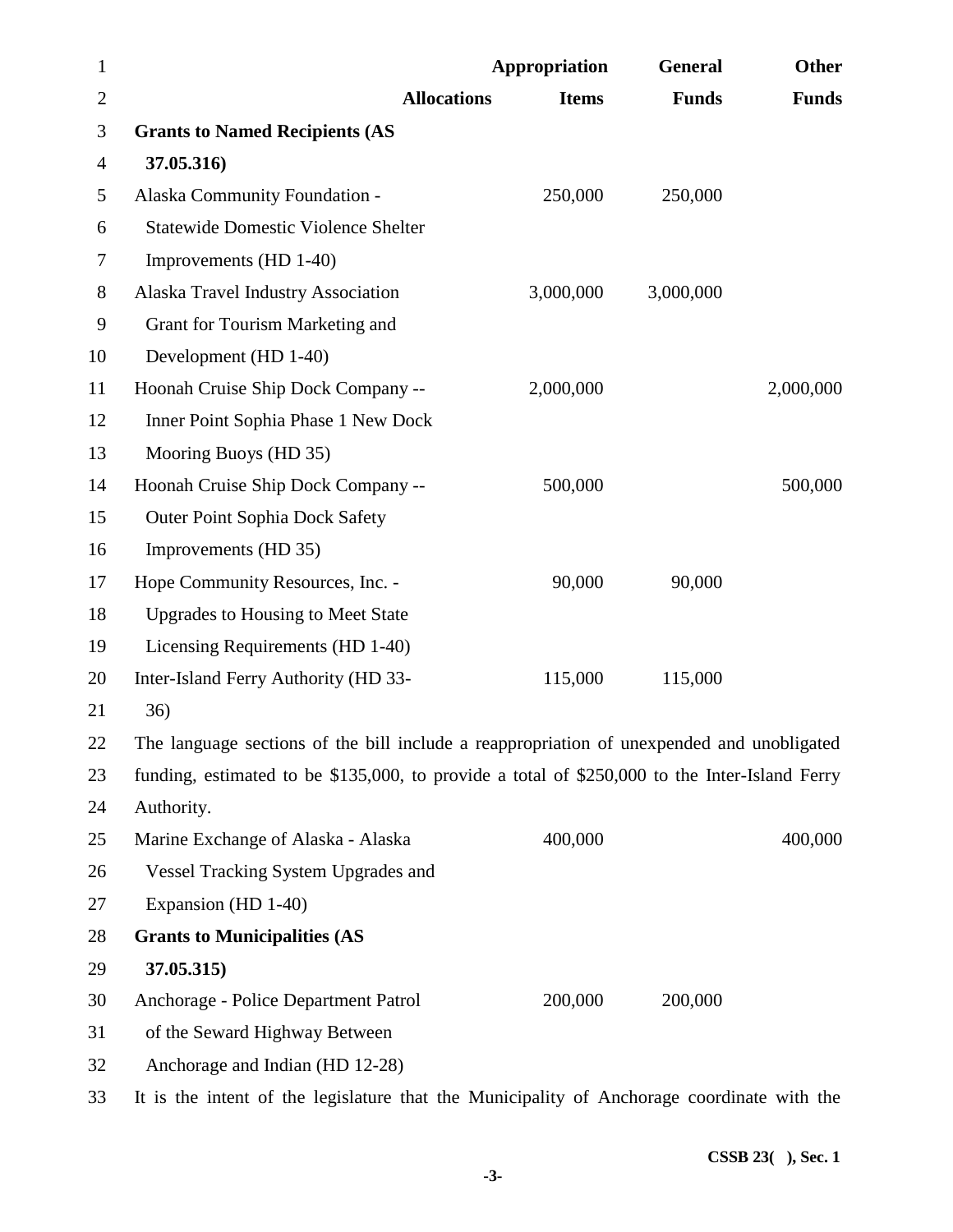| $\mathbf{1}$   |                                                           |                    | Appropriation                            | <b>General</b> | <b>Other</b> |
|----------------|-----------------------------------------------------------|--------------------|------------------------------------------|----------------|--------------|
| $\overline{2}$ |                                                           | <b>Allocations</b> | <b>Items</b>                             | <b>Funds</b>   | <b>Funds</b> |
| 3              | Department of Public Safety to patrol the Seward Highway. |                    |                                          |                |              |
| 4              | Ketchikan - Port of Ketchikan Cruise                      |                    | 2,000,000                                |                | 2,000,000    |
| 5              | Ship Berths (HD 36)                                       |                    |                                          |                |              |
| 6              | * * * * *                                                 |                    | * * * * *                                |                |              |
| 7              | ****** Department of Environmental Conservation *****     |                    |                                          |                |              |
| $8\,$          | * * * * *                                                 |                    | * * * * *                                |                |              |
| 9              | Clean Water Capitalization Grant -                        |                    | 587,700                                  |                | 587,700      |
| 10             | Subsidy Funding (HD 1-40)                                 |                    |                                          |                |              |
| 11             | Drinking Water Capitalization Grant -                     |                    | 2,041,000                                |                | 2,041,000    |
| 12             | Subsidy Funding (HD 1-40)                                 |                    |                                          |                |              |
| 13             | Prince William Sound Tanker Escort                        |                    | 250,000                                  | 250,000        |              |
| 14             | Contingency Plan Review (HD 9)                            |                    |                                          |                |              |
| 15             | Fairbanks PM2.5 Nonattainment Area                        |                    | 2,477,250                                |                | 2,477,250    |
| 16             | <b>Voluntary Heating Device Change Out</b>                |                    |                                          |                |              |
| 17             | Program (HD 1-5)                                          |                    |                                          |                |              |
| 18             | <b>Village Safe Water and Wastewater</b>                  |                    | 64,830,000                               | 12,080,000     | 52,750,000   |
| 19             | <b>Infrastructure Projects</b>                            |                    |                                          |                |              |
| 20             | <b>First Time Service Projects</b>                        | 38,898,000         |                                          |                |              |
| 21             | $(HD 1-40)$                                               |                    |                                          |                |              |
| 22             | Expansion, Upgrade, and                                   | 25,932,000         |                                          |                |              |
| 23             | <b>Replacement of Existing</b>                            |                    |                                          |                |              |
| 24             | Service (HD 1-40)                                         |                    |                                          |                |              |
| 25             |                                                           | * * * * *          | * * * * *                                |                |              |
| 26             |                                                           |                    | ****** Department of Fish and Game ***** |                |              |
| 27             |                                                           | * * * * *          | * * * * *                                |                |              |
| 28             | R/V Resolution Refurbishment and                          |                    | 1,000,000                                | 1,000,000      |              |
| 29             | Repair (HD 32)                                            |                    |                                          |                |              |
| 30             | Sport Fish Recreational Boating and                       |                    | 3,000,000                                |                | 3,000,000    |
| 31             | Angler Access (HD 1-40)                                   |                    |                                          |                |              |
| 32             |                                                           | * * * * *          | * * * * *                                |                |              |
| 33             |                                                           |                    | ***** Office of the Governor ******      |                |              |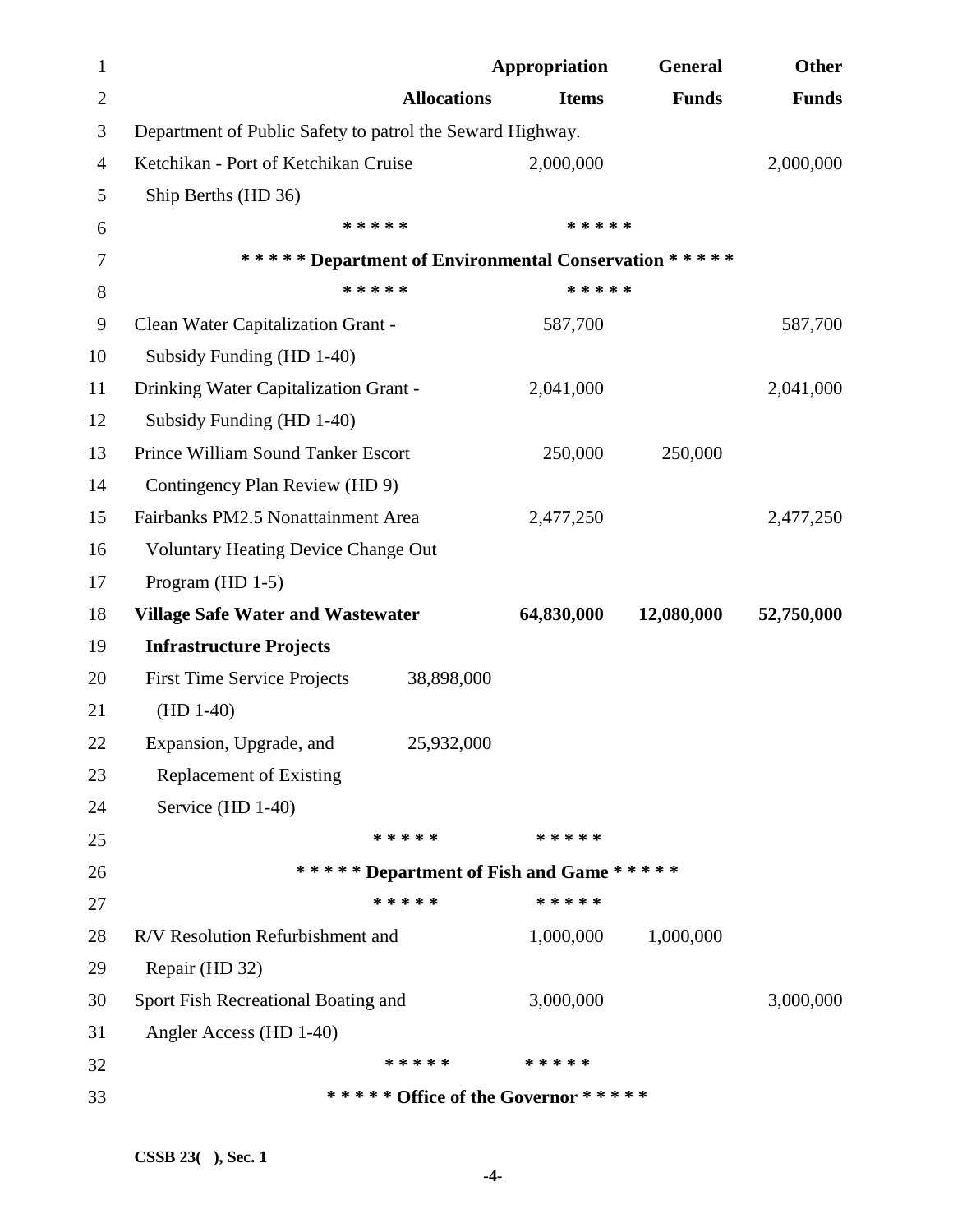| 1              |                                                                                             | Appropriation | <b>General</b> | <b>Other</b> |
|----------------|---------------------------------------------------------------------------------------------|---------------|----------------|--------------|
| $\overline{2}$ | <b>Allocations</b>                                                                          | <b>Items</b>  | <b>Funds</b>   | <b>Funds</b> |
| 3              | * * * * *                                                                                   | * * * * *     |                |              |
| 4              | <b>State-wide Agency Deferred Maintenance</b>                                               | 20,000,000    | 20,000,000     |              |
| 5              | $(HD 1-40)$                                                                                 |               |                |              |
| 6              | It is the intent of the legislature that the Office of the Governor prioritize the deferred |               |                |              |
| $\tau$         | maintenance needs of all state agencies and distribute this funding to address the highest  |               |                |              |
| 8              | priority issues.                                                                            |               |                |              |
| 9              | * * * * *                                                                                   | * * * * *     |                |              |
| 10             | ***** Department of Health and Social Services *****                                        |               |                |              |
| 11             | * * * * *                                                                                   | * * * * *     |                |              |
| 12             | <b>Emergency Medical Services Match for</b>                                                 | 500,000       | 500,000        |              |
| 13             | Code Blue Project (HD 1-40)                                                                 |               |                |              |
| 14             | <b>Statewide Electronic Health</b>                                                          | 7,628,548     | 762,855        | 6,865,693    |
| 15             | Information Exchange System (HD 1-40)                                                       |               |                |              |
| 16             | * * * * *                                                                                   | * * * * *     |                |              |
| 17             | ****** Department of Military and Veterans Affairs *****                                    |               |                |              |
| 18             | * * * * *                                                                                   | * * * * *     |                |              |
| 19             | National Guard Counterdrug Support (HD                                                      | 100,000       |                | 100,000      |
| 20             | $1-40$                                                                                      |               |                |              |
| 21             | <b>State Homeland Security Grant Programs</b>                                               | 6,000,000     |                | 6,000,000    |
| 22             | $(HD 1-40)$                                                                                 |               |                |              |
| 23             | * * * * *                                                                                   | * * * * *     |                |              |
| 24             | ***** Department of Natural Resources *****                                                 |               |                |              |
| 25             | * * * * *                                                                                   | * * * * *     |                |              |
| 26             | <b>Abandoned Mine Lands Reclamation</b>                                                     | 3,200,000     |                | 3,200,000    |
| 27             | Federal Program (HD 1-40)                                                                   |               |                |              |
| 28             | <b>Assessment of Transitional North Slope</b>                                               | 750,000       |                | 750,000      |
| 29             | Oil Reservoirs (HD 1-40)                                                                    |               |                |              |
| 30             | <b>EVOS Parks Habitat Restoration and</b>                                                   | 2,018,930     |                | 2,018,930    |
| 31             | Protection (HD 29-31)                                                                       |               |                |              |
| 32             | EVOS Purchase of Interest in Land -                                                         | 1,500,000     |                | 1,500,000    |
| 33             | Kachemak Bay (HD 31)                                                                        |               |                |              |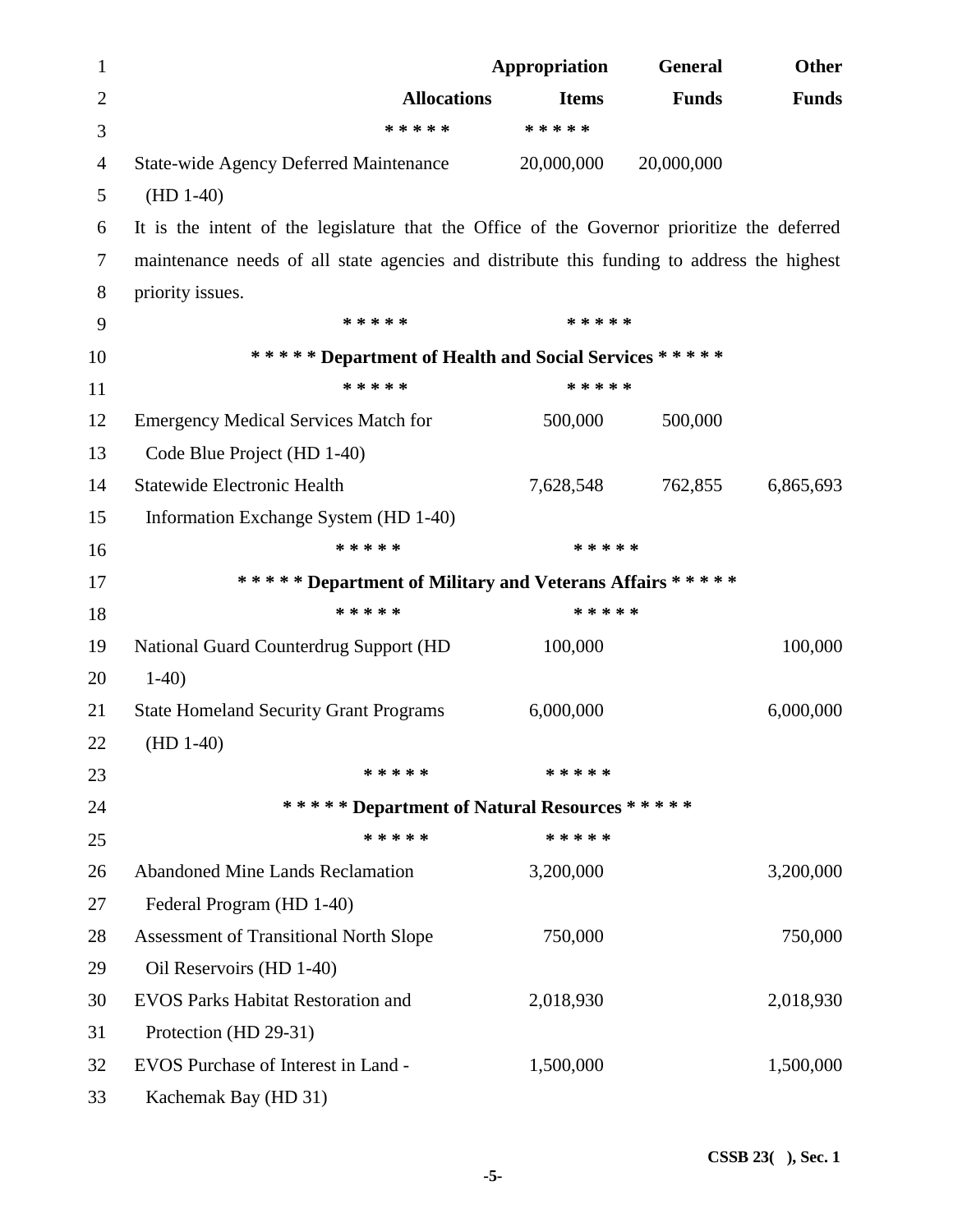| $\mathbf{1}$   |                                             | Appropriation | General      | <b>Other</b> |
|----------------|---------------------------------------------|---------------|--------------|--------------|
| $\overline{2}$ | <b>Allocations</b>                          | <b>Items</b>  | <b>Funds</b> | <b>Funds</b> |
| 3              | EVOS Purchase of Interest in Land -         | 8,500,000     |              | 8,500,000    |
| 4              | Portage Lake, Northern Afognak Island       |               |              |              |
| 5              | (HD 32)                                     |               |              |              |
| 6              | EVOS Purchase of Interest in Land -         | 7,000,000     |              | 7,000,000    |
| 7              | Thorsheim Drainage, Northern Afognak        |               |              |              |
| $8\,$          | Island (HD 32)                              |               |              |              |
| 9              | Federal and Local Government Funded         | 1,400,000     |              | 1,400,000    |
| 10             | Forest Resource and Fire Program (HD        |               |              |              |
| 11             | $1-40$                                      |               |              |              |
| 12             | Geologic Mapping for Natural Resource       | 2,100,000     | 300,000      | 1,800,000    |
| 13             | Development (HD 1-40)                       |               |              |              |
| 14             | <b>Industry Projects Application Review</b> | 400,000       |              | 400,000      |
| 15             | $(HD 1-40)$                                 |               |              |              |
| 16             | Land and Water Conservation Fund            | 600,000       |              | 600,000      |
| 17             | Federal Grant Program (HD 1-40)             |               |              |              |
| 18             | National Historic Preservation Fund         | 400,000       |              | 400,000      |
| 19             | $(HD 1-40)$                                 |               |              |              |
| 20             | <b>National Recreational Trails Federal</b> | 1,500,000     |              | 1,500,000    |
| 21             | Grant Program (HD 1-40)                     |               |              |              |
| 22             | Snowmobile Trail Development Program        | 250,000       | 250,000      |              |
| 23             | and Grants (HD 1-40)                        |               |              |              |
| 24             | * * * * *                                   | * * * * *     |              |              |
| 25             | ***** Department of Public Safety *****     |               |              |              |
| 26             | * * * * *                                   | * * * * *     |              |              |
| 27             | Marine Fisheries Patrol Improvements        | 1,200,000     |              | 1,200,000    |
| 28             | $(HD 1-40)$                                 |               |              |              |
| 29             | ***** *****                                 |               |              |              |
| 30             | ****** Department of Revenue *****          |               |              |              |
| 31             | * * * * *                                   | * * * * *     |              |              |
| 32             | Alaska Permanent Fund Corporation -         | 4,050,000     |              | 4,050,000    |
| 33             | Headquarters Renovation (HD 33)             |               |              |              |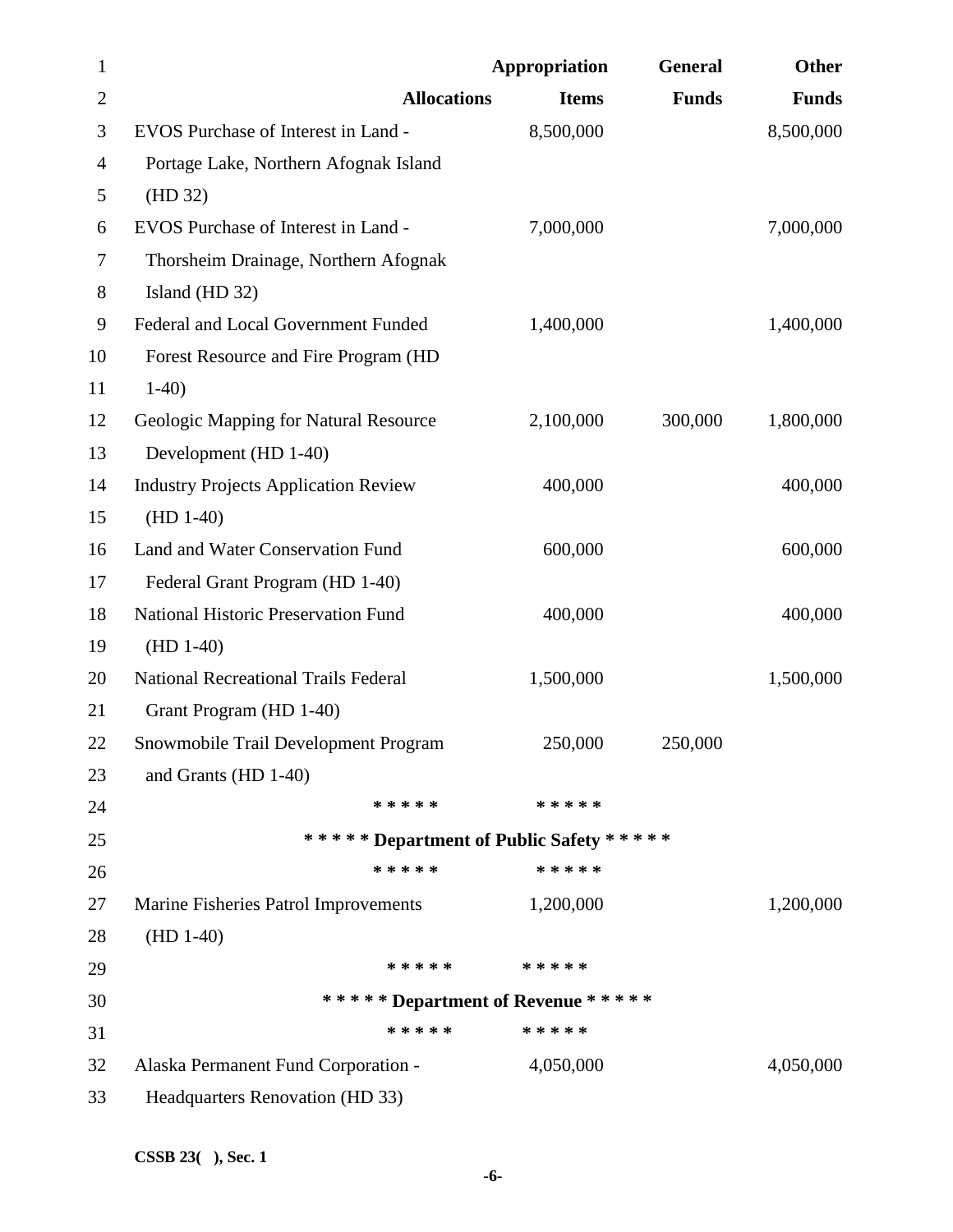| $\mathbf{1}$   |                                                                                                 | Appropriation | General      | Other        |
|----------------|-------------------------------------------------------------------------------------------------|---------------|--------------|--------------|
| $\mathbf{2}$   | <b>Allocations</b>                                                                              | <b>Items</b>  | <b>Funds</b> | <b>Funds</b> |
| 3              | <b>Alaska Housing Finance Corporation</b>                                                       |               |              |              |
| $\overline{4}$ | <b>AHFC Cold Climate Housing Research</b>                                                       | 1,000,000     | 1,000,000    |              |
| 5              | Center (CCHRC) (HD 1-40)                                                                        |               |              |              |
| 6              | <b>AHFC Competitive Grants for Public</b>                                                       | 1,100,000     | 350,000      | 750,000      |
| $\tau$         | Housing $(HD 1-40)$                                                                             |               |              |              |
| $8\,$          | <b>AHFC Federal and Other Competitive</b>                                                       | 15,200,000    | 1,500,000    | 13,700,000   |
| 9              | Grants (HD 1-40)                                                                                |               |              |              |
| 10             | <b>AHFC Housing and Urban Development</b>                                                       | 2,500,000     |              | 2,500,000    |
| 11             | Capital Fund Program (HD 1-40)                                                                  |               |              |              |
| 12             | <b>AHFC Housing and Urban Development</b>                                                       | 4,500,000     | 750,000      | 3,750,000    |
| 13             | Federal HOME Grant (HD 1-40)                                                                    |               |              |              |
| 14             | <b>AHFC Rental Assistance for Victims -</b>                                                     | 1,500,000     | 1,500,000    |              |
| 15             | <b>Empowering Choice Housing Program</b>                                                        |               |              |              |
| 16             | (ECHP) (HD 1-40)                                                                                |               |              |              |
| 17             | <b>AHFC Senior Citizens Housing</b>                                                             | 1,000,000     | 1,000,000    |              |
| 18             | Development Program (HD 1-40)                                                                   |               |              |              |
| 19             | <b>AHFC Supplemental Housing Development</b>                                                    | 3,000,000     | 3,000,000    |              |
| 20             | Program (HD 1-40)                                                                               |               |              |              |
| 21             | AHFC Teacher, Health and Public Safety                                                          | 1,750,000     | 1,750,000    |              |
| 22             | Professionals Housing (HD 1-40)                                                                 |               |              |              |
| 23             | AHFC Weatherization Program (HD 1-40)                                                           | 1,500,000     |              | 1,500,000    |
| 24             | * * * * *                                                                                       |               | * * * * *    |              |
| 25             | ****** Department of Transportation and Public Facilities *****                                 |               |              |              |
| 26             | * * * * *                                                                                       |               | * * * * *    |              |
| 27             | Alaska Marine Highway System -                                                                  | 244,000,000   | 22,000,000   | 222,000,000  |
| 28             | Construction of a New Ocean Going                                                               |               |              |              |
| 29             | Vessel To Replace the F/V Tustumena                                                             |               |              |              |
| 30             | $(HD 1-40)$                                                                                     |               |              |              |
| 31             | It is the intent of the legislature that the new oceangoing vessel to replace the F/V Tustumena |               |              |              |
| 32             | be constructed by a shipyard facility that produces the best value and most advantageous        |               |              |              |
| 33             | proposal to the state. The commissioner of transportation and public facilities shall award the |               |              |              |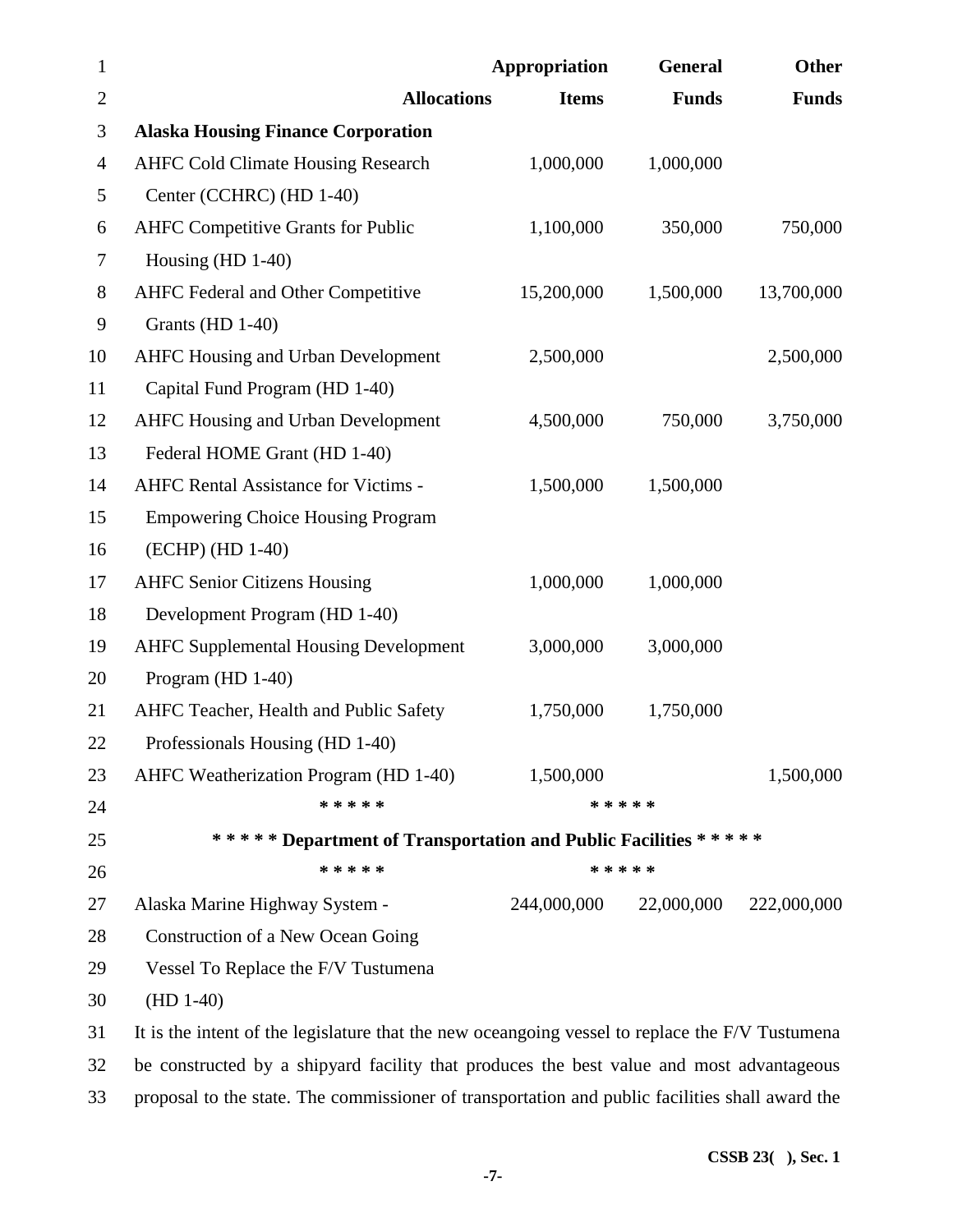| $\mathbf{1}$   |                                                                                               | Appropriation | General      | <b>Other</b> |
|----------------|-----------------------------------------------------------------------------------------------|---------------|--------------|--------------|
| $\overline{2}$ | <b>Allocations</b>                                                                            | <b>Items</b>  | <b>Funds</b> | <b>Funds</b> |
| 3              | contract using a competitive proposal procurement method unless the commissioner              |               |              |              |
| 4              | concludes, in writing, that the use of the competitive proposal procurement method is not in  |               |              |              |
| 5              | the best interests of the state. The Department of Transportation and Public Facilities shall |               |              |              |
| 6              | consult with the Federal Highway Administration to determine whether an open and              |               |              |              |
| $\tau$         | competitive proposal procurement method can be used.                                          |               |              |              |
| $8\,$          | Alaska Marine Highway System Vessel                                                           | 11,000,000    | 11,000,000   |              |
| 9              | Overhaul, Annual Certification and                                                            |               |              |              |
| 10             | <b>Shoreside Facilities Rehabilitation</b>                                                    |               |              |              |
| 11             | $(HD 1-40)$                                                                                   |               |              |              |
| 12             | <b>Public and Community Transportation</b>                                                    | 1,000,000     | 1,000,000    |              |
| 13             | State Match (HD 1-40)                                                                         |               |              |              |
| 14             | State Equipment Fleet Replacement (HD                                                         | 12,500,000    |              | 12,500,000   |
| 15             | $1-40$                                                                                        |               |              |              |
| 16             | <b>Municipal Harbor Facility Grant Fund</b>                                                   |               |              |              |
| 17             | (AS 29.60.800)                                                                                |               |              |              |
| 18             | <b>Municipal Harbor Facility Grant Fund</b>                                                   | 5,000,000     | 5,000,000    |              |
| 19             | Projects (HD 1-40)                                                                            |               |              |              |
| 20             | <b>Federal Program Match</b>                                                                  | 46,200,000    | 46,200,000   |              |
| 21             | Federal-Aid Aviation State<br>10,800,000                                                      |               |              |              |
| 22             | Match (HD $1-40$ )                                                                            |               |              |              |
| 23             | Federal-Aid Highway State<br>34,100,000                                                       |               |              |              |
| 24             | Match (HD 1-40)                                                                               |               |              |              |
| 25             | The language sections of the bill include reappropriations of unexpended and unobligated      |               |              |              |
| 26             | funding, estimated to be \$23,900,000, to provide a total of \$58,000,000 for Federal-Aid     |               |              |              |
| 27             | Highway State Match.                                                                          |               |              |              |
| 28             | 1,300,000<br>Other Federal Program Match                                                      |               |              |              |
| 29             | $(HD 1-40)$                                                                                   |               |              |              |
| 30             | <b>Airport Improvement Program</b>                                                            | 269,500,000   |              | 269,500,000  |
| 31             | Alaska International<br>129,500,000                                                           |               |              |              |
| 32             | Airport System (HD 1-40)                                                                      |               |              |              |
| 33             | <b>Rural Airport Improvement</b><br>140,000,000                                               |               |              |              |

**CSSB 23( ), Sec. 1** 

 **-8-**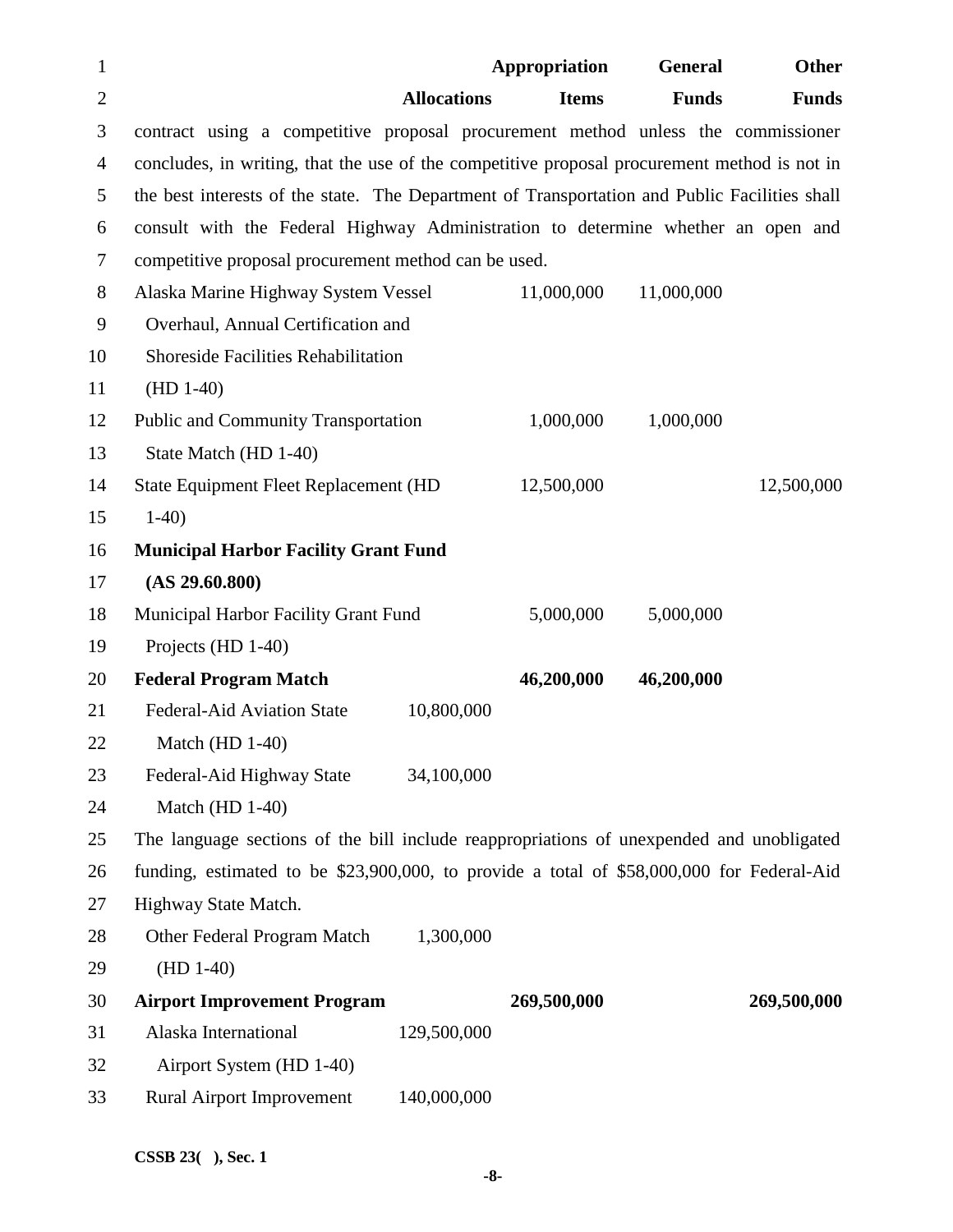| $\mathbf{1}$   |                                                 |                       | Appropriation                    | <b>General</b>      | <b>Other</b> |
|----------------|-------------------------------------------------|-----------------------|----------------------------------|---------------------|--------------|
| $\mathbf{2}$   |                                                 | <b>Allocations</b>    | <b>Items</b>                     | <b>Funds</b>        | <b>Funds</b> |
| 3              | Program (HD 1-40)                               |                       |                                  |                     |              |
| $\overline{4}$ | <b>Surface Transportation Program</b>           |                       |                                  |                     |              |
| 5              | Surface Transportation Program (HD 1-           |                       | 580,000,000                      |                     | 580,000,000  |
| 6              | 40)                                             |                       |                                  |                     |              |
| $\tau$         | <b>Statewide Federal Programs</b>               |                       | 38,611,819                       | 111,819             | 38,500,000   |
| 8              | <b>Commercial Vehicle</b>                       | 5,500,000             |                                  |                     |              |
| 9              | Enforcement Program (HD 1-                      |                       |                                  |                     |              |
| 10             | 40)                                             |                       |                                  |                     |              |
| 11             | Cooperative Reimbursable                        | 15,000,000            |                                  |                     |              |
| 12             | Projects (HD 1-40)                              |                       |                                  |                     |              |
| 13             | <b>Federal Transit</b>                          | 10,000,000            |                                  |                     |              |
| 14             | <b>Administration Grants (HD</b>                |                       |                                  |                     |              |
| 15             | $1-40$                                          |                       |                                  |                     |              |
| 16             | <b>Highway Safety Grants</b>                    | 8,111,819             |                                  |                     |              |
| 17             | Program (HD 1-40)                               |                       |                                  |                     |              |
| 18             |                                                 | * * * * *             | * * * * *                        |                     |              |
| 19             |                                                 |                       | ***** University of Alaska ***** |                     |              |
| 20             |                                                 | * * * * *             | * * * * *                        |                     |              |
| 21             | Deferred Maintenance, Renewal, and              |                       | 5,000,000                        | 5,000,000           |              |
| 22             | Repair (HD 1-40)                                |                       |                                  |                     |              |
| 23             |                                                 | ***** *****           |                                  |                     |              |
| 24             |                                                 | ***** Judiciary ***** |                                  |                     |              |
| 25             |                                                 | ***** *****           |                                  |                     |              |
| 26             | Deferred Maintenance, Renewal, Repair           |                       |                                  | 2,525,400 2,525,400 |              |
| 27             | and Equipment (HD 1-40)                         |                       |                                  |                     |              |
| 28             | (SECTION 2 OF THIS ACT BEGINS ON THE NEXT PAGE) |                       |                                  |                     |              |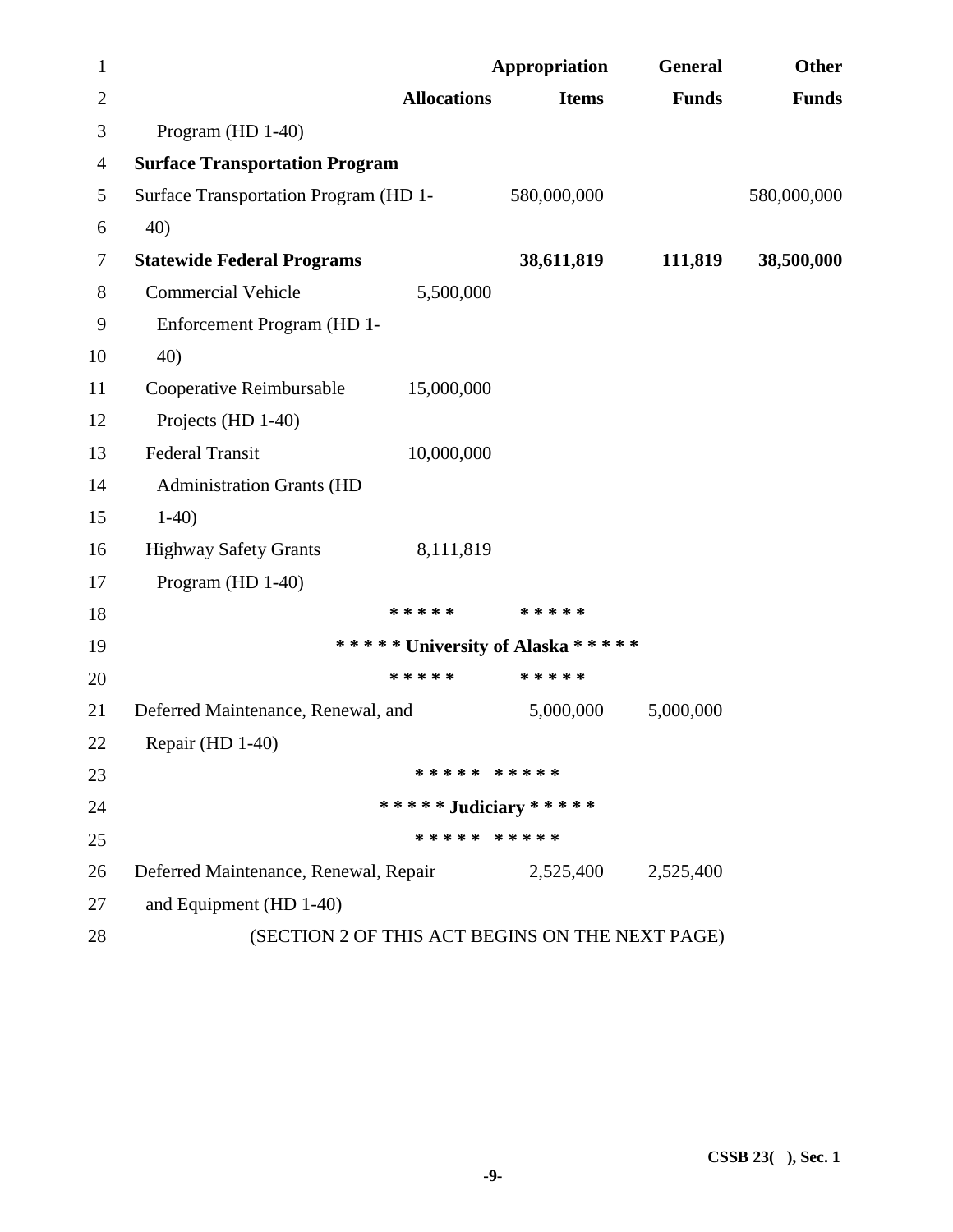| $\mathbf{1}$ |           | * Sec. 2. The following sets out the funding by agency for the appropriations made in sec. 1 of |            |
|--------------|-----------|-------------------------------------------------------------------------------------------------|------------|
| 2            | this Act. |                                                                                                 |            |
| 3            |           | <b>Funding Source</b>                                                                           | Amount     |
| 4            |           | <b>Department of Administration</b>                                                             |            |
| 5            | 1017      | Group Health and Life Benefits Fund                                                             | 153,200    |
| 6            | 1023      | <b>FICA Administration Fund Account</b>                                                         | 2,200      |
| 7            | 1029      | <b>Public Employees Retirement Trust Fund</b>                                                   | 240,300    |
| 8            | 1034      | <b>Teachers Retirement Trust Fund</b>                                                           | 97,200     |
| 9            | 1042      | <b>Judicial Retirement System</b>                                                               | 800        |
| 10           | 1045      | National Guard & Naval Militia Retirement System                                                | 6,300      |
| 11           | 1147      | <b>Public Building Fund</b>                                                                     | 4,500,000  |
| 12           | 1243      | <b>Statutory Budget Reserve Fund</b>                                                            | 2,199,600  |
| 13           |           | *** Total Agency Funding ***                                                                    | 7,199,600  |
| 14           |           | <b>Department of Commerce, Community and Economic Development</b>                               |            |
| 15           | 1002      | <b>Federal Receipts</b>                                                                         | 6,000,000  |
| 16           | 1200      | <b>Vehicle Rental Tax Receipts</b>                                                              | 1,650,000  |
| 17           | 1206      | <b>Commercial Vessel Passenger Excise Tax</b>                                                   | 6,400,000  |
| 18           | 1243      | <b>Statutory Budget Reserve Fund</b>                                                            | 4,485,000  |
| 19           |           | *** Total Agency Funding ***                                                                    | 18,535,000 |
| 20           |           | <b>Department of Environmental Conservation</b>                                                 |            |
| 21           | 1002      | <b>Federal Receipts</b>                                                                         | 54,727,250 |
| 22           | 1052      | Oil/Hazardous Release Prevention & Response Fund                                                | 250,000    |
| 23           | 1075      | Alaska Clean Water Fund                                                                         | 587,700    |
| 24           | 1100      | Alaska Drinking Water Fund                                                                      | 2,041,000  |
| 25           | 1108      | <b>Statutory Designated Program Receipts</b>                                                    | 500,000    |
| 26           | 1243      | <b>Statutory Budget Reserve Fund</b>                                                            | 12,080,000 |
| 27           |           | *** Total Agency Funding ***                                                                    | 70,185,950 |
| 28           |           | <b>Department of Fish and Game</b>                                                              |            |
| 29           | 1002      | <b>Federal Receipts</b>                                                                         | 2,250,000  |
| 30           | 1024      | Fish and Game Fund                                                                              | 750,000    |
| 31           | 1109      | <b>Test Fisheries Receipts</b>                                                                  | 1,000,000  |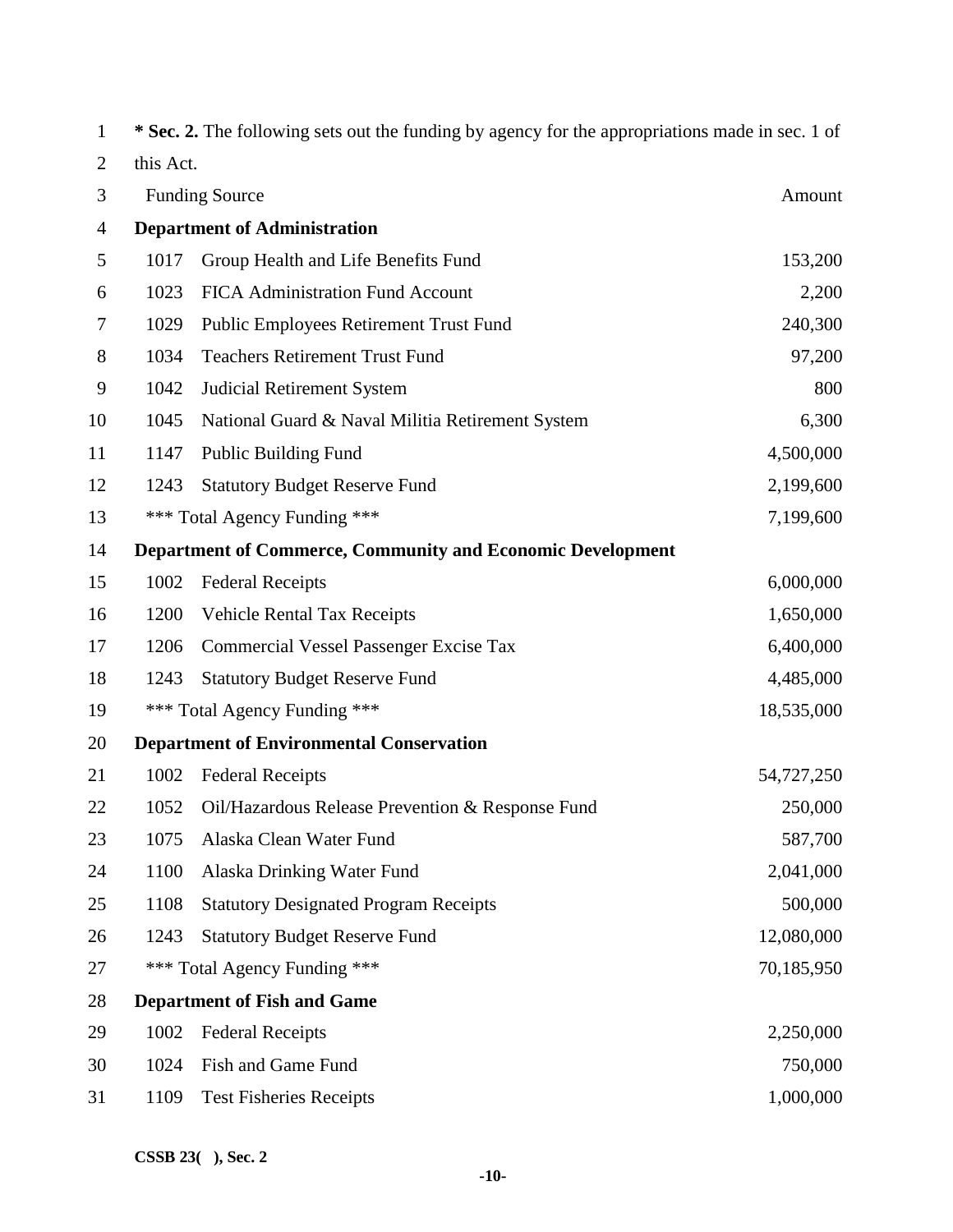| 1                |      | *** Total Agency Funding ***                              | 4,000,000     |
|------------------|------|-----------------------------------------------------------|---------------|
| $\overline{2}$   |      | <b>Office of the Governor</b>                             |               |
| 3                | 1197 | Alaska Capital Income Fund                                | 20,000,000    |
| $\overline{4}$   |      | *** Total Agency Funding ***                              | 20,000,000    |
| 5                |      | <b>Department of Health and Social Services</b>           |               |
| 6                | 1002 | <b>Federal Receipts</b>                                   | 6,865,693     |
| $\tau$           | 1243 | <b>Statutory Budget Reserve Fund</b>                      | 1,262,855     |
| $8\,$            |      | *** Total Agency Funding ***                              | 8,128,548     |
| $\boldsymbol{9}$ |      | <b>Department of Military and Veterans Affairs</b>        |               |
| 10               | 1002 | <b>Federal Receipts</b>                                   | 6,100,000     |
| 11               |      | *** Total Agency Funding ***                              | 6,100,000     |
| 12               |      | <b>Department of Natural Resources</b>                    |               |
| 13               | 1002 | <b>Federal Receipts</b>                                   | 9,650,000     |
| 14               | 1018 | Exxon Valdez Oil Spill Trust--Civil                       | 19,018,930    |
| 15               | 1108 | <b>Statutory Designated Program Receipts</b>              | 400,000       |
| 16               | 1195 | <b>Snow Machine Registration Receipts</b>                 | 250,000       |
| 17               | 1243 | <b>Statutory Budget Reserve Fund</b>                      | 300,000       |
| 18               |      | *** Total Agency Funding ***                              | 29,618,930    |
| 19               |      | <b>Department of Public Safety</b>                        |               |
| 20               | 1002 | <b>Federal Receipts</b>                                   | 1,200,000     |
| 21               | ***  | Total Agency Funding ***                                  | 1,200,000     |
| 22               |      | <b>Department of Revenue</b>                              |               |
| 23               | 1002 | <b>Federal Receipts</b>                                   | 22,200,000    |
| 24               | 1105 | <b>Permanent Fund Corporation Gross Receipts</b>          | 4,050,000     |
| 25               | 1139 | Alaska Housing Finance Corporation Dividend               | 9,350,000     |
| 26               | 1180 | Alcohol and Other Drug Abuse Treatment & Prevention Fund  | 1,500,000     |
| 27               |      | *** Total Agency Funding ***                              | 37,100,000    |
| 28               |      | <b>Department of Transportation and Public Facilities</b> |               |
| 29               | 1002 | <b>Federal Receipts</b>                                   | 1,078,000,000 |
| 30               | 1026 | Highways Equipment Working Capital Fund                   | 12,500,000    |
| 31               | 1027 | <b>International Airports Revenue Fund</b>                | 22,000,000    |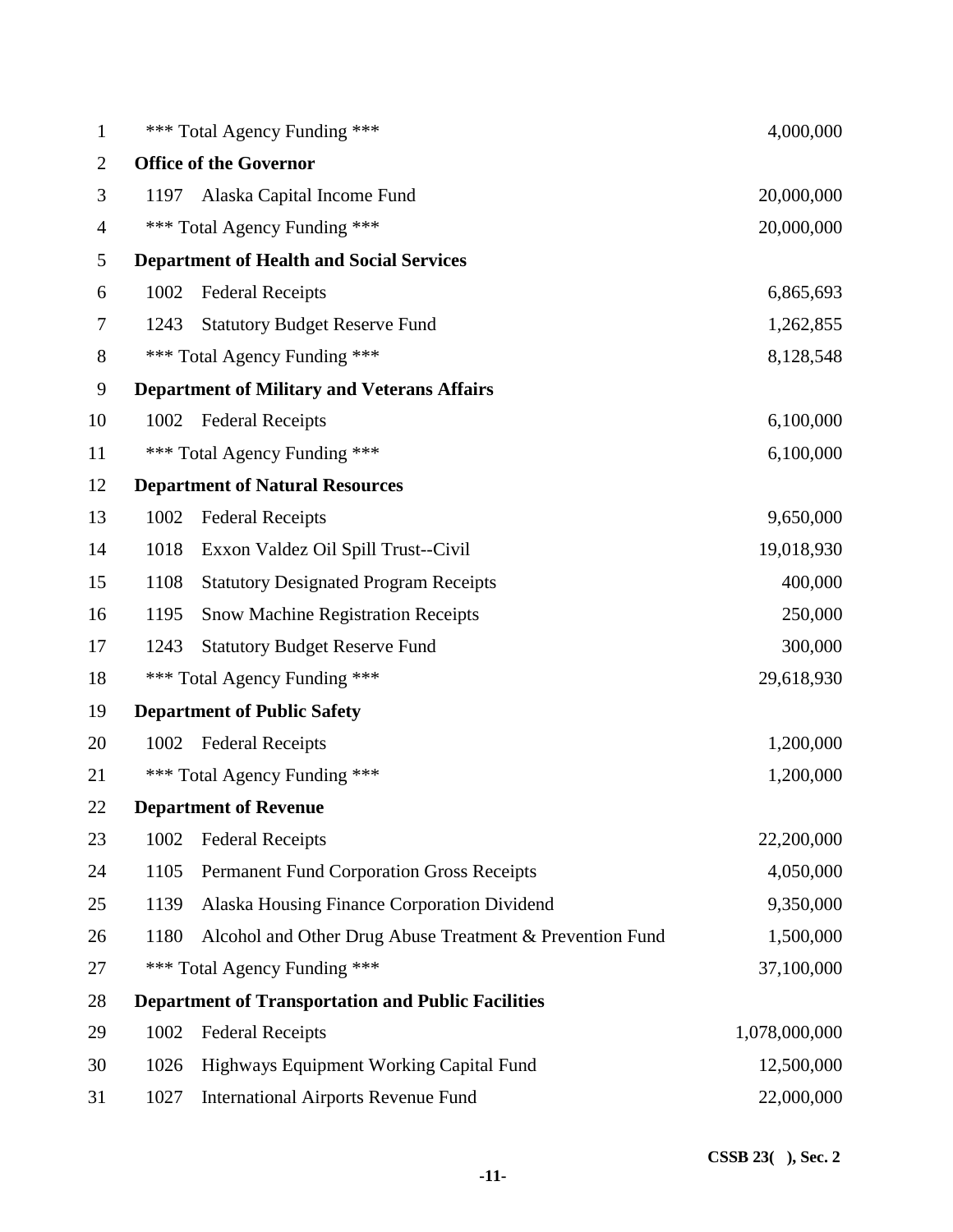| 1              | 1082             | <b>AMHS Vessel Replacement Fund</b>             | 22,000,000    |
|----------------|------------------|-------------------------------------------------|---------------|
| $\overline{2}$ | 1108             | <b>Statutory Designated Program Receipts</b>    | 10,000,000    |
| 3              | 1243             | <b>Statutory Budget Reserve Fund</b>            | 63, 311, 819  |
| 4              |                  | *** Total Agency Funding ***                    | 1,207,811,819 |
| 5              |                  | <b>University of Alaska</b>                     |               |
| 6              | 1197             | Alaska Capital Income Fund                      | 5,000,000     |
| 7              |                  | *** Total Agency Funding ***                    | 5,000,000     |
| 8              | <b>Judiciary</b> |                                                 |               |
| 9              | 1243             | <b>Statutory Budget Reserve Fund</b>            | 2,525,400     |
| 10             |                  | *** Total Agency Funding ***                    | 2,525,400     |
| 11             |                  | ***** Total Budget *****                        | 1,417,405,247 |
| 12             |                  | (SECTION 3 OF THIS ACT BEGINS ON THE NEXT PAGE) |               |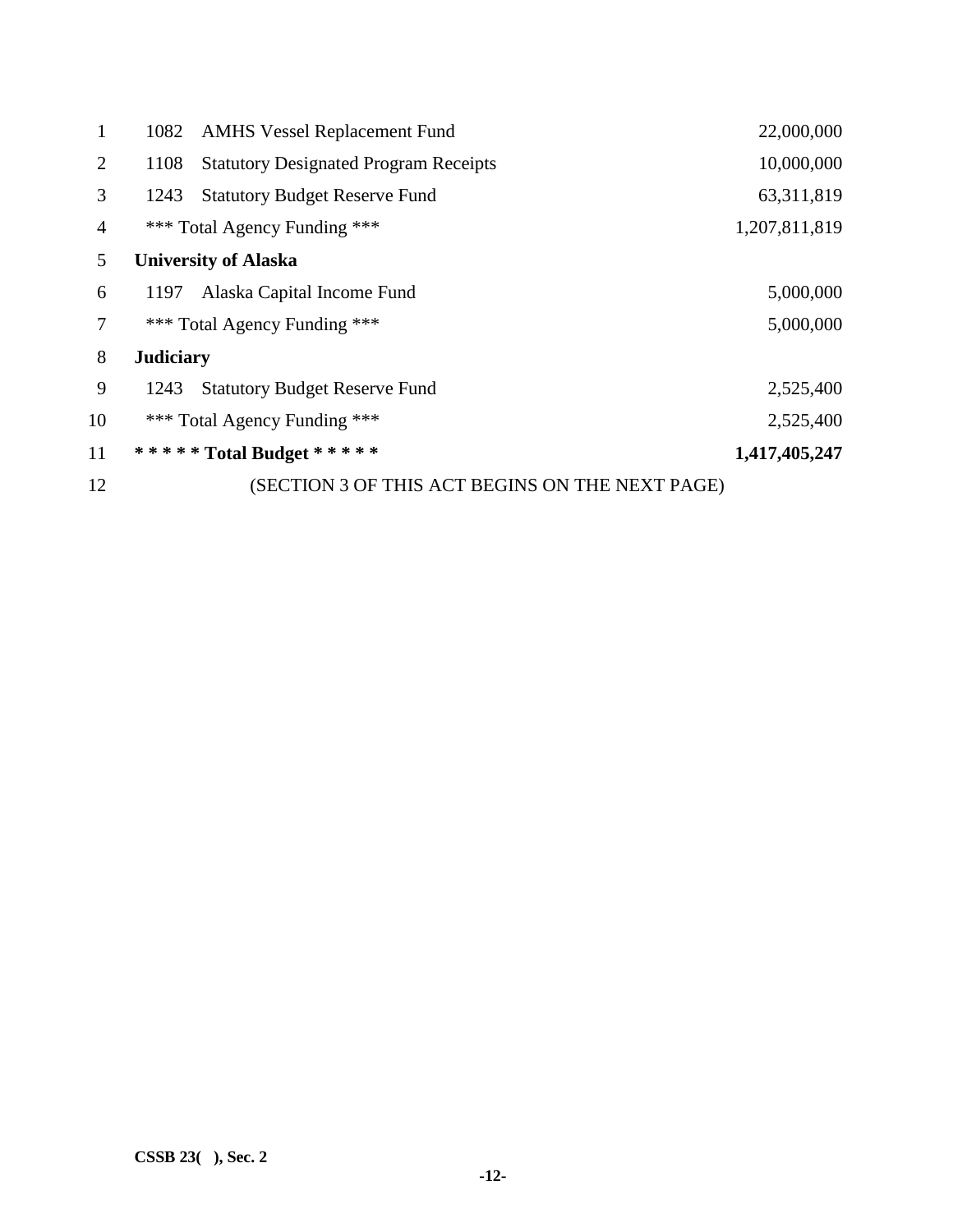| $\mathbf{1}$   |           | * Sec. 3. The following sets out the statewide funding for the appropriations made in sec. 1 of |             |
|----------------|-----------|-------------------------------------------------------------------------------------------------|-------------|
| $\overline{2}$ | this Act. |                                                                                                 |             |
| 3              |           | <b>Funding Source</b>                                                                           | Amount      |
| $\overline{4}$ |           | <b>Unrestricted General</b>                                                                     |             |
| 5              | 1139      | Alaska Housing Finance Corporation Dividend                                                     | 9,350,000   |
| 6              | 1197      | Alaska Capital Income Fund                                                                      | 25,000,000  |
| 7              | 1243      | <b>Statutory Budget Reserve Fund</b>                                                            | 86,164,674  |
| 8              |           | *** Total Unrestricted General ***                                                              | 120,514,674 |
| 9              |           | <b>Designated General</b>                                                                       |             |
| 10             | 1052      | Oil/Hazardous Release Prevention & Response Fund                                                | 250,000     |
| 11             | 1082      | <b>AMHS Vessel Replacement Fund</b>                                                             | 22,000,000  |
| 12             | 1109      | <b>Test Fisheries Receipts</b>                                                                  | 1,000,000   |
| 13             | 1180      | Alcohol and Other Drug Abuse Treatment & Prevention Fund                                        | 1,500,000   |
| 14             | 1195      | <b>Snow Machine Registration Receipts</b>                                                       | 250,000     |
| 15             | 1200      | <b>Vehicle Rental Tax Receipts</b>                                                              | 1,650,000   |
| 16             |           | *** Total Designated General ***                                                                | 26,650,000  |
| 17             |           | <b>Other Non-Duplicated</b>                                                                     |             |
| 18             | 1017      | Group Health and Life Benefits Fund                                                             | 153,200     |
| 19             | 1018      | Exxon Valdez Oil Spill Trust--Civil                                                             | 19,018,930  |
| 20             | 1023      | FICA Administration Fund Account                                                                | 2,200       |
| 21             | 1024      | Fish and Game Fund                                                                              | 750,000     |
| 22             | 1027      | <b>International Airports Revenue Fund</b>                                                      | 22,000,000  |
| 23             | 1029      | <b>Public Employees Retirement Trust Fund</b>                                                   | 240,300     |
| 24             | 1034      | <b>Teachers Retirement Trust Fund</b>                                                           | 97,200      |
| 25             | 1042      | <b>Judicial Retirement System</b>                                                               | 800         |
| 26             | 1045      | National Guard & Naval Militia Retirement System                                                | 6,300       |
| 27             | 1105      | <b>Permanent Fund Corporation Gross Receipts</b>                                                | 4,050,000   |
| 28             | 1108      | <b>Statutory Designated Program Receipts</b>                                                    | 10,900,000  |
| 29             | 1206      | <b>Commercial Vessel Passenger Excise Tax</b>                                                   | 6,400,000   |
| 30             |           | *** Total Other Non-Duplicated ***                                                              | 63,618,930  |
| 31             |           | <b>Federal Receipts</b>                                                                         |             |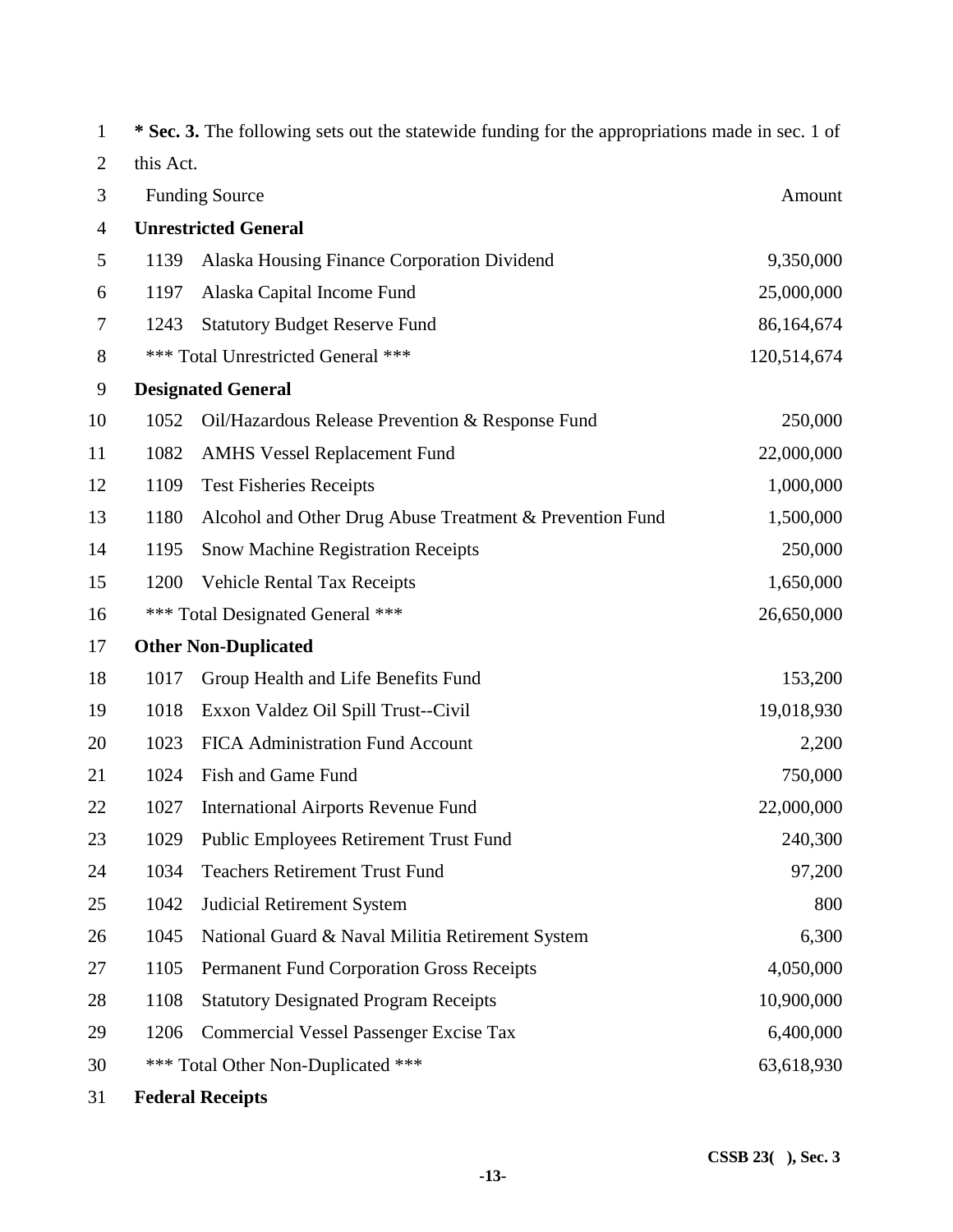| $\mathbf{1}$   |      | 1002 Federal Receipts                           | 1,186,992,943 |
|----------------|------|-------------------------------------------------|---------------|
| $\overline{2}$ |      | *** Total Federal Receipts ***                  | 1,186,992,943 |
| 3              |      | <b>Other Duplicated</b>                         |               |
| $\overline{4}$ | 1026 | Highways Equipment Working Capital Fund         | 12,500,000    |
| 5              | 1075 | Alaska Clean Water Fund                         | 587,700       |
| 6              | 1100 | Alaska Drinking Water Fund                      | 2,041,000     |
| $\tau$         | 1147 | <b>Public Building Fund</b>                     | 4,500,000     |
| 8              |      | *** Total Other Duplicated ***                  | 19,628,700    |
| 9              |      | (SECTION 4 OF THIS ACT BEGINS ON THE NEXT PAGE) |               |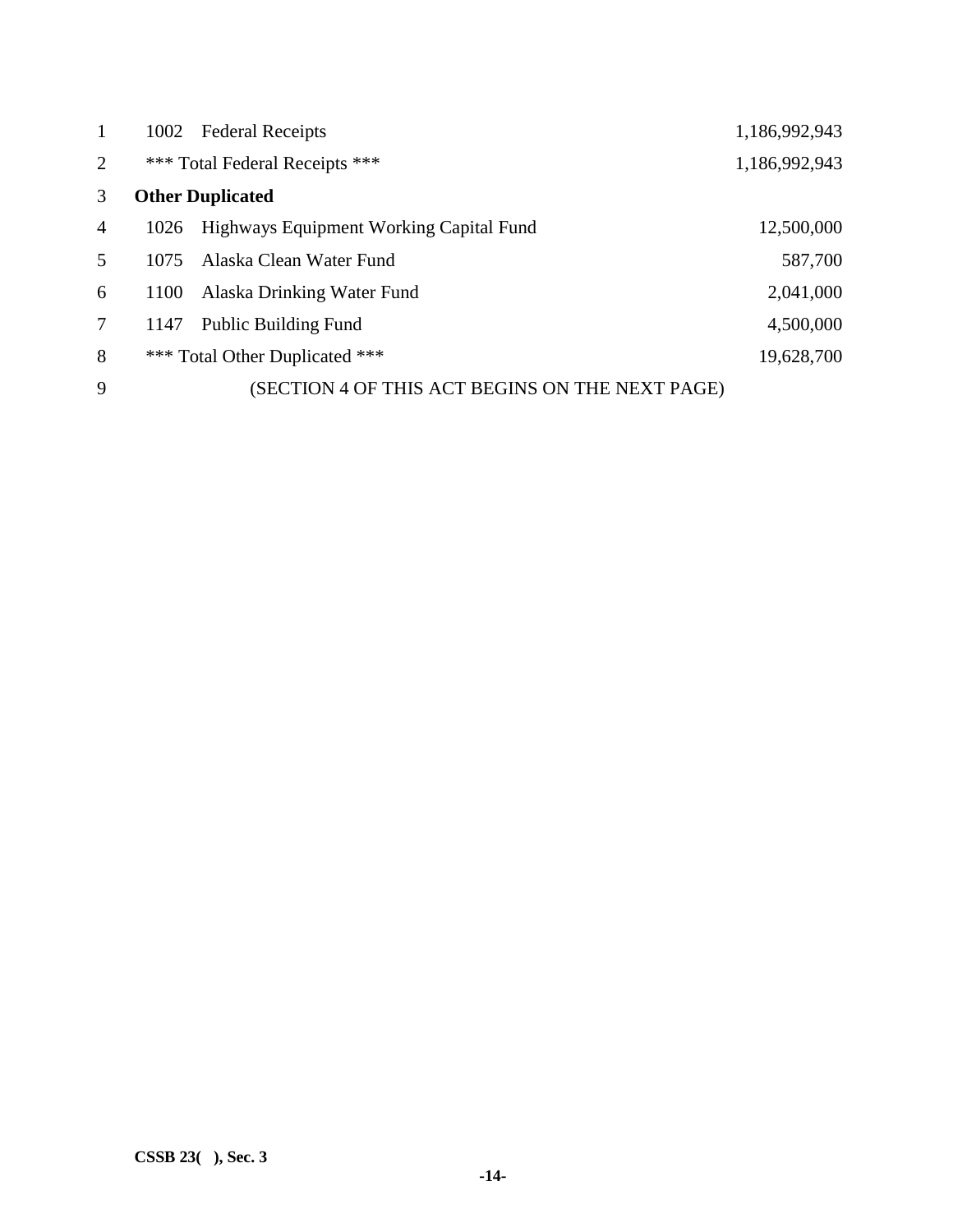1 **\* Sec. 4.** DEPARTMENT OF ADMINISTRATION. The unexpended and unobligated 2 balance, not to exceed \$3,000,000, of the appropriation made in sec. 7, ch. 43, SLA 2010, 3 page 33, lines 4 - 7 (Department of Public Safety, Public Safety Academy driver training 4 facility, land acquisition and construction - \$5,000,000) is reappropriated to the Department of 5 Administration for the Alaska land mobile radio system.

6 **\* Sec. 5.** DEPARTMENT OF LABOR AND WORKFORCE DEVELOPMENT. The 7 unexpended and unobligated balance, estimated to be \$213,155, of the appropriation made in 8 Supermum Sec. 34(a), ch. 38, SLA 2015 (Department of Labor and Workforce Development, refreshment 9 of technology at the Alaska Vocational Technical Center) is reappropriated to the Department 10 of Labor and Workforce Development for deferred maintenance, renewal, repair, and 11 | equipment.

12 **\* Sec. 6.** FUND CAPITALIZATION. The sum of \$20,000,000 is appropriated from the 13 budget reserve fund (AS 37.05.540) to the oil and gas tax credit fund (AS 43.55.028) to pay 14 | outstanding tax credit liabilities.

15 **\* Sec. 7.** FEDERAL AND OTHER PROGRAM RECEIPTS. Federal receipts, designated 16 program receipts under AS 37.05.146(b)(3), information services fund program receipts under 17 AS 44.21.045(b), Exxon Valdez oil spill trust receipts under AS 37.05.146(b)(4), receipts of 18 the Alaska Housing Finance Corporation, receipts of the Alaska marine highway system fund 19 under AS 19.65.060(a), receipts of the University of Alaska under AS 37.05.146(b)(2), 20 Teceipts of commercial fisheries test fishing operations under AS  $37.05.146(c)(21)$ , and 21 receipts of the Alaska Aerospace Corporation that are received during the fiscal year ending 22 June 30, 2018, and that exceed the amounts appropriated by this Act, are appropriated 23 conditioned on compliance with the program review provisions of AS 37.07.080(h).

24 **\* Sec. 8.** INSURANCE CLAIMS. The amounts to be received in settlement of insurance 25 claims for losses and the amounts to be received as recovery for losses are appropriated from  $26$  the general fund to the

27  $\parallel$  (1) state insurance catastrophe reserve account (AS 37.05.289(a)); or

28 (2) appropriate state agency to mitigate the loss.

29 **\* Sec. 9.** NATIONAL PETROLEUM RESERVE - ALASKA IMPACT GRANT 30 PROGRAM. The amount received by the National Petroleum Reserve - Alaska special 31 revenue fund (AS 37.05.530(a)) under 42 U.S.C. 6506a(*l*) or former 42 U.S.C. 6508 by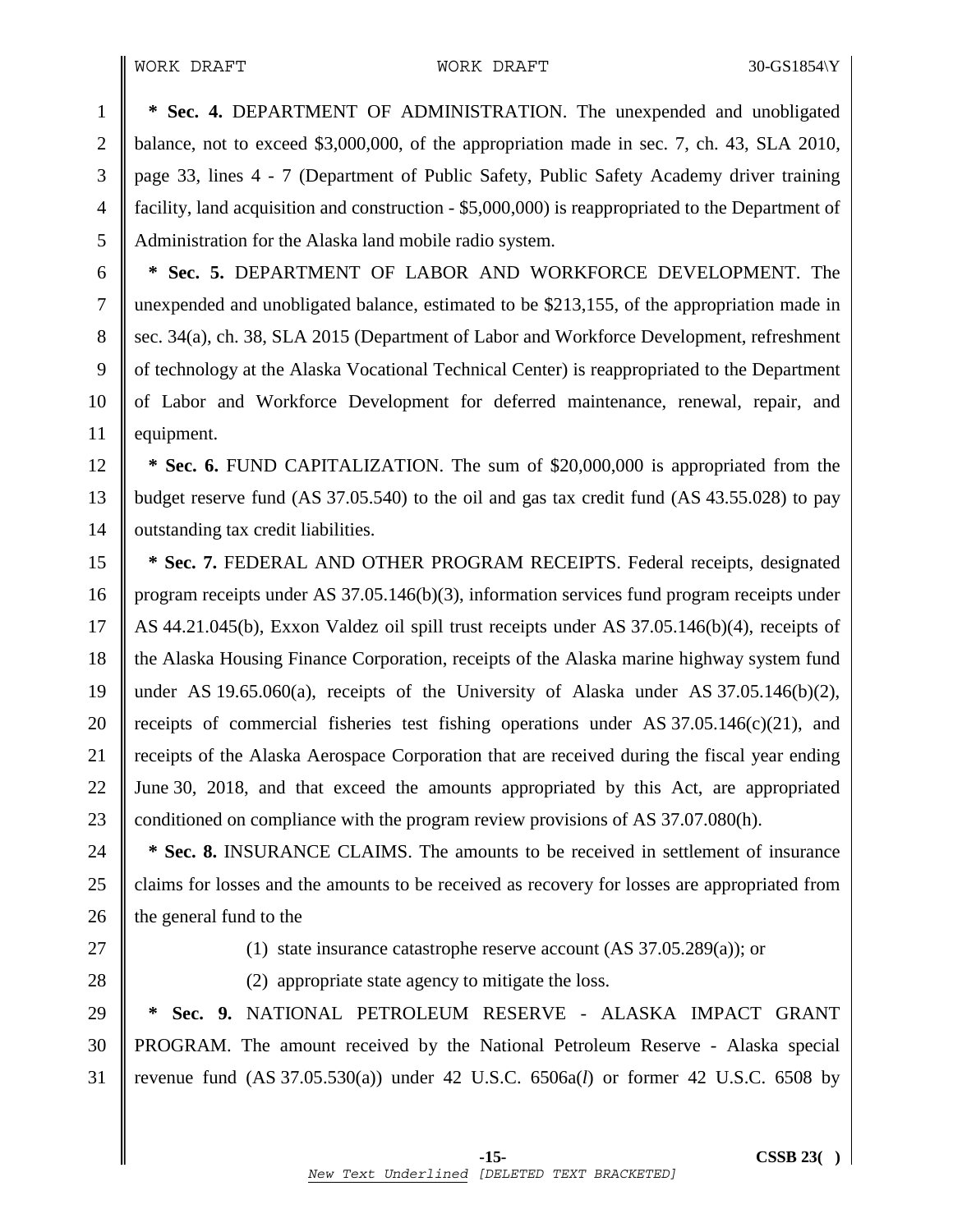1 August 31, 2017, estimated to be \$1,378,346, is appropriated from that fund to the 2 Department of Commerce, Community, and Economic Development for capital project grants 3 under the National Petroleum Reserve - Alaska impact grant program to the following 4 || municipalities in the amounts stated: 5 MUNICIPALITY PROJECT ALLOCATION 6 (1) City of Barrow Local government operations \$899,392 7 (2) City of Wainwright Local government operations 222,123 8 (3) City of Anaktuvuk Pass Local operations 256,831 9 **\* Sec. 10.** ALASKA HOUSING FINANCE CORPORATION. Section 23(c), ch. 1, SSSLA 10 | 2017, is amended to read: 11 (c) The amount set out in (a) of this section, less the amount retained under (b) 12 of this section **and less deductions for appropriations for operating and capital**  13 **purposes**, estimated to be **\$4,950,087** [\$18,444,387], is appropriated from the Alaska 14 Housing Finance Corporation to the general fund. 15 **\* Sec. 11.** DEPARTMENT OF ADMINISTRATION. (a) The sum of \$1,500,000 is 16 appropriated from general fund program receipts to the Department of Administration, 17 division of motor vehicles, for capital costs to implement P.L. 109-13, Division B (REAL ID 18 Act of 2005) and for the production of federally compliant drivers' licenses and identification 19  $\vert$  cards. 20 (b) The unexpended and unobligated balance, estimated to be \$55,000, of the 21 appropriation made in sec. 2, ch. 3, 4SSLA 2016, page 48, lines 13 - 16 (SB 74 Medicaid 22 reform; telemedicine; drug database, Department of Administration, centralized 23 deministrative services, office of the commissioner, 1004 gen fund - \$834,600) is 24 Treappropriated to the Department of Administration to complete outstanding analytical work 25 on the feasibility of establishing a health care authority, to support additional analysis related 26 to a health care authority, to make progress on strategies to reduce or slow the growth of 27 health care costs, and for public outreach efforts related to a health care authority for the fiscal 28 | year ending June 30, 2018. 29 **\* Sec. 12.** DEPARTMENT OF COMMERCE, COMMUNITY, AND ECONOMIC 30 DEVELOPMENT. (a) The unexpended and unobligated balance, not to exceed \$330,000, of 31 the appropriation made in sec. 1, ch. 18, SLA 2014, page 50, lines 25 - 27 (Department of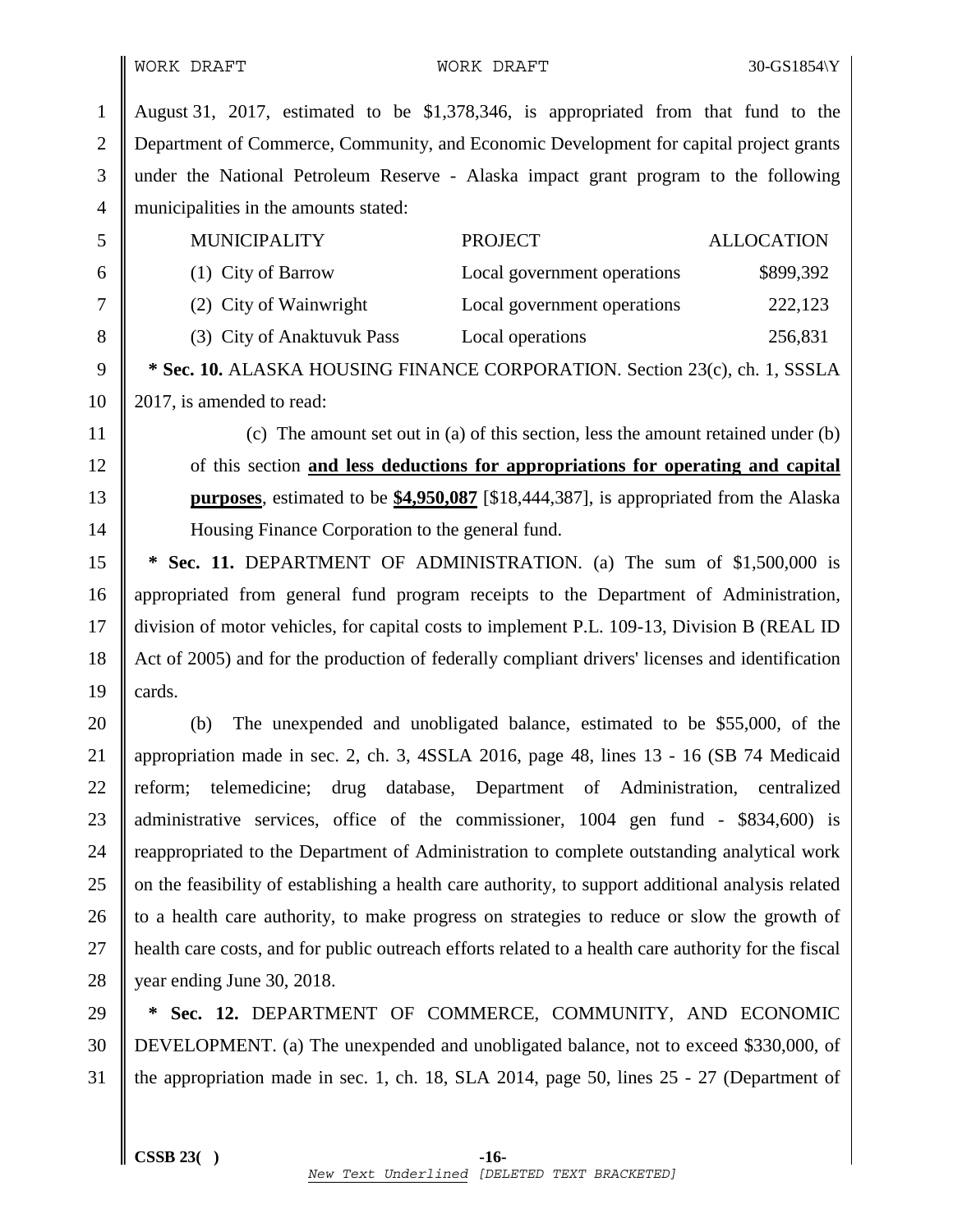#### WORK DRAFT 30-GS1854\Y

1 Education and Early Development, state library, archives and museum facility construction 2 funding - \$37,500,000) is reappropriated to the Department of Commerce, Community, and 3 Economic Development, Alaska Energy Authority, for electrical emergencies.

4 (b) The unexpended and unobligated balance of the renewable energy grant fund 5 (AS 42.45.045) as of June 30, 2017, not to exceed \$3,156,000, is reappropriated to the Alaska 6 Energy Authority for rural power systems upgrades for the purpose of matching each dollar 7 | received in federal funds for rural power systems upgrades.

8 **\* Sec. 13.** DEPARTMENT OF CORRECTIONS. (a) The unexpended and unobligated 9 balance, after the appropriation made in sec. 12(a) of this Act, not to exceed \$1,850,000, of 10 the appropriation made in sec. 1, ch. 18, SLA 2014, page 50, lines 25 - 27 (Department of 11 Education and Early Development, state library, archives and museum facility construction 12 funding - \$37,500,000) is reappropriated to the Department of Corrections for underground 13 Storage tank upgrades.

14 (b) The unexpended and unobligated balance, after the appropriation made in (a) of 15 || this section and sec. 12(a) of this Act, not to exceed \$740,000, of the appropriation made in 16 sec. 1, ch. 18, SLA 2014, page 50, lines  $25 - 27$  (Department of Education and Early 17 Development, state library, archives and museum facility construction funding - \$37,500,000) 18 is reappropriated to the Department of Corrections for deferred maintenance, renovation, 19 repair, and equipment.

**\* Sec. 14.** DEPARTMENT OF EDUCATION AND EARLY DEVELOPMENT. (a) The 21 unexpended and unobligated general fund balances estimated to be a total of \$3,503,492, of the following appropriations are reappropriated to the major maintenance grant fund  $(AS\ 14.11.007)$ :

24 (1) sec. 13, ch. 29, SLA 2008, page 136, lines 13 - 14, and allocated on page 25 136, lines 17 - 18, as amended by sec. 26(a) and (b), ch. 5, FSSLA 2011, and sec. 28(a), ch. 26 38, SLA 2015 (Department of Education and Early Development, school construction grant 27 **fund (AS 14.11.005), Marshall K-12 School replacement), estimated balance of \$187,578;** 

28 (2) sec. 13, ch. 29, SLA 2008, page 136, lines 13 - 14, and allocated on page 29 136, lines 19 - 21 (Department of Education and Early Development, school construction 30 grant fund (AS 14.11.005), Chaptnguak K-12 renovation and addition, Chefornak - 31 \$44,182,623), estimated balance of \$587,499;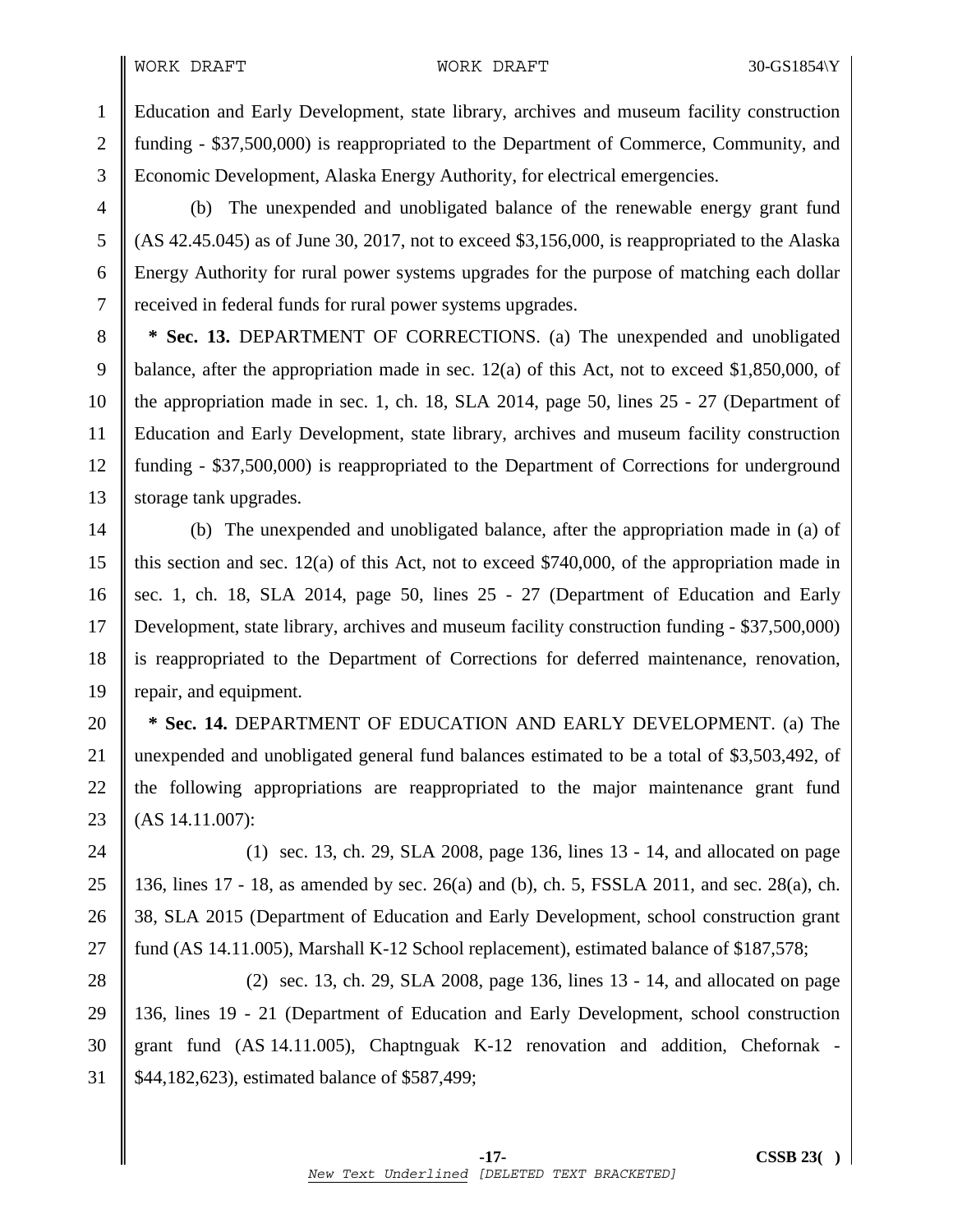1 (3) sec. 13, ch. 29, SLA 2008, page 136, lines 24 - 25, and allocated on page 2 | 137, lines 8 - 10 (Department of Education and Early Development, major maintenance grant 3 fund (AS 14.11.007), Ignatius Beans K-12 School improvement, Mountain Village - 4 | \$11,706,209), estimated balance of \$216,395; 5 (4) sec. 13, ch. 29, SLA 2008, page 136, lines 24 - 25, and allocated on page 6 137, lines 17 - 19, as amended by sec. 7(b), ch. 14, SLA 2009 (Department of Education and 7 Early Development, major maintenance grant fund (AS 14.11.007), Maudry J. Sommers K-12 8 School major maintenance - \$7,457,381), estimated balance of \$186,435; 9  $\parallel$  (5) sec. 13, ch. 29, SLA 2008, page 136, lines 24 - 25, and allocated on page 10 138, lines 12 - 13 (Department of Education and Early Development, major maintenance 11 grant fund (AS 14.11.007), Tuluksak K-12 School power generation - \$559,462), estimated 12 balance of \$27,974; 13  $\parallel$  (6) sec. 61(c), ch. 29, SLA 2008 (Department of Education and Early 14 Development, projects in accordance with the Department of Education and Early 15 Development's December 17, 2008, rankings), estimated balance of \$924,737; 16 (7) sec. 10, ch. 5, FSSLA 2011, page 146, lines 27 - 28, and allocated on page 17 147, lines 11 - 13 (Department of Education and Early Development, major maintenance 18 grant fund (AS 14.11.007), Annette Island School District phone system replacement - 19 || \$95,422), estimated balance of \$7,879; 20  $\parallel$  (8) sec. 10, ch. 5, FSSLA 2011, page 146, lines 27 - 28, and allocated on page 21 147, lines 21 - 23 (Department of Education and Early Development, major maintenance 22 grant fund  $(AS\ 14.11.007)$ , St. Mary's backup generators replacement - \$1,133,912), 23 Solution 23 Solutional estimated balance of \$636,325; 24  $\parallel$  (9) sec. 1, ch. 17, SLA 2012, page 111, lines 19 - 20, and allocated on page 25 111, lines 24 - 26 (Department of Education and Early Development, major maintenance 26 grant fund (AS 14.11.007), Kaltag K-12 School mechanical and electrical upgrades -27 **\$853,165**), estimated balance of \$124,432; 28 (10) sec. 1, ch. 17, SLA 2012, page 111, lines 19 - 20, and allocated on page 29 111, lines 29 - 31 (Department of Education and Early Development, major maintenance 30 grant fund (AS 14.11.007), Metlakatla High School annex roof replacement - \$41,345), 31 estimated balance of \$4,608;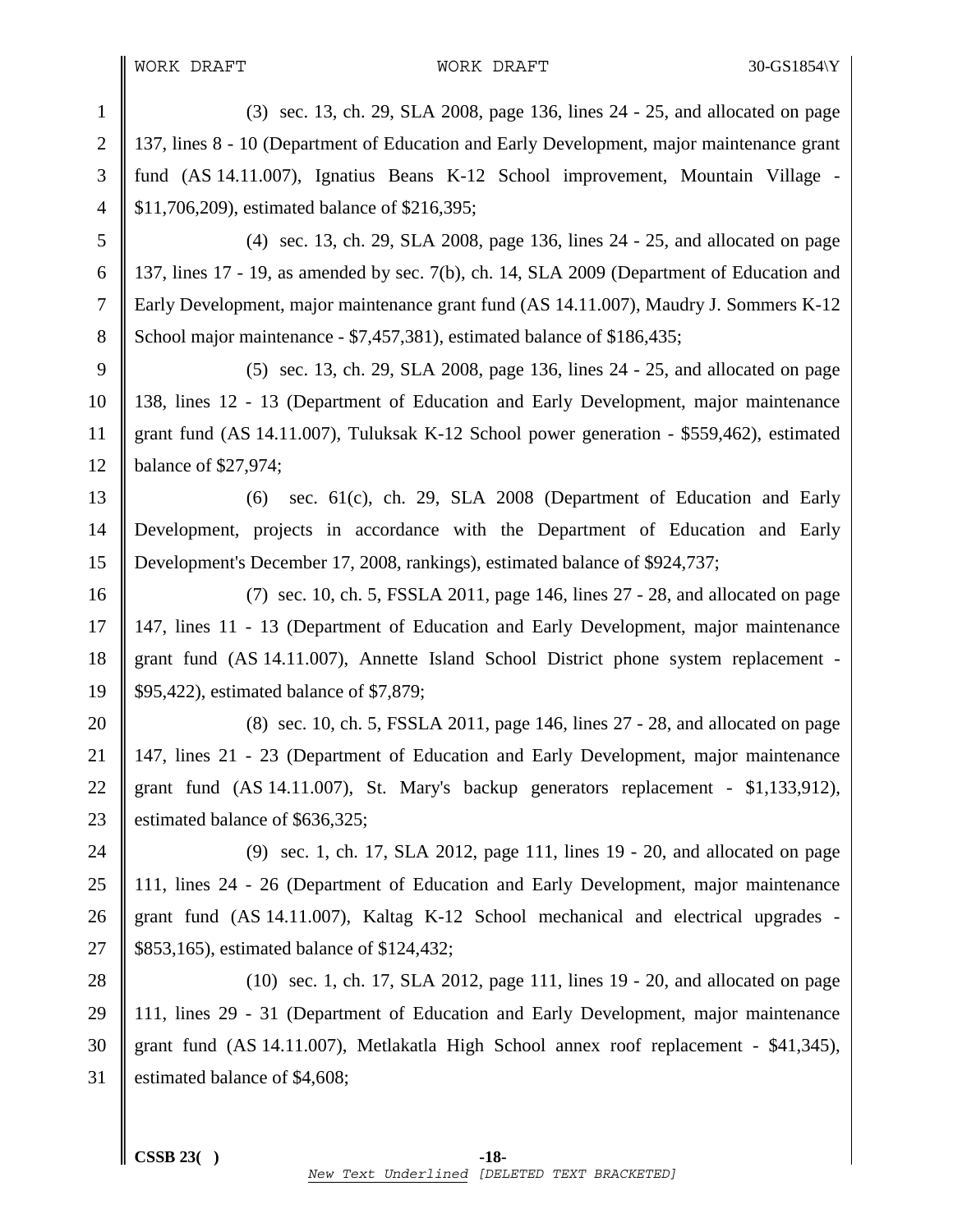1 (11) sec. 1, ch. 17, SLA 2012, page 111, lines 19 - 20, and allocated on page 2 | 112, lines 15 - 16 (Department of Education and Early Development, major maintenance  $3 \parallel$  grant fund (AS 14.11.007), Bristol Bay School voc ed wing renovation - \$1,538,395), 4 estimated balance of \$58,620;

5 (12) sec. 1, ch. 16, SLA 2013, page 61, lines 14 - 15, and allocated on page 6 61, lines 20 - 22 (Department of Education and Early Development, major maintenance grant 7 fund (AS 14.11.007), Petersburg Elementary School exterior wall renovation - \$2,152,775), 8 S estimated balance of \$24,295;

9 (13) sec. 1, ch. 16, SLA 2013, page 61, lines  $14 - 15$ , and allocated on page 10 61, lines 23 - 25 (Department of Education and Early Development, major maintenance grant 11 fund (AS 14.11.007), Nenana K-12 School south ADA access improvements - \$903,785), 12 Stimated balance of \$200,983;

13 (14) sec. 1, ch. 16, SLA 2013, page 61, lines 14 - 15, and allocated on page 14 62, lines 12 - 14 (Department of Education and Early Development, major maintenance grant 15 fund (AS 14.11.007), Galena Interior Learning Academy composite building roof renovation - 16 \$1,019,387), estimated balance of \$182,633;

17  $\parallel$  (15) sec. 1, ch. 16, SLA 2013, page 61, lines 14 - 15, and allocated on page 18 62, lines 15 - 17 (Department of Education and Early Development, major maintenance grant 19 fund (AS 14.11.007), Nome-Beltz Jr/Sr High School HVAC control upgrades - \$584,428), 20 Solution 20 Solution 20 September 20 September 20 September 20 September 20 September 20 September 20 September 20 September 20 September 20 September 20 September 20 September 20 September 20 September 20 September 20

21 (16) sec.  $28(a)(4)$ , ch. 38, SLA 2015 (Department of Education and Early 22 Development, Lower Kuskokwim School District, replacement of boilers at the Bethel 23 | campus - \$2,636,146), estimated balance of \$113,728.

24 (b) The unexpended and unobligated general fund balances, not to exceed \$4,430,000 25  $\parallel$  of the total estimated balance of \$47,000,000, of the following appropriations are 26 game 26 reappropriated to the school construction grant fund (AS  $14.11.005$ ) for payment as a grant by 27 the Department of Education and Early Development under AS 14.11.015 to the Northwest 28 Arctic Borough School District for the Kivalina K-12 replacement school:

29 (1) sec. 1, ch. 82, SLA 2006, page 107, line 12, and allocated on page 107, 30 line 26, as amended by sec. 20(k), ch. 30, SLA 2007 (Department of Transportation and 31 Public Facilities, transportation initiative, Juneau access - \$35,842,600);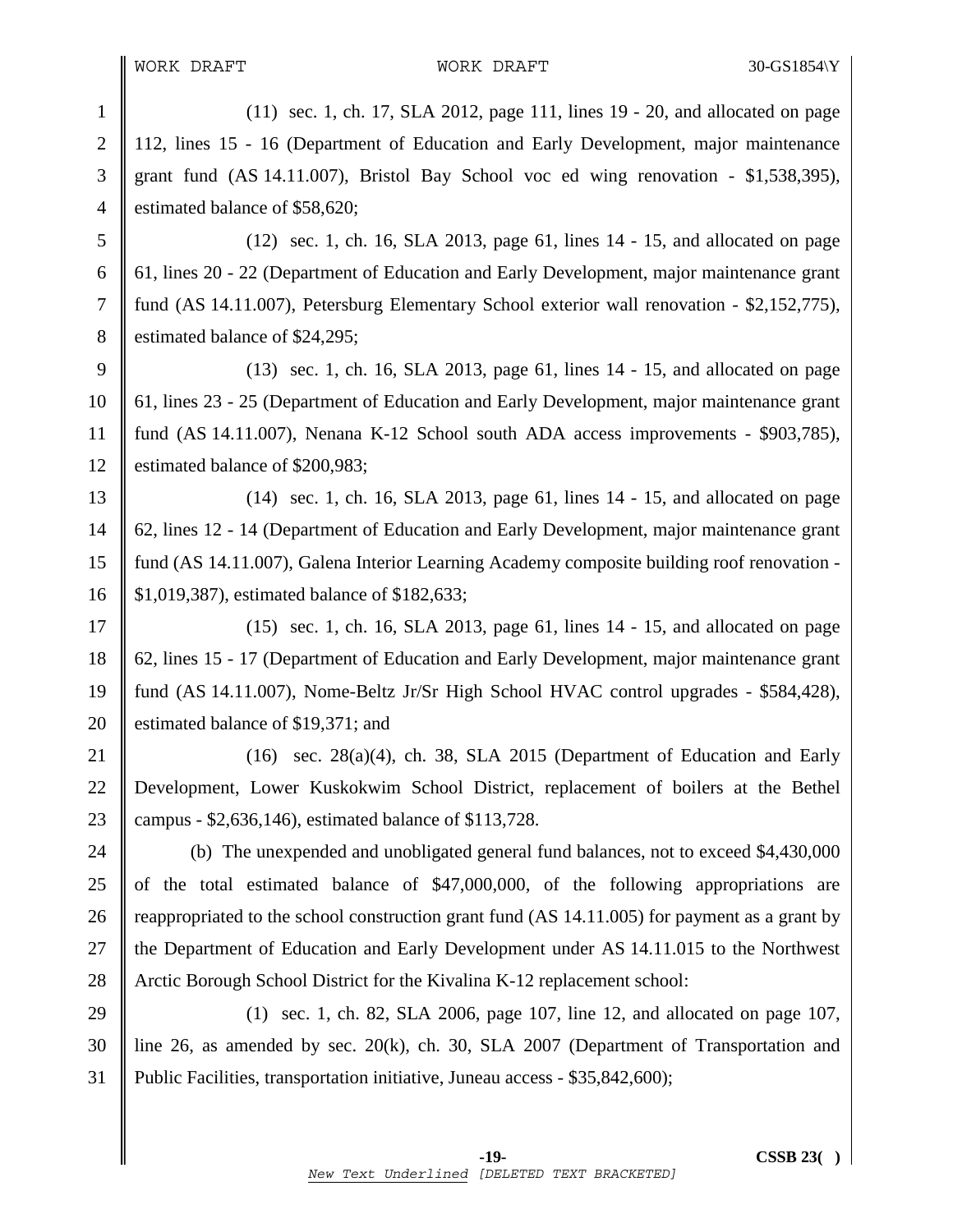1 (2) sec. 1, ch. 16, SLA 2013, page 80, line 13 (Department of Transportation 2 and Public Facilities, economic development, Juneau access - \$4,600,000);

3 (3) sec. 32(b), ch. 16, SLA 2013 (Department of Transportation and Public 4 **Facilities**, Juneau access project);

5 (4) sec. 1, ch. 18, SLA 2014, page 63, line 4, and allocated on page 63, line 11 6 (Department of Transportation and Public Facilities, economic development, Juneau access -  $7 \parallel$  \$35,000,000).

8 (c) The unexpended and unobligated general fund balances, estimated to be a total of 9 \$2,179,929, of the appropriations made in sec. 4, ch. 43, SLA 2010, page 12, lines 27 - 28, 10 || and allocated on page 12, lines 29 - 30, as amended by sec. 27(e), ch. 2, 4SSLA 2016 11 (Department of Military and Veterans' Affairs, deferred maintenance projects, armory 12 facilities deferred maintenance - \$8,408,000) and sec. 4, ch. 43, SLA 2010, page 12, lines 27 - 13 28, and allocated on page 12, lines 31 - 33 (Department of Military and Veterans' Affairs, 14 deferred maintenance projects, Army Guard facilities projects match funding - \$892,000) are 15 reappropriated to the school construction grant fund (AS 14.11.005) for payment as a grant by 16 the Department of Education and Early Development under AS 14.11.015 to the Northwest 17 Arctic Borough School District for the Kivalina K-12 replacement school.

18 (d) The unexpended and unobligated general fund balances, not to exceed \$500,000 19 of the total estimated balance of \$5,000,000, of the appropriations made in sec. 1, ch. 82, SLA 20  $\parallel$  2003, page 44, lines 31 - 32, and allocated on page 49, lines 24 - 26 (Department of 21 Transportation and Public Facilities, surface transportation program, Knik Arm Crossing 22 environmental impact statement -  $$33,600,000$  and sec. 1, ch. 18, SLA 2014, page 63, line 4, 23 || and allocated on page 63, lines 12 - 13 (Department of Transportation and Public Facilities, 24 economic development, Knik Arm bridge project development - \$55,000,000) are 25  $\parallel$  reappropriated to the school construction grant fund (AS 14.11.005) for payment as a grant by 26 the Department of Education and Early Development under AS 14.11.015 to the Northwest 27 Arctic Borough School District for the Kivalina K-12 replacement school.

28 (e) If the amount appropriated in sec. 1, ch. 38, SLA 2015, page 3, lines 25 - 26, and 29 (b) - (d) of this section for the Kivalina K-12 replacement school is less than \$50,475,822, the 30 amount necessary to appropriate \$50,475,822 is appropriated from the budget reserve fund 31 (AS 37.05.540) to the school construction grant fund (AS 14.11.005) for payment as a grant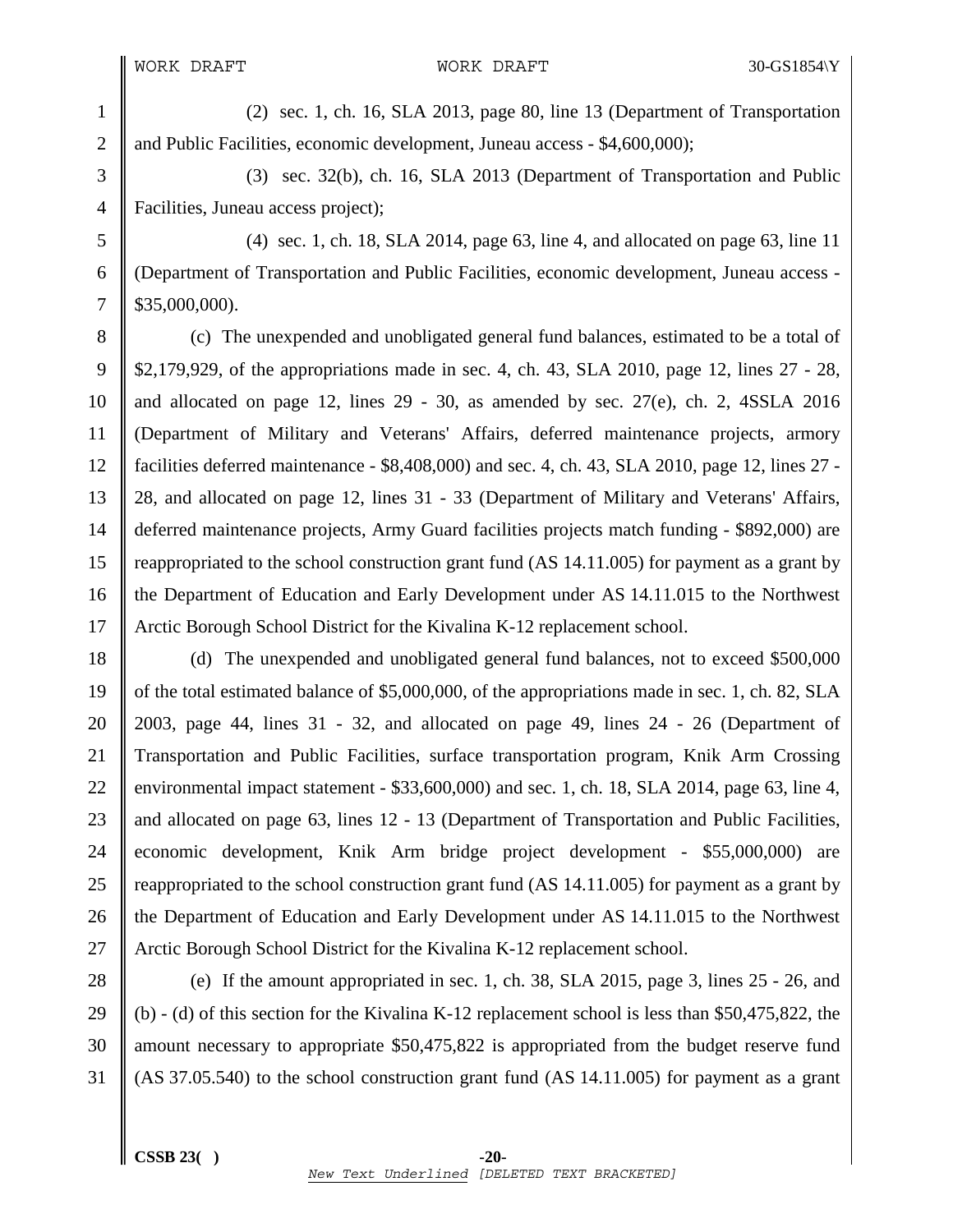1 by the Department of Education and Early Development under AS 14.11.015 to the Northwest 2 Arctic Borough School District for the Kivalina K-12 replacement school.

3 **\* Sec. 15.** DEPARTMENT OF FISH AND GAME. The unexpended and unobligated 4 balances, after the appropriations made in secs. 12(a) and 13 of this Act, as applicable, not to 5 exceed a total of \$500,000, of the appropriations made in sec. 1, ch. 5, FSSLA 2011, page 2, 6 lines 13 - 14 (Department of Administration, classification system conversion - \$500,000), 7 sec. 1, ch. 16, SLA 2013, page 2, lines 18 - 20 (Department of Administration, general 8 S ervices Douglas Island building year 2 of 2 - \$9,000,000), and sec. 1, ch. 18, SLA 2014, page 9 50, lines 25 - 27 (Department of Education and Early Development, state library, archives and 10 museum facility construction funding - \$37,500,000) are reappropriated to the Department of 11 Fish and Game for vessels and aircraft maintenance, repair, and upgrades.

12 **\* Sec. 16.** DEPARTMENT OF HEALTH AND SOCIAL SERVICES. (a) The unexpended 13 and unobligated balances, after the appropriations made in secs. 12(a), 13, and 15 of this Act, 14 as applicable, not to exceed a total of \$773,432, of the appropriations made in sec. 1, ch. 5, 15 FSSLA 2011, page 2, lines 13 - 14 (Department of Administration, classification system 16 conversion - \$500,000), sec. 1, ch. 16, SLA 2013, page 2, lines 18 - 20 (Department of 17 Administration, general services Douglas Island building year 2 of 2 - \$9,000,000), and sec. 1, 18 ch. 18, SLA 2014, page 50, lines 25 - 27 (Department of Education and Early Development, 19 state library, archives and museum facility construction funding - \$37,500,000) are 20 **reappropriated to the Department of Department of Health and Social Services for deferred** 21 maintenance, renovation, repair, and equipment for Alaska Pioneers' Homes.

22 (b) The unexpended and unobligated balances, after the appropriations made in (a) of 23 || this section and secs. 12(a), 13, and 15 of this Act, as applicable, not to exceed a total of 24 \$382,143, of the appropriations made in sec. 1, ch. 5, FSSLA 2011, page 2, lines 13 - 14 25 (Department of Administration, classification system conversion - \$500,000), sec. 1, ch. 16, 26 SLA 2013, page 2, lines 18 - 20 (Department of Administration, general services Douglas 27 Island building year 2 of 2 - \$9,000,000), and sec. 1, ch. 18, SLA 2014, page 50, lines 25 - 27 28 (Department of Education and Early Development, state library, archives and museum facility 29 construction funding -  $$37,500,000$  are reappropriated to the Department of Health and 30 Social Services for deferred maintenance, renovation, repair, and equipment for facilities of  $31$  || the department other than Alaska Pioneers' Homes.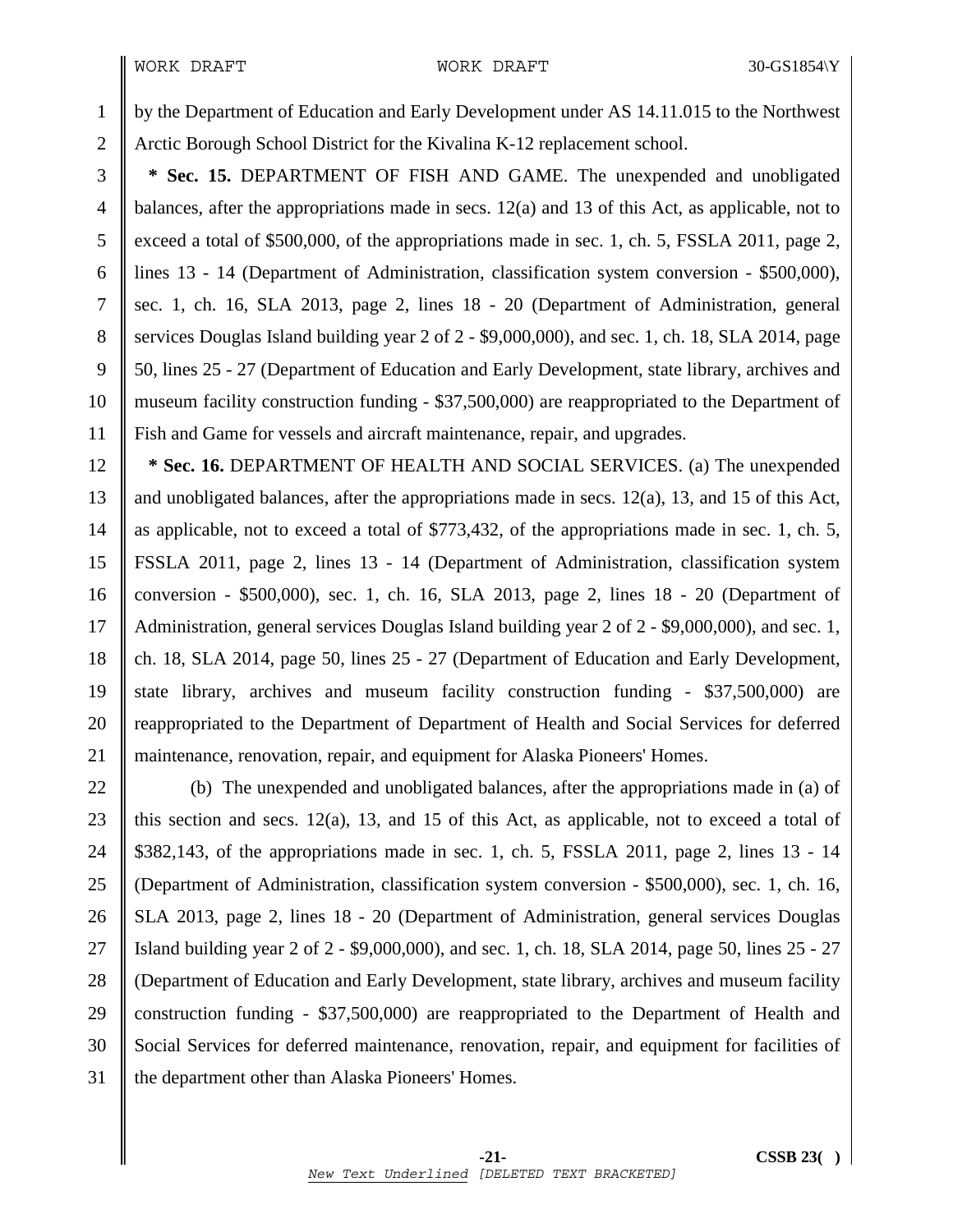1 **\* Sec. 17.** DEPARTMENT OF LABOR AND WORKFORCE DEVELOPMENT. The 2 unexpended and unobligated balances, after the appropriations made in secs. 12(a), 13, 15, 3 and 16 of this Act, as applicable, not to exceed a total of \$550,000, of the appropriations made 4 in sec. 1, ch. 5, FSSLA 2011, page 2, lines 13 - 14 (Department of Administration, 5 classification system conversion - \$500,000), sec. 1, ch. 16, SLA 2013, page 2, lines 18 - 20 6 (Department of Administration, general services Douglas Island building year 2 of 2 - 7 \$9,000,000), and sec. 1, ch. 18, SLA 2014, page 50, lines 25 - 27 (Department of Education 8 and Early Development, state library, archives and museum facility construction funding -9  $\parallel$  \$37,500,000) are reappropriated to the Department of Labor and Workforce Development for 10 deferred maintenance, renewal, repair, and equipment.

11 **\* Sec. 18.** DEPARTMENT OF MILITARY AND VETERANS' AFFAIRS. The proceeds 12 from the sale of state-owned land in Fox, Alaska, that was intended for a veterans' cemetery in 13 Interior Alaska, are appropriated to the Department of Military and Veterans' Affairs for land 14 purchase, planning, and construction for a veterans' cemetery in Interior Alaska.

15 **\* Sec. 19.** DEPARTMENT OF NATURAL RESOURCES. (a) The unexpended and 16 || unobligated balance, after the appropriations made in secs. 12(a), 13, and 15 - 17 of this Act, 17 as applicable, not to exceed \$150,000, of the appropriation made in sec. 1, ch. 18, SLA 2014, 18 page 50, lines 25 - 27 (Department of Education and Early Development, state library, 19 archives and museum facility construction funding - \$37,500,000) is reappropriated to the 20 Department of Natural Resources for the national recreation trails federal grant program.

21 (b) The unexpended and unobligated general fund balances, estimated to be a total of 22  $\parallel$  \$7,303,482, of the following appropriations are reappropriated to the Department of Natural 23 Resources for the Arctic strategic transportation and resources (ASTAR) project for the fiscal 24 years ending June 30, 2017, June 30, 2018, June 30, 2019, and June 30, 2020:

25 (1) sec. 13, ch. 29, SLA 2008, page 159, lines 28 - 29, as amended by sec. 26 35(c), ch. 18, SLA 2014 (Department of Transportation and Public Facilities, Trunk Road, 27 | phase 1), estimated balance of \$2,905,729;

28 (2) sec. 7, ch. 43, SLA 2010, page 31, lines 26 - 28 (Department of Natural 29 Resources, reservoir studies for North Slope and Cook Inlet - \$3,500,000), not to exceed 30 \$2,797,753 of the estimated balance of \$3,297,753; and

31 (3) sec. 32(c), ch. 17, SLA 2012 (Alaska Railroad Corporation, Tanana River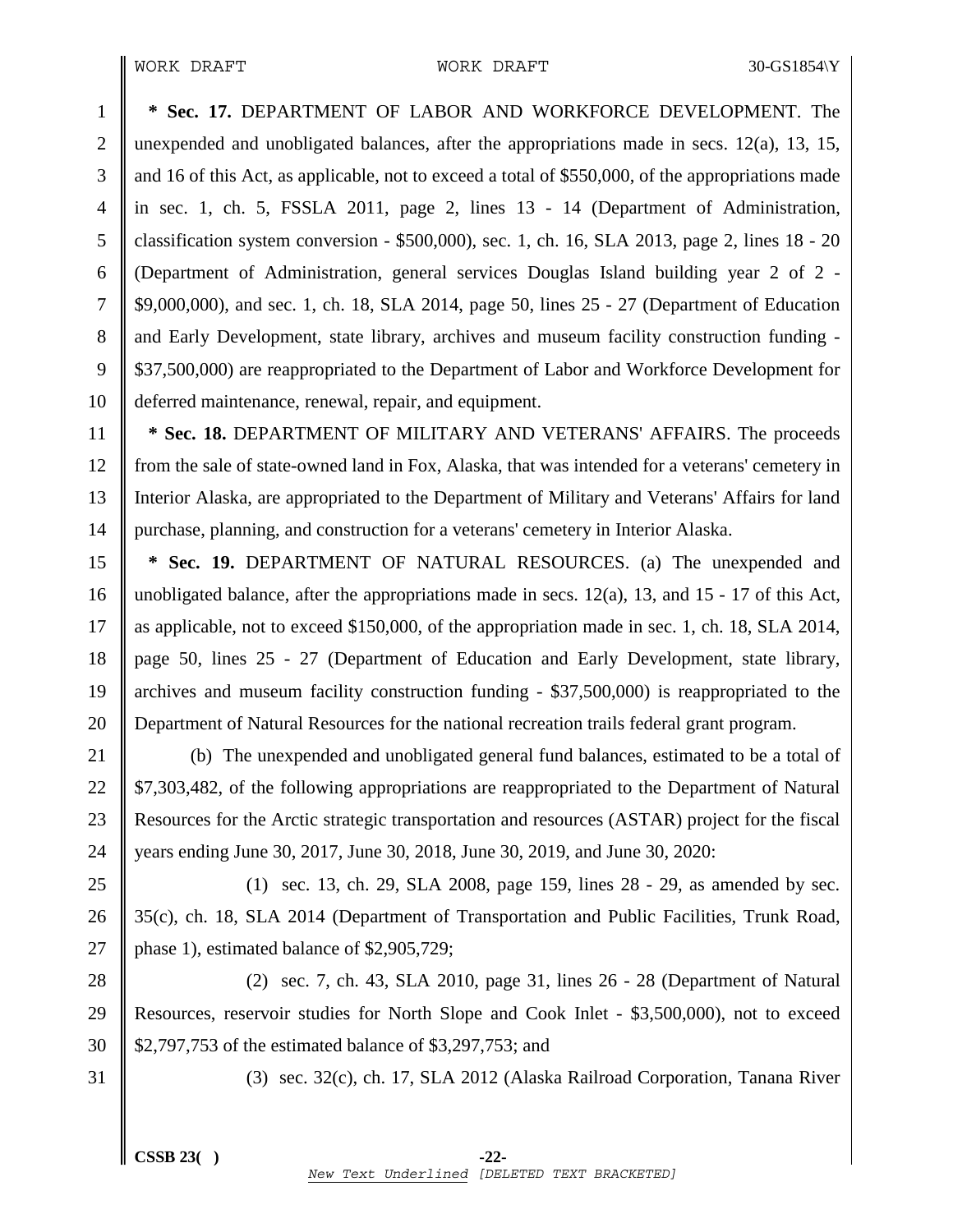1 bridge access for military training grounds and river training), estimated balance of  $2 \parallel$  \$1,600,000.

3 **\* Sec. 20.** DEPARTMENT OF REVENUE. The sum of \$1,350,000 is appropriated from 4 the budget reserve fund (AS 37.05.540) to the Department of Revenue, tax division, for the 5 reprogramming of the tax revenue management system and revenue online tax portal.

6 **\* Sec. 21.** DEPARTMENT OF TRANSPORTATION AND PUBLIC FACILITIES. (a) The 7 unexpended and unobligated general fund balance, not to exceed \$10,000,000 of the estimated 8 balance of \$17,798,000, of the appropriation made in sec. 19, ch. 29, SLA 2008, page 186, 9 line 8, as amended by sec. 35(b), ch. 5, FSSLA 2011 (Department of Transportation and 10 Public Facilities, transportation projects - \$271,700,000) is reappropriated to the Department 11 of Transportation and Public Facilities for the Izembek Road project.

12 (b) The unexpended and unobligated general fund balance, not to exceed \$7,798,000 13 of the estimated balance of \$17,798,000, after the appropriation made in (a) of this section, of 14 the appropriation made in sec. 19, ch. 29, SLA 2008, page 186, line 8, as amended by sec. 15 35(b), ch. 5, FSSLA 2011 (Department of Transportation and Public Facilities, transportation 16 projects - \$271,700,000) is reappropriated to the Department of Transportation and Public 17 Facilities for federal-aid highway match.

18 (c) The unexpended and unobligated balance, estimated to be \$281,393, of the 19 appropriation made in sec. 1, ch. 17, SLA 2012, page 135, lines 20 - 21, and allocated on page 20 135, lines 24 - 25 (Department of Transportation and Public Facilities, municipal harbor 21 facility grant fund (AS 29.60.800), Hydaburg, small boat harbor - \$2,698,000) is 22  $\parallel$  reappropriated to the harbor facility grant fund (AS 29.60.800).

23 (d) The unexpended and unobligated general fund balances, not to exceed 24 \$21,285,000 of the total estimated balance of \$47,000,000, remaining after the appropriation 25 made in sec. 14(b) of this Act, of the following appropriations are reappropriated to the 26 Department of Transportation and Public Facilities for the Juneau access project:

27 (1) sec. 1, ch. 82, SLA 2006, page 107, line 12, and allocated on page 107, 28 line 26, as amended by sec. 20(k), ch. 30, SLA 2007 (Department of Transportation and 29 Public Facilities, transportation initiative, Juneau access - \$35,842,600);

30 (2) sec. 1, ch. 16, SLA 2013, page 80, line 13 (Department of Transportation 31 and Public Facilities, economic development, Juneau access - \$4,600,000);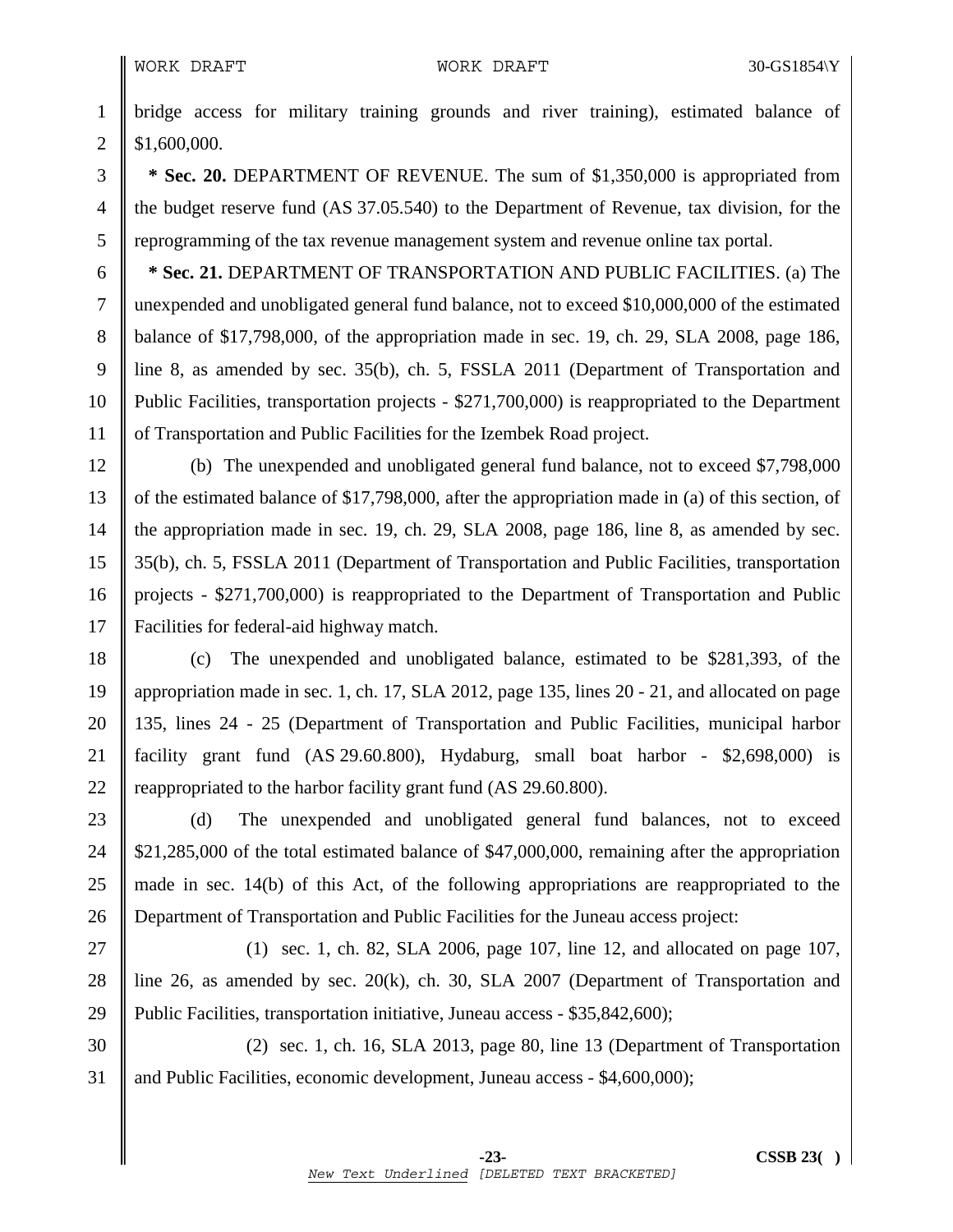1 (3) sec. 32(b), ch. 16, SLA 2013 (Department of Transportation and Public 2 **Facilities**, Juneau access project);

3 (4) sec. 1, ch. 18, SLA 2014, page 63, line 4, and allocated on page 63, line 11 4 (Department of Transportation and Public Facilities, economic development, Juneau access -  $5 \parallel$  \$35,000,000).

6 (e) The unexpended and unobligated general fund balances, not to exceed 7 \$21,285,000 of the total estimated balance of \$47,000,000, remaining after the appropriation 8 made in sec. 14(b) of this Act, of the appropriations listed in  $(d)(1) - (4)$  of this section are 9 reappropriated to the Department of Transportation and Public Facilities for enhancement of 10 Transportation and infrastructure in the greater Lynn Canal area.

11 (f) If the amount available for reappropriation under (d) and (e) of this section is less 12  $\parallel$  than \$42,570,000, then the reappropriations made in (d) and (e) of this section shall be 13 reduced in proportion to the amount of the shortfall.

14 (g) The unexpended and unobligated general fund balances, not to exceed \$1,000,000 15 of the total estimated balance of \$5,000,000, remaining after the appropriation made in sec. 16  $\parallel$  14(d) of this Act, of the appropriations made in sec. 1, ch. 82, SLA 2003, page 44, lines 31 -17 32, and allocated on page 49, lines 24 - 26 (Department of Transportation and Public 18 Facilities, surface transportation program, Knik Arm Crossing environmental impact 19 statement - \$33,600,000) and sec. 1, ch. 18, SLA 2014, page 63, line 4, and allocated on page 20 63, lines 12 - 13 (Department of Transportation and Public Facilities, economic development, 21 Knik Arm bridge project development - \$55,000,000) are reappropriated to the Department of 22 Transportation and Public Facilities, Alaska marine highway system, for vessel overhaul, 23 annual certification, and shoreside facilities rehabilitation.

24 (h) The unexpended and unobligated general fund balances, not to exceed \$1,000,000 25 of the total estimated balance of \$5,000,000, remaining after the appropriation made in sec. 26 || 14(d) of this Act and (g) of this section, of the appropriations made in sec. 1, ch. 82, SLA 27  $\parallel$  2003, page 44, lines 31 - 32, and allocated on page 49, lines 24 - 26 (Department of 28 Transportation and Public Facilities, surface transportation program, Knik Arm Crossing 29 environmental impact statement -  $$33,600,000$  and sec. 1, ch. 18, SLA 2014, page 63, line 4, 30 and allocated on page 63, lines 12 - 13 (Department of Transportation and Public Facilities, 31 economic development, Knik Arm bridge project development - \$55,000,000) are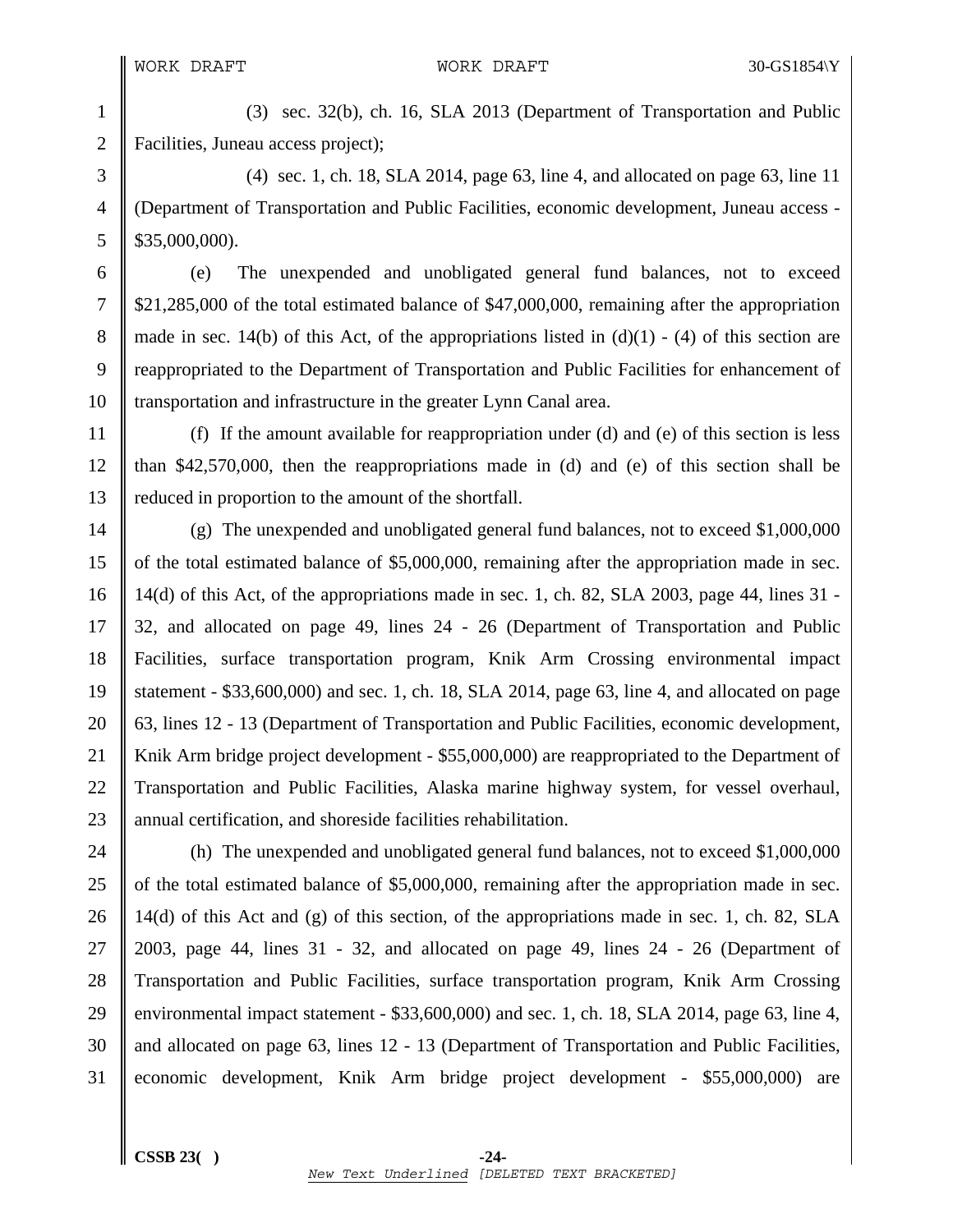1 reappropriated to the Department of Transportation and Public Facilities for federal-aid 2 | highway match. 3 (i) The unexpended and unobligated balance, estimated to be \$481,530, of the 4 appropriation made in sec. 10, ch. 29, SLA 2008, page 43, lines 27 - 30 (Anchorage, 120th 5 Avenue pedestrian and road safety upgrades, Oceanview Elementary - \$600,000) is  $6 \parallel$  reappropriated to the Department of Transportation and Public Facilities, for federal-aid 7 highway match. 8 (j) The unexpended and unobligated general fund balances, estimated to be a total of 9 \$14,633,919, of the following appropriations are reappropriated to the Department of 10 Transportation and Public Facilities, federal-aid highway match: 11 (1) sec. 1, ch. 82, SLA 2003, page 36, lines 9 - 10 (Department of 12 Transportation and Public Facilities, community access roads - \$5,000,000), estimated 13 balance of \$287,774; 14 (2) sec. 1, ch. 82, SLA 2006, page 86, lines 27 - 29 (Department of 15 Transportation and Public Facilities, Matanuska-Susitna area-wide advanced right of way 16 acquisition - \$2,000,000), estimated balance of \$45,530; 17 (3) sec. 5(c), ch. 10, SLA 2007, as amended by sec. 12(b), ch. 38, SLA 2015, 18 and secs. 30(a) - (c), ch. 38, SLA 2015 (Department of Health and Social Services, Fairbanks 19 | virology laboratory completion), estimated balance of \$875,266; 20 (4) sec. 4, ch. 30, SLA 2007, page 99, lines 14 - 17 (Department of Natural 21 Resources, oil and gas royalty settlement agreements reopener arbitration - \$500,000), 22 Solution 22 Solution 22 Solution 2.3 estimated balance of \$406,063; 23 (5) sec. 10, ch. 11, SLA 2008, page 57, lines 30 - 31 (Department of 24 Commerce, Community, and Economic Development, climate change impact mitigation 25 program - \$1,100,000), estimated balance of \$31,374; 26 (6) sec. 7, ch. 29, SLA 2008, page 21, lines 11 - 13 (Anchorage, Goose Lake 27 Park building and boathouse - \$90,000), estimated balance of \$33,046; 28 (7) sec. 10, ch. 29, SLA 2008, page 69, lines 22 - 23, and allocated on page 29 70, lines 7 - 9 (Department of Military and Veterans' Affairs, statewide facility deferred 30 maintenance, Camp Carroll, building upgrades for code compliance - \$625,000), estimated 31 balance of \$101,743;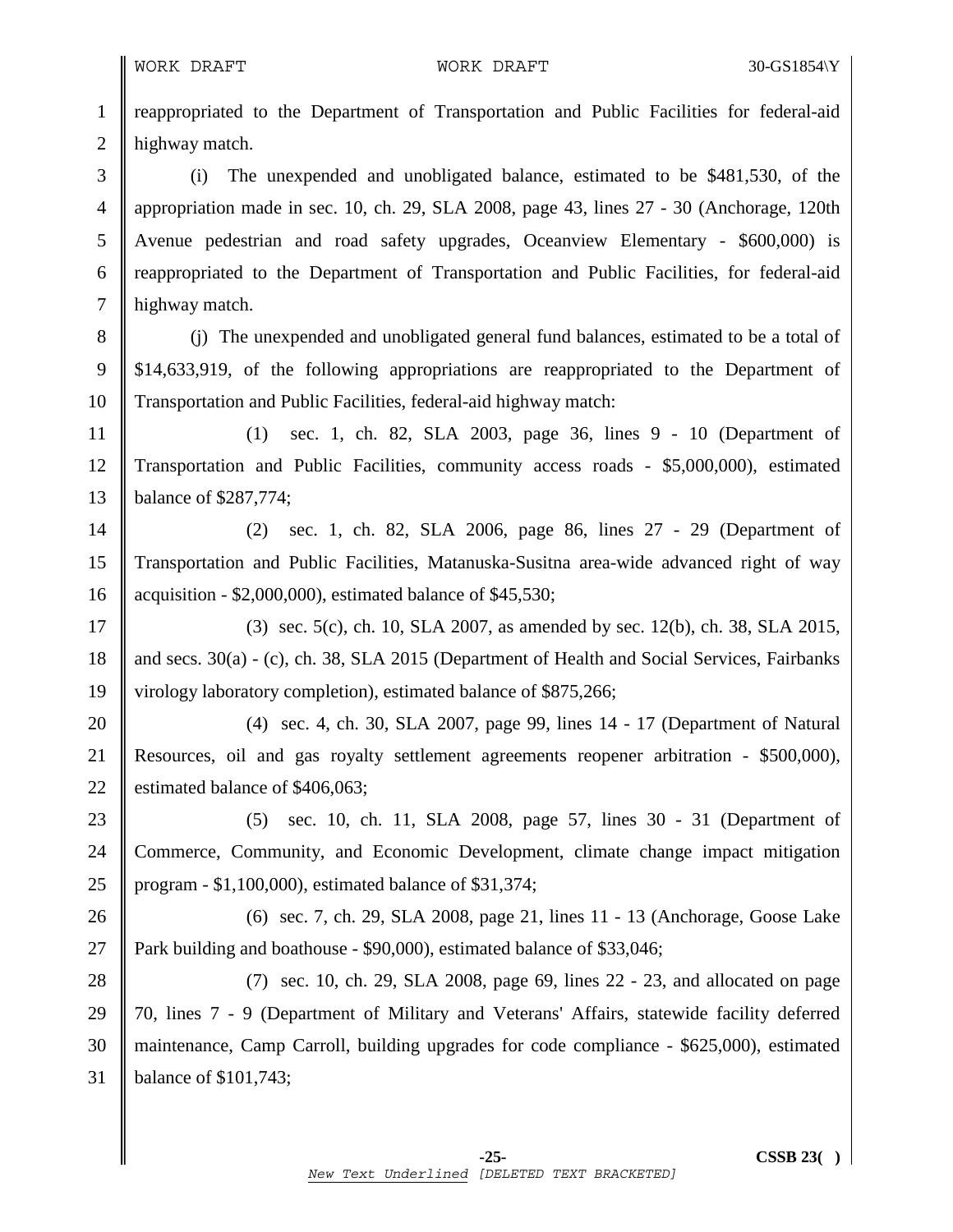WORK DRAFT WORK DRAFT 30-GS1854\Y

1 (8) sec. 10, ch. 29, SLA 2008, page 77, lines 7 - 10 (Department of 2 Transportation and Public Facilities, infrastructure and erosion control design and 3 environmental permitting - \$600,000), estimated balance of \$57,004;

4 (9) sec. 10, ch. 29, SLA 2008, page 79, lines 27 - 28, and allocated on page 5 79, lines 29 - 30 (Department of Transportation and Public Facilities, facilities deferred 6 maintenance, exterior door repair or replacement - \$490,000), estimated balance of \$10,004;

7 (10) sec. 10, ch. 29, SLA 2008, page 79, lines 27 - 28, and allocated on page 8 79, lines 31 - 32 (Department of Transportation and Public Facilities, facilities deferred 9 maintenance, exterior siding repair and replacement - \$1,952,000), estimated balance of  $10 \parallel$  \$49,475;

11 (11) sec. 10, ch. 29, SLA 2008, page 79, lines 27 - 28, and allocated on page 12 80, lines 11 - 14 (Department of Transportation and Public Facilities, facilities deferred 13 maintenance, upgrade and repair heating, ventilation, and air conditioning systems and 14 utilities - \$3,958,000), estimated balance of \$15,040;

15 (12) sec. 13, ch. 29, SLA 2008, page 123, lines 27 - 29, as amended by sec. 16  $\parallel$  36(g), ch. 18, SLA 2014 (Fairbanks North Star Borough, road service area projects), 17 Solution 17 Setunated balance of \$7,044;

18 (13) sec. 13, ch. 29, SLA 2008, page 151, lines 27 - 28, as amended by sec. 19 11(a), ch. 5, SLA 2012 (Department of Military and Veterans' Affairs, Anchorage Armory 20 Troof replacement and G-Wing preparation - \$4,000,000), estimated balance of \$382,643;

21 (14) sec. 13, ch. 29, SLA 2008, page 151, lines 29 - 30 (Department of 22 Military and Veterans' Affairs, Army Guard facilities projects - \$1,500,000), estimated 23 balance of \$8,233;

24 (15) sec. 1, ch. 15, SLA 2009, page 16, lines 30 - 31 (Department of Military 25 and Veterans' Affairs, Army Guard facilities projects - \$2,500,000), estimated balance of  $26 \parallel$  \$35,695;

27  $\parallel$  (16) sec. 1, ch. 43, SLA 2010, page 4, line 17, and allocated on page 4, lines 28 22 - 26 (Department of Transportation and Public Facilities, regulatory compliance, 29 Trevegetation of Anchor River and Deep Creek highway embankments, Clean Water Act, 30 Section 404 settlement - \$800,000), estimated balance of \$38,767;

31 (17) sec. 7, ch. 43, SLA 2010, page 29, lines 13 - 14 (Department of Military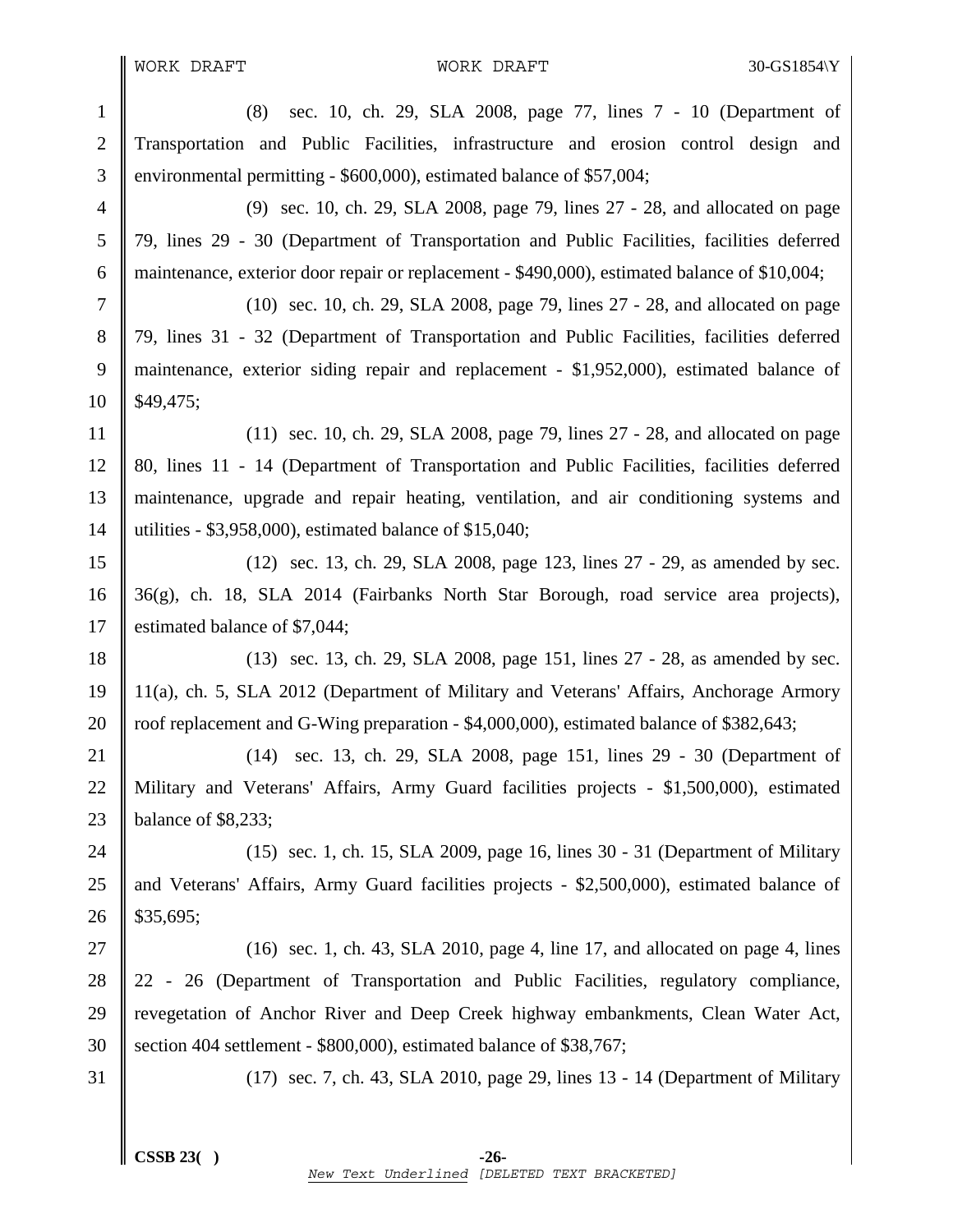II

| $\mathbf{1}$   | and Veterans' Affairs, Army Guard facilities projects - \$8,342,000), estimated balance of    |
|----------------|-----------------------------------------------------------------------------------------------|
| $\overline{2}$ | \$27,609;                                                                                     |
| 3              | (18) sec. 7, ch. 43, SLA 2010, page 29, lines 15 - 17 (Department of Military                 |
| $\overline{4}$ | and Veterans' Affairs, cold weather generation storage and maintenance - \$50,000), estimated |
| 5              | balance of $$27,082$ ;                                                                        |
| 6              | sec. 7, ch. 43, SLA 2010, page 36, lines 17 - 18 (Department of<br>(19)                       |
| 7              | Transportation and Public Facilities, Debarr Road school zone - \$200,000), estimated balance |
| 8              | of \$95,296;                                                                                  |
| 9              | (20) sec. 7, ch. 43, SLA 2010, page 36, lines 32 - 33, as amended by sec.                     |
| 10             | 38(c), ch. 16, SLA 2013 (Kenai Peninsula Borough, planning and research for the Nikiski       |
| 11             | area environmental investigation), estimated balance of \$11,417;                             |
| 12             | (21) sec. 10, ch. 43, SLA 2010, page 74, lines 5 - 7 (Anchorage, Klatt                        |
| 13             | Elementary School sound system purchase - \$30,000), estimated balance of \$10,677;           |
| 14             | (22) sec. 10, ch. 43, SLA 2010, page 78, lines 4 - 8 (Anchorage, Northern                     |
| 15             | Lights Boulevard bike pathway rehabilitation, Lake Otis Parkway to Seward Highway -           |
| 16             | \$150,000), estimated balance of \$56,490;                                                    |
| 17             | (23) sec. 10, ch. 43, SLA 2010, page 79, lines 3 - 5 (Anchorage, Nunaka                       |
| 18             | Valley Park facility improvement plan - \$50,000), estimated balance of \$15,175;             |
| 19             | (24) sec. 10, ch. 43, SLA 2010, page 85, lines 10 - 13 (Anchorage, Tyson                      |
| 20             | Elementary School intercom/bell/clock system - \$123,000), estimated balance of \$37,564;     |
| 21             | (25) sec. 10, ch. 43, SLA 2010, page 86, lines 20 - 23 (Anchorage, Wonder                     |
| 22             | Park Elementary School interactive whiteboards - \$99,250), estimated balance of \$6,002;     |
| 23             | (26) sec. 10, ch. 43, SLA 2010, page 90, lines 23 - 26 (Fairbanks North Star                  |
| 24             | Borough, road service area improvements - \$5,000,000), estimated balance of \$65,282;        |
| 25             | (27) sec. 10, ch. 43, SLA 2010, page 98, lines 18 - 20, as amended by sec.                    |
| 26             | 34(a), ch. 17, SLA 2012 (Matanuska-Susitna Borough, Knik River Road milepost 0 to             |
| 27             | milepost 11.2 reconstruction - $$2,100,000$ , estimated balance of $$12,319$ ;                |
| 28             | $(28)$ sec. 10, ch. 43, SLA 2010, page 102, line 31, through page 103, line 3                 |
| 29             | (North Slope Borough, fire station deferred maintenance and safety equipment - \$342,500),    |
| 30             | estimated balance of \$12,295;                                                                |
| 31             | sec. 1, ch. 5, FSSLA 2011, page 5, lines 21 - 23 (Anchorage, 73rd<br>(29)                     |
|                |                                                                                               |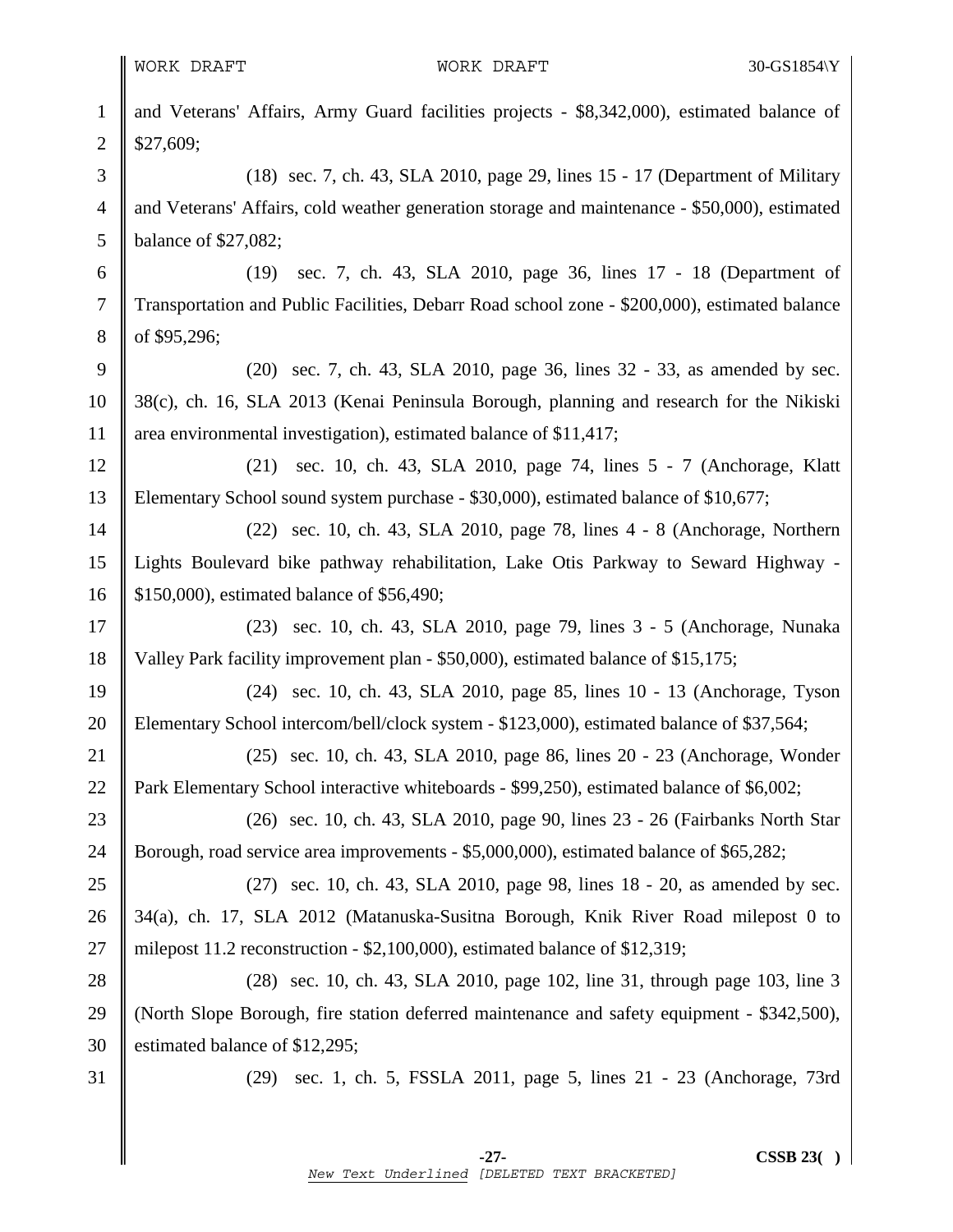1 Avenue and 74th Avenue Road water line extension - \$1,300,000), estimated balance of  $2 \parallel$  \$9,576; 3 (30) sec. 1, ch. 5, FSSLA 2011, page 6, lines 28 - 30 (Anchorage, Aquarian 4 Charter School lighting - \$100,000), estimated balance of \$13,233; 5 (31) sec. 1, ch. 5, FSSLA 2011, page 12, lines 5 - 6 (Anchorage, Eagle River 6 Road upgrade - \$2,800,000), estimated balance of \$33,132; 7 (32) sec. 1, ch. 5, FSSLA 2011, page 15, lines 6 - 8 (Anchorage, Homestead 8 Elementary School improvements - \$175,000), estimated balance of \$15,285; 9 (33) sec. 1, ch. 5, FSSLA 2011, page 18, lines 27 - 29 (Anchorage, Nunaka 10 Valley Elementary School improvements - \$191,000), estimated balance of \$18,317; 11 (34) sec. 1, ch. 5, FSSLA 2011, page 19, lines 19 - 23 (Anchorage, Pine Street 12 and 4th Avenue area storm reconstruction - DeBarr Road to Boniface Parkway - \$1,000,000), 13 Solution 13 Solution 13 Solution 13 Solution 1.564; 14 (35) sec. 1, ch. 5 FSSLA 2011, page 20, lines 3 - 6 (Anchorage, police 15 department citizen's policy academy support - \$56,150), estimated balance of \$55,027; 16 (36) sec. 1, ch. 5, FSSLA 2011, page 20, lines 23 - 26 (Anchorage, Ptarmigan 17 Elementary School technology upgrade - \$180,000), estimated balance of \$17,353; 18 (37) sec. 1, ch. 5, FSSLA 2011, page 21, lines 15 - 18 (Anchorage, Rogers 19 Park Elementary Northern Lights Boulevard overpass safety upgrades - \$100,000), estimated 20 balance of \$73,202; 21 (38) sec. 1, ch. 5, FSSLA 2011, page 25, lines 8 - 11 (Anchorage, Tudor 22 Elementary School fire alarm replacement - \$175,000), estimated balance of \$12,830; 23 (39) sec. 1, ch. 5, FSSLA 2011, page 32, lines 12 - 14 (Hoonah, Hoonah 24 marine industrial center phase III - \$1,219,119), estimated balance of \$7,441; 25 (40) sec. 1, ch. 5, FSSLA 2011, page 35, lines 21 - 23 (Kodiak Island 26 Borough, long term care facility planning and design - \$1,275,000), estimated balance of  $27 \parallel$  \$248,521; 28 (41) sec. 1, ch. 5, FSSLA 2011, page 39, lines 24 - 26 (North Slope Borough, 29 village clinic morgue additions  $-$  \$2,000,000), estimated balance of \$169,433; 30 (42) sec. 1, ch. 5, FSSLA 2011, page 52, lines 17 - 21 (Association of Village 31 Council Presidents, Yuut Yaqungviat, LLC, Alaska rural aviation training program equipment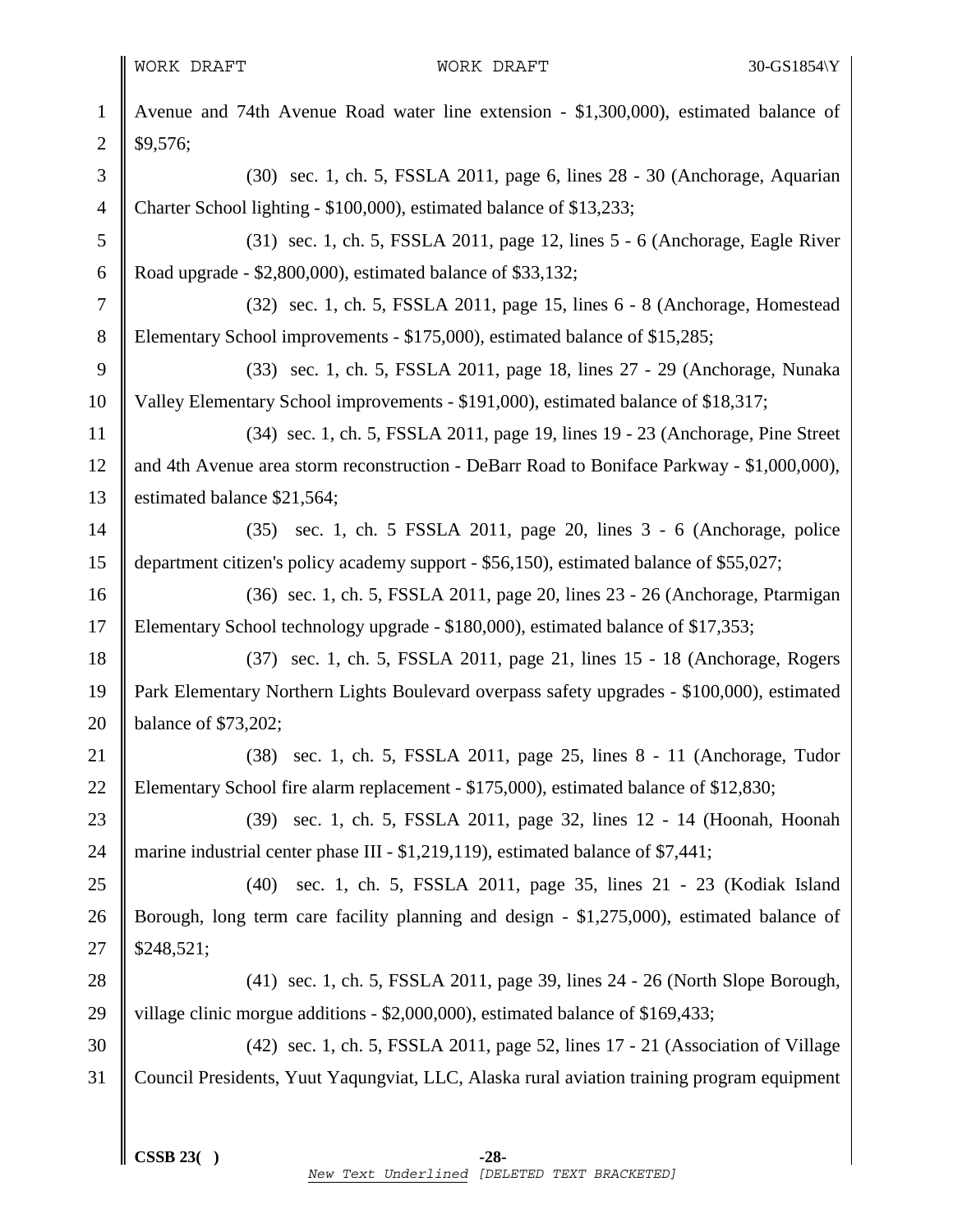1 - \$170,000), estimated balance of \$79,170;

2 (43) sec. 1, ch. 5, FSSLA 2011, page 74, lines 19 - 22 (Yukon-Kuskokwim 3 Health Corporation, Qungasvik youth sobriety project - \$1,624,800), estimated balance of 4  $\parallel$  \$24,984;

5 (44) sec. 1, ch. 5, FSSLA 2011, page 85, lines 14 - 17 (Department of Health  $6$  and Social Services, international classification of diseases (ICD-10) implementation -7 | \$5,100,000), estimated balance of \$9,731;

8 (45) sec. 1, ch. 5, FSSLA 2011, page 85, lines 25 - 27 (Department of Health 9 and Social Services, Medicaid management information system completion - \$3,283,800), 10 Stimated balance of \$57,091;

11  $\parallel$  (46) sec. 1, ch. 5, FSSLA 2011, page 88, lines 6 - 7, and allocated on page 88, 12 lines 15 - 17 (Department of Military and Veterans' Affairs, Army Guard facilities projects, 13 Fort Richardson, Camp Denali fire sprinkler system design - \$250,000), estimated balance of 14 | \$28,900;

15 (47) sec. 1, ch. 5, FSSLA 2011, page 89, lines 5 - 7, and allocated on page 89, 16 lines 23 - 25 (Department of Military and Veterans' Affairs, Military and Veterans' Affairs 17 deferred maintenance projects, Fort Richardson, Camp Denali Armory deferred maintenance - 18 | \$1,048,800), estimated balance of \$335,350;

19 (48) sec. 1, ch. 5, FSSLA 2011, page 89, lines 5 - 7, and allocated on page 90, 20 | lines 5 - 8 (Department of Military and Veterans' Affairs, Military and Veterans' Affairs 21 deferred maintenance projects, Military Youth Academy deferred maintenance, renewal, and 22 | replacement -  $$3,000,000$ , estimated balance of  $$424,531$ ;

23 (49) sec. 1, ch. 5, FSSLA 2011, page 89, lines 5 - 7, and allocated on page 90, 24 lines 11 - 12 (Department of Military and Veterans' Affairs, Military and Veterans' Affairs 25 deferred maintenance projects, Sitka Armory deferred maintenance - \$475,000), estimated 26 **balance of \$137,500**;

27  $\parallel$  (50) sec. 1, ch. 5, FSSLA 2011, page 89, lines 5 - 7, and allocated on page 90, 28 lines 15 - 17 (Department of Military and Veterans' Affairs, Military and Veterans' Affairs 29 deferred maintenance projects, Wasilla, Alcantra Armory deferred maintenance - \$2,162,000), 30 Solution S193,587;

31 (51) sec. 4, ch. 5, FSSLA 2011, page 135, lines 24 - 25, and allocated on page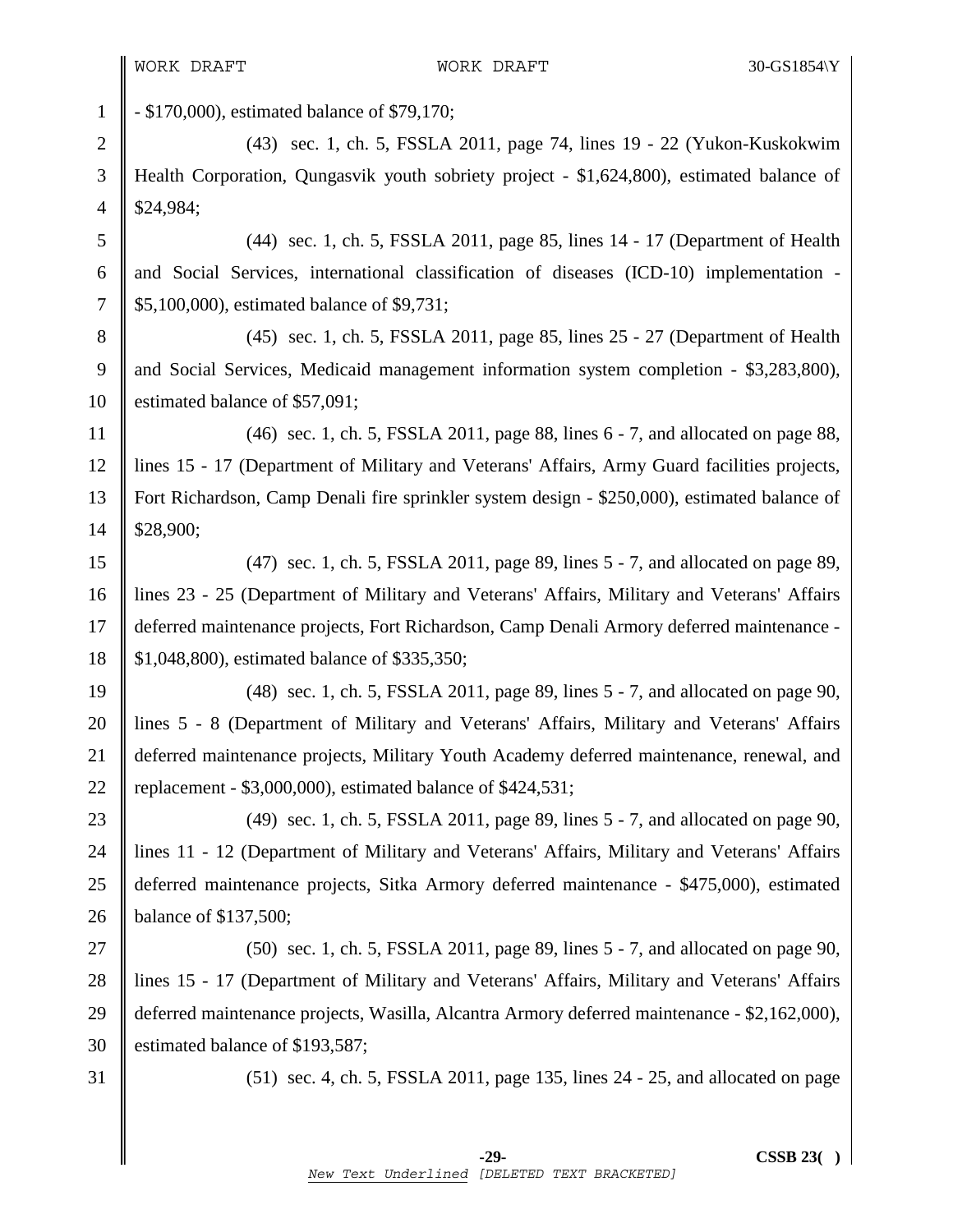# WORK DRAFT WORK DRAFT 30-GS1854\Y

| $\mathbf{1}$   | 136, lines 7 - 9 (Department of Commerce, Community, and Economic Development, Alaska         |  |  |
|----------------|-----------------------------------------------------------------------------------------------|--|--|
| $\overline{2}$ | Energy Authority, ARCTEC energy projects, AEA, Girdwood and Sterling substation               |  |  |
| 3              | improvements - \$2,000,000), estimated balance of \$43,536;                                   |  |  |
| $\overline{4}$ | (52) sec. 7, ch. 5, FSSLA 2011, page 141, lines 21 - 22, as amended by sec.                   |  |  |
| 5              | 41(h), ch. 16, SLA 2013 (Hoonah, berthing facility), estimated balance of \$91,934;           |  |  |
| 6              | (53) sec. 41(a), ch. 5, FSSLA 2011 (Delta-Greely School District, school                      |  |  |
| 7              | district wood chip heating system project), estimated balance of \$76,731;                    |  |  |
| 8              | (54) sec. 4, ch. 5, SLA 2012, page 10, lines 16 - 18 (Cordova, hospital roof                  |  |  |
| 9              | emergency repairs and replacement - \$2,000,000), estimated balance of \$11,502;              |  |  |
| 10             | (55) sec. 1, ch. 17, SLA 2012, page 5, lines 26 - 29, as amended by sec. 33(e),               |  |  |
| 11             | ch. 16, SLA 2013 (Fairbanks North Star Borough, Fairbanks North Star Borough School           |  |  |
| 12             | District, conversion of the school heating system to a natural gas heating system), estimated |  |  |
| 13             | balance of \$8,478;                                                                           |  |  |
| 14             | (56) sec. 1, ch. 17, SLA 2012, page 14, lines 20 - 23 (Anchorage, Lake Otis                   |  |  |
| 15             | Parkway expansion, 15th Avenue to Northern Lights Boulevard - \$2,500,000), estimated         |  |  |
| 16             | balance of \$2,450,000;                                                                       |  |  |
| 17             | (57) sec. 1, ch. 17, SLA 2012, page 14, lines 24 - 27 (Anchorage, Lake Otis                   |  |  |
| 18             | Parkway pedestrian overpass study, Lake Otis Elementary - \$100,000), estimated balance of    |  |  |
| 19             | \$55,131;                                                                                     |  |  |
| 20             | (58) sec. 1, ch. 17, SLA 2012, page 15, lines 20 - 24 (Anchorage, Northern                    |  |  |
| 21             | Lights Boulevard pedestrian safety, Lois Drive West to Captain Cook Estates Circle -          |  |  |
| 22             | \$920,000), estimated balance of \$23,644;                                                    |  |  |
| 23             | (59) sec. 1, ch. 17, SLA 2012, page 28, lines 16 - 19 (Ketchikan Gateway                      |  |  |
| 24             | Borough, South Tongass volunteer fire department emergency generator - \$234,000),            |  |  |
| 25             | estimated balance of \$43,717;                                                                |  |  |
| 26             | (60) sec. 1, ch. 17, SLA 2012, page 31, lines 20 - 23 (Matanuska-Susitna                      |  |  |
| 27             | Borough, Glacier View Elementary School gym floor upgrade - \$75,000), estimated balance      |  |  |
| 28             | of \$18,871;                                                                                  |  |  |
| 29             | (61) sec. 1, ch. 17, SLA 2012, page 38, lines 12 - 13 (Sitka, community                       |  |  |
| 30             | hospital roof replacement - \$1,200,000), estimated balance of \$36,338;                      |  |  |
| 31             | sec. 1, ch. 17, SLA 2012, page 41, lines 5 - 7 (Wasilla, regional<br>(62)                     |  |  |
|                |                                                                                               |  |  |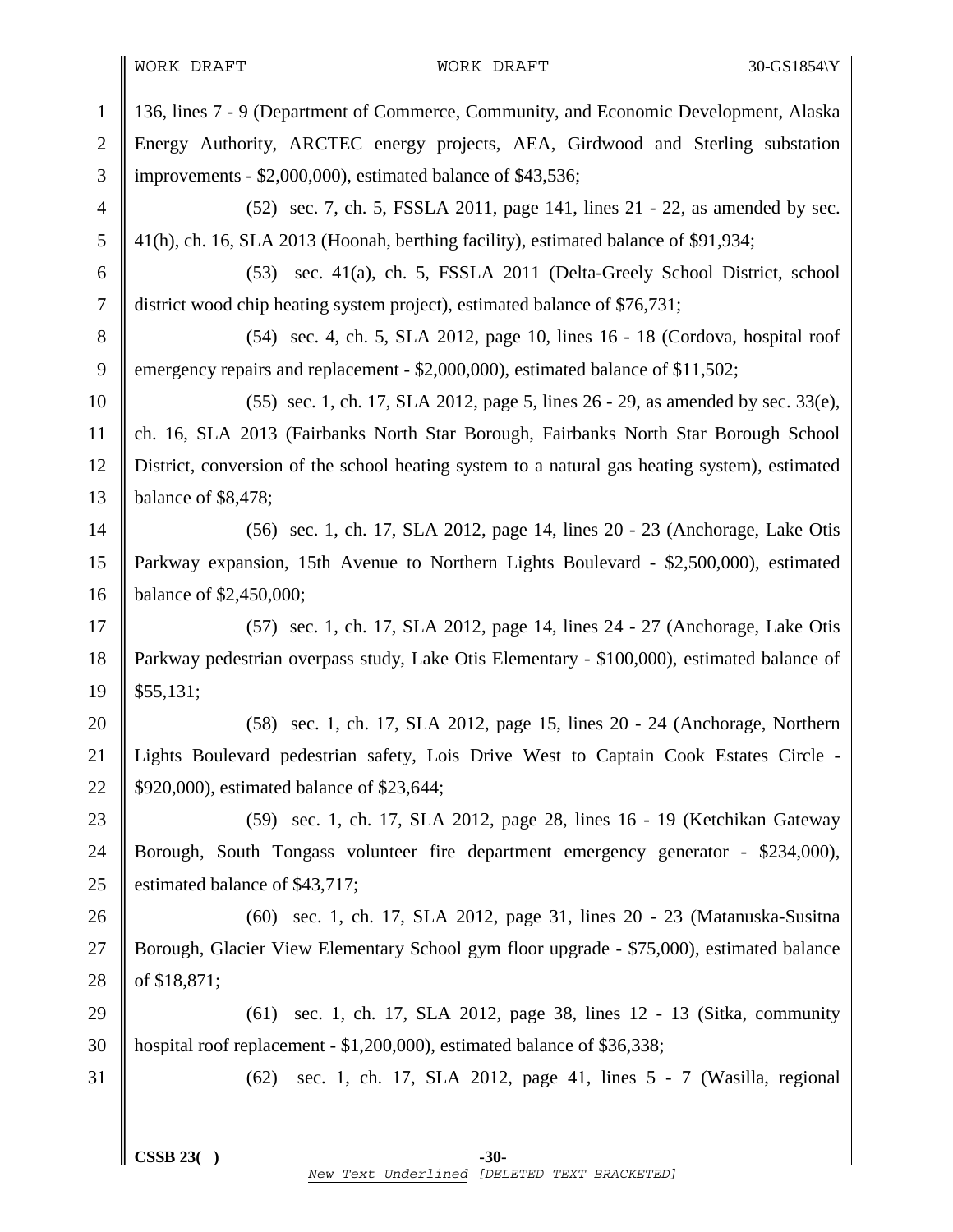1 transportation planning - \$150,000), estimated balance of \$66,599;

2 (63) sec. 1, ch. 17, SLA 2012, page 113, lines 30 - 32, and allocated on page 3 114, lines 7 - 9 (Department of Environmental Conservation, municipal water, sewage, and 4 solid waste facilities grants (AS 46.03.030), Hoonah, water transmission line replacement 5 | phase 3 - \$1,732,357), estimated balance of \$350,116;

6 (64) sec. 1, ch. 17, SLA 2012, page 122, lines 19 - 21, and allocated on page 7 122, lines 22 - 23 (Department of Military and Veterans' Affairs, deferred maintenance, 8 Tenewal, repair and equipment, Alcantra Armory deferred maintenance - \$320,000), estimated 9 balance of \$10,000;

10 (65) sec. 1, ch. 17, SLA 2012, page 122, lines 19 - 21, and allocated on page 11 122, lines 26 - 28 (Department of Military and Veterans' Affairs, deferred maintenance, 12 Tenewal, repair and equipment, civil support team facility deferred maintenance - \$560,000), 13 Solution 13 Solution 13 Solution 13 Solution 13.1 Solution 1.3 Solution 1.3 Solution 1.3 Solution 1.3 Solution 1.3 Solution 1.3 Solution 1.3 Solution 1.3 Solution 1.3 Solution 1.3 Solution 1.3 Solution 1.3 Solution 1.3

14 (66) sec. 1, ch. 17, SLA 2012, page 122, lines 19 - 21, and allocated on page 15 122, lines 31 - 32 (Department of Military and Veterans' Affairs, deferred maintenance, 16 renewal, repair and equipment, Haines Armory deferred maintenance - \$320,000), estimated 17 **balance of \$156,697;** 

18 (67) sec. 1, ch. 17, SLA 2012, page 122, lines 19 - 21, and allocated on page 19 122, line 33, through page 123, line 5 (Department of Military and Veterans' Affairs, deferred 20 maintenance, renewal, repair and equipment, Joint Base Elmendorf Richardson facilities 21 deferred maintenance - \$5,128,000), estimated balance of \$1,251,134;

22 (68) sec. 1, ch. 17, SLA 2012, page 122, lines 19 - 21, and allocated on page 23 123, lines 14 - 15 (Department of Military and Veterans' Affairs, deferred maintenance, 24 Trenewal, repair and equipment, Valdez Armory deferred maintenance - \$75,000), estimated 25 balance of \$37,500;

26 (69) sec. 1, ch. 17, SLA 2012, page 133, lines 23 - 24 (Department of 27 Transportation and Public Facilities, Umiat, airport survey and property plan - \$250,000), 28 estimated balance of \$32,020;

29 (70) sec. 1, ch. 16, SLA 2013, page 19, lines 29 - 33 (Matanuska-Susitna 30 Borough, Fronteras Charter School rural development application costs - \$150,000), estimated 31 balance of \$48,706;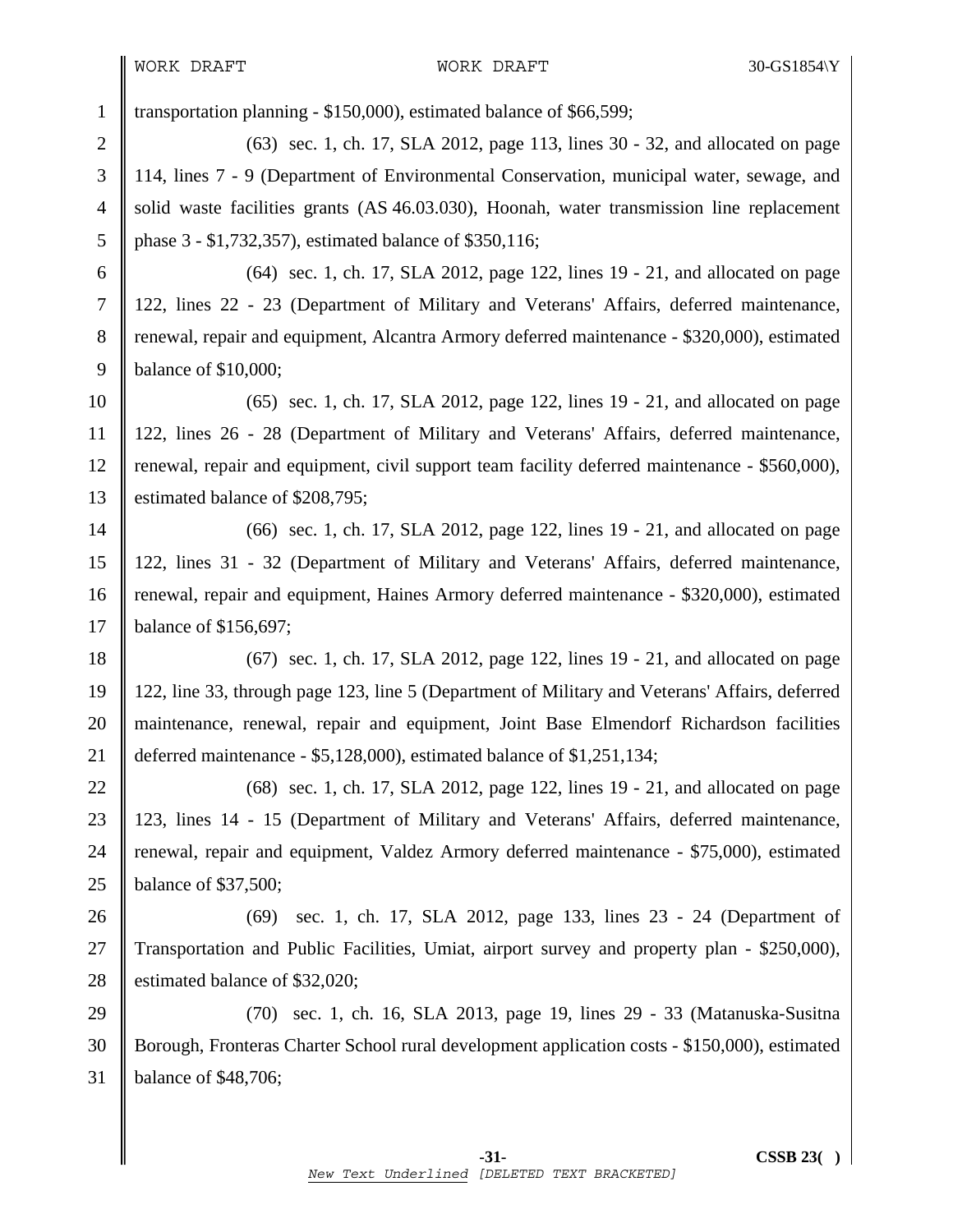1 (71) sec. 1, ch. 16, SLA 2013, page 22, lines 17 - 20 (Matanuska-Susitna 2 Borough, warm storage fire station in the Crystal Lakes area - \$350,000), estimated balance of  $3 \parallel$  \$10,755; 4 (72) sec. 1, ch. 16, SLA 2013, page 22, line 32, through page 23, line 4 5 (Matanuska-Susitna Borough, Willow community center area improvements - \$65,000), 6 Solution 6 stimated balance of \$5,792; 7 (73) sec. 1, ch. 16, SLA 2013, page 24, lines 31 - 33 (Northwest Arctic 8 Borough, Shungnak heavy equipment - \$350,000), estimated balance of \$25,972; 9 (74) sec. 1, ch. 16, SLA 2013, page 63, lines  $24 - 26$ , and allocated on page 10 64, lines 16 - 17 (Department of Environmental Conservation, municipal water, sewage, and 11 solid waste facilities grants (AS 46.03.030), Unalaska, water treatment plant - \$3,090,000), 12 Stimated balance of \$90,000; 13 (75) sec. 1, ch. 16, SLA 2013, page 69, lines 23 - 24, and allocated on page 14 69, lines 25 - 26 (Department of Military and Veterans' Affairs, Army Guard facilities 15 projects, Alcantra, covered shelter buildings - \$450,000), estimated balance of \$450,000; 16 (76) sec. 1, ch. 16, SLA 2013, page 69, lines 23 - 24, and allocated on page 17 69, lines 29 - 31 (Department of Military and Veterans' Affairs, Army Guard facilities 18 projects, Alcantra, road service connection and parking - \$950,000), estimated balance of  $19 \parallel$  \$950,000; 20 (77) sec. 1, ch. 16, SLA 2013, page 69, lines 23 - 24, and allocated on page 21 70, lines 11 - 14 (Department of Military and Veterans' Affairs, Army Guard facilities 22 projects, Joint Base Richardson Elmendorf (JBER), parking lot replacement - \$2,000,000), 23 Solution 23 Solution 23 Solution 23 Solution 2.3 Solution 2.3 Solution 2.3 Solution 2.3 Solution 2.3 Solution 2.3 Solution 2.3 Solution 2.3 Solution 2.4 Solution 2.4 Solution 2.4 Solution 2.4 Solution 2.4 Solution 2.4 24 (78) sec. 1, ch. 16, SLA 2013, page 70, lines 15 - 17, and allocated on page 25 70, lines 25 - 26 (Department of Military and Veterans' Affairs, deferred maintenance, 26 Trenewal, repair and equipment, Kenai Armory deferred maintenance - \$250,000), estimated 27 balance of \$125,000; 28 (79) sec. 1, ch. 16, SLA 2013, page 70, lines 15 - 17, and allocated on page 29 70, lines 27 - 28 (Department of Military and Veterans' Affairs, deferred maintenance, 30 Tenewal, repair and equipment, Kodiak Armory deferred maintenance - \$600,000), estimated 31 balance of \$300,000;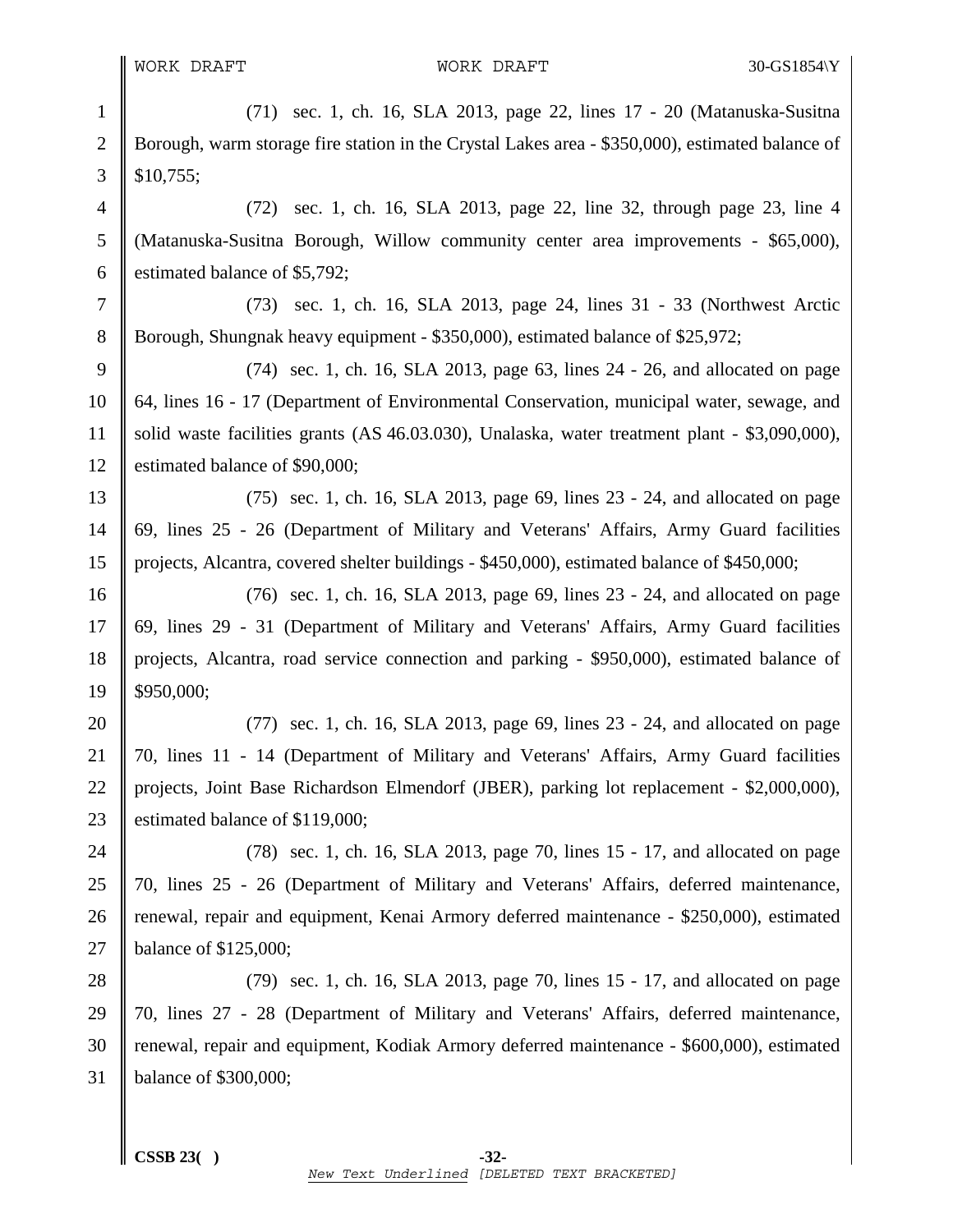1 (80) sec. 1, ch. 16, SLA 2013, page 70, lines 15 - 17, and allocated on page 2 70, lines 29 - 30 (Department of Military and Veterans' Affairs, deferred maintenance, 3 renewal, repair and equipment, Kotzebue Armory deferred maintenance - \$100,000), 4 estimated balance of \$80,000; 5 (81) sec. 1, ch. 16, SLA 2013, page 70, lines 15 - 17, and allocated on page 6 71, lines 4 - 6 (Department of Military and Veterans' Affairs, deferred maintenance, renewal, 7 repair and equipment, Southeast Armories deferred maintenance - \$2,480,000), estimated 8 **balance of \$287,263**; 9  $\parallel$  (82) sec. 1, ch. 16, SLA 2013, page 79, line 21, and allocated on page 79, lines 10 29 - 33 (Department of Transportation and Public Facilities, regulatory compliance, 11 Environmental Protection Agency mandated airport deicing conversion to potassium acetate - 12 | \$235,000), estimated balance of \$21,727; 13 (83) sec. 33(j), ch. 16, SLA 2013 (Alaska Peace Officers Association, Inc., 14 Farthest North Chapter, construction and remodel of the existing building), estimated balance 15  $\|$  of \$75,000; 16 (84) sec. 1, ch. 18, SLA 2014, page 13, lines 6 - 8 (Kenai Peninsula Borough, 17 Tall Tree Bridge rebuild and road upgrade - \$380,000), estimated balance of \$46,884; 18 (85) sec. 1, ch. 18, SLA 2014, page 20, lines 24 - 26 (Alaskan Marine Dealers 19 Association, float plan/weather digital app - \$25,000), estimated balance of \$15,775; 20 (86) sec. 1, ch. 18, SLA 2014, page 21, lines 4 - 5 (Anchor Point Public 21 Library, new library planning - \$15,000), estimated balance of \$15,000; 22 (87) sec. 1, ch. 18, SLA 2014, page 37, lines 30 - 32 (Delta Sportsman's 23 Association, Delta Sportsman's club building weatherization - \$46,136), estimated balance of  $24 \parallel $46,136;$ 25 (88) sec. 1, ch. 18, SLA 2014, page 44, lines 15 - 16 (Native Village of 26 Napaskiak, loader - \$233,935), estimated balance of \$33,659; 27  $\parallel$  (89) sec. 1, ch. 18, SLA 2014, page 51, lines 21 - 22, and allocated on page 28 51, lines 23 - 25 (Department of Environmental Conservation, municipal water, sewage, and 29 solid waste facilities grants (AS 46.03.030), Anchorage wastewater disinfection  $30 \parallel$  improvements - \$4,120,000), estimated balance of \$120,000; 31 (90) sec. 1, ch. 18, SLA 2014, page 51, lines 21 - 22, and allocated on page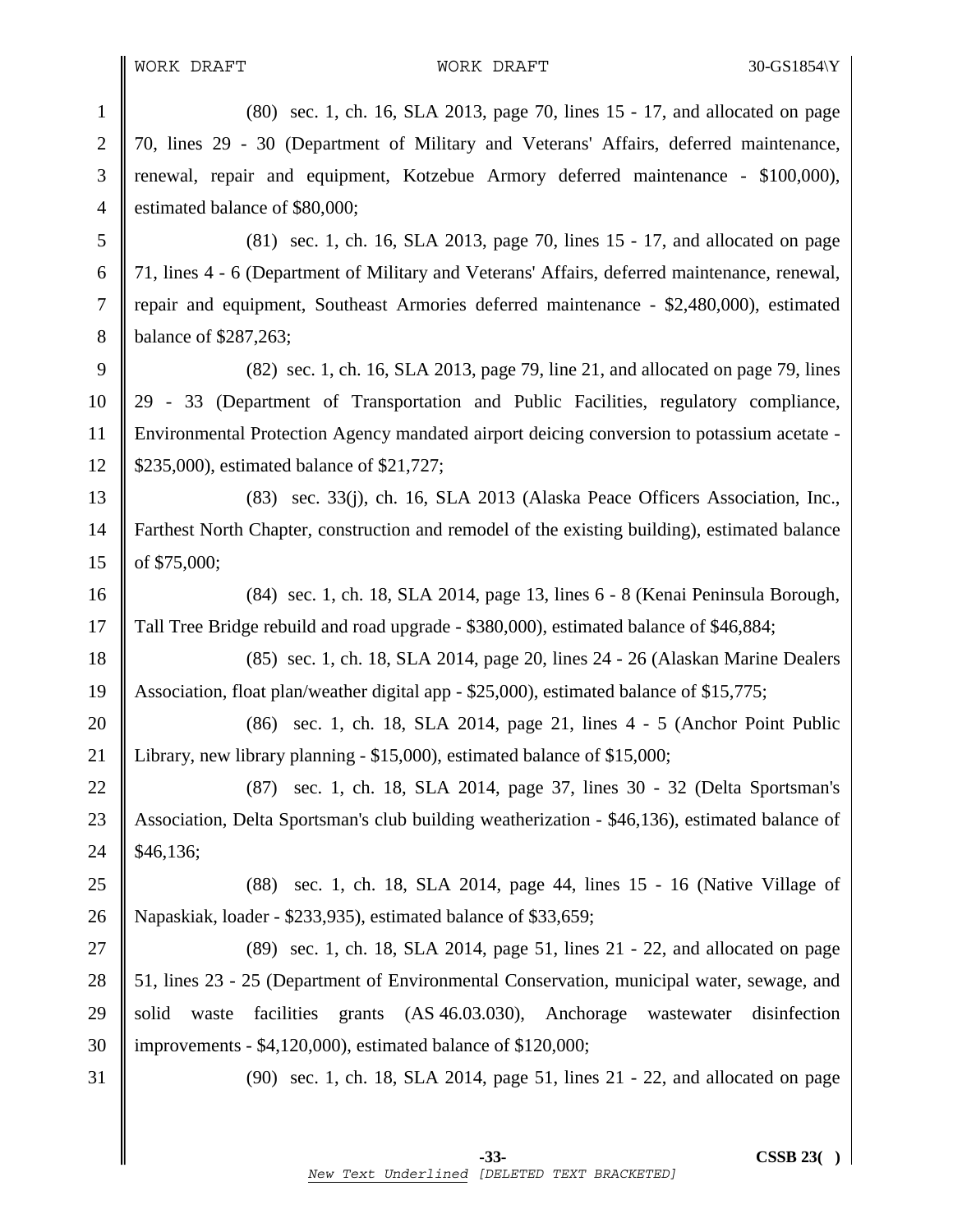WORK DRAFT WORK DRAFT 30-GS1854\Y

1 51, lines 26 - 27 (Department of Environmental Conservation, municipal water, sewage, and 2 solid waste facilities grants  $(AS\,46.03.030)$ , Juneau water treatment improvements -3 \$1,030,000), estimated balance of \$17,605; 4 (91) sec. 1, ch. 18, SLA 2014, page 51, lines 21 - 22, and allocated on page 5 52, lines 4 - 6 (Department of Environmental Conservation, municipal water, sewage, and 6 Solid waste facilities grants (AS 46.03.030), Sitka water and sewer improvements, Hollywood 7 Way and Archangel - \$571,630), estimated balance of \$11,088; 8 (92) sec. 1, ch. 18, SLA 2014, page 51, lines 21 - 22, and allocated on page 9 52, lines 10 - 12 (Department of Environmental Conservation, municipal water, sewage, and 10 Solid waste facilities grants (AS 46.03.030), Sitka water and sewer improvements, Monastery 11 and Baranof - \$789,705), estimated balance of \$14,547; 12 (93) sec. 1, ch. 18, SLA 2014, page 56, line 3, and allocated on page 56, lines 13 4 - 5 (Department of Military and Veterans' Affairs, armory facilities projects, Fairbanks 14 facilities projects - \$750,000), estimated balance \$187,500; 15 (94) sec. 1, ch. 18, SLA 2014, page 56, line 3, and allocated on page 56, lines 16 | 6 - 8 (Department of Military and Veterans' Affairs, armory facilities projects, Joint Base 17 Elmendorf Richardson facilities projects - \$2,350,000), estimated balance \$550,000; 18 (95) sec. 1, ch. 18, SLA 2014, page 56, lines 11 - 12, and allocated on page 19 56, lines 17 - 19 (Department of Military and Veterans' Affairs, deferred maintenance, 20 || renewal, repair and equipment, Joint Base Elmendorf Richardson deferred maintenance -21 \$6,469,200), estimated balance \$661,100; and 22 (96) sec. 1, ch. 18, SLA 2014, page 56, lines 11 - 12, and allocated on page 23 || 56, lines 27 - 28 (Department of Military and Veterans' Affairs, deferred maintenance, 24 Trenewal, repair and equipment, Kotzebue hangar deferred maintenance - \$605,000), estimated 25 balance \$605,000. 26 (k) The unexpended and unobligated federal receipt balances, estimated to be a total 27  $\parallel$  of \$675,600,000, of the following appropriations are reappropriated to the Department of 28 Transportation and Public Facilities for previously authorized federal-aid highway surface 29 Transportation program projects: 30 (1) sec. 19, ch. 79, SLA 1993, page 22, lines 36 - 37 (Department of 31 Transportation and Public Facilities, central region federal highway program - \$130,381,800);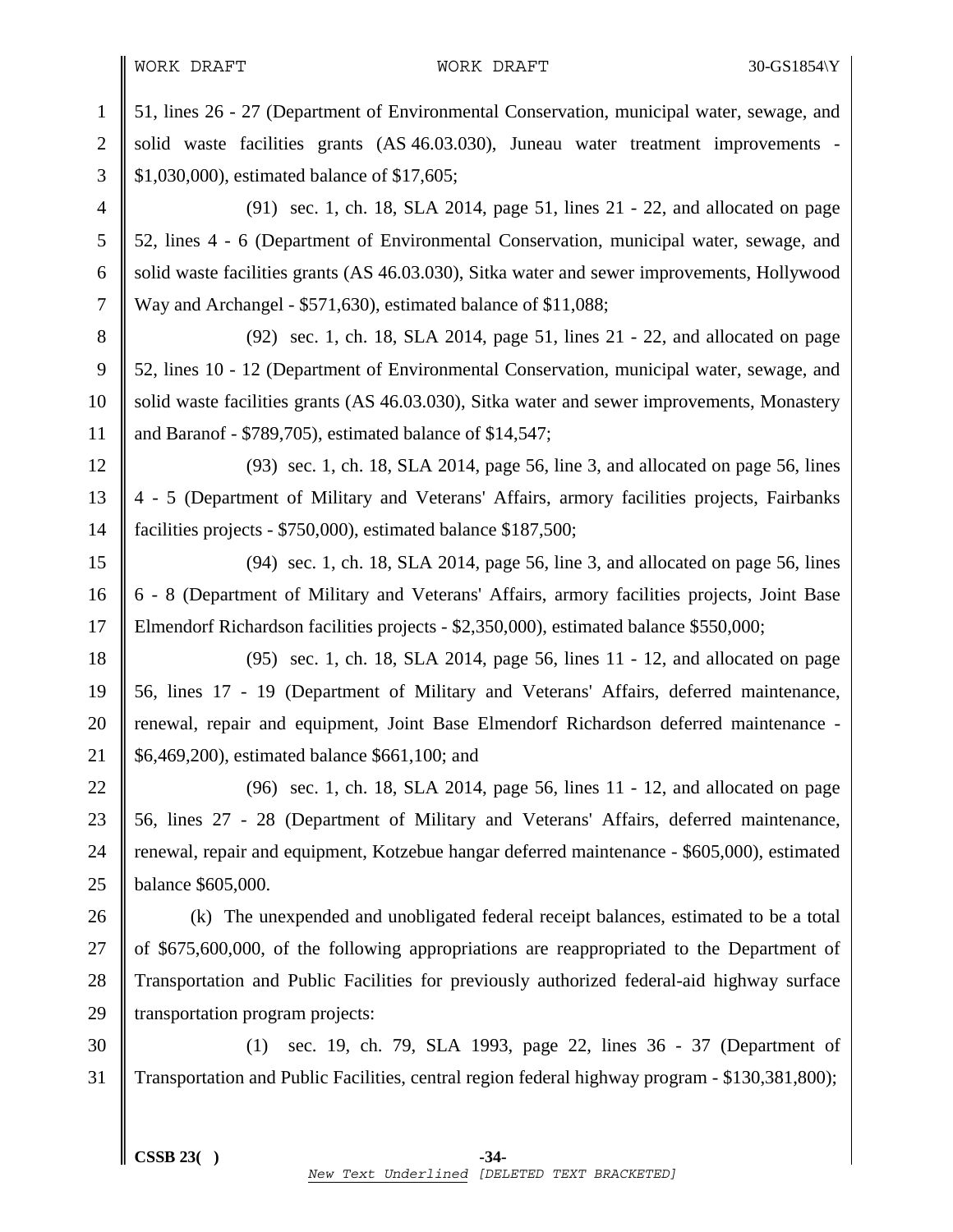1 (2) sec. 100, ch. 123, SLA 1996, page 59, line 29 (Department of 2 Transportation and Public Facilities, surface transportation program - \$199,092,900); 3 (3) sec. 131, ch. 139, SLA 1998, page 71, line 5 (Department of 4 Transportation and Public Facilities, demonstration projects - \$32,200,000); 5 (4) sec. 100, ch. 2, FSSLA 1999, page 63, lines 18 - 19, as amended by sec. 6  $\parallel$  50(a)(34), ch. 30, SLA 2007, and sec. 18(a)(20), ch. 14, SLA 2009 (Department of 7 Transportation and Public Facilities, community transportation program (CTP)); 8 (5) sec. 100, ch. 2, FSSLA 1999, page 69, lines 29 - 30, as amended by sec. 9 18(a)(23), ch. 14, SLA 2009 (Department of Transportation and Public Facilities, national 10 highway system program (NHS) construction); 11 (6) sec. 1, ch. 135, SLA 2000, page 31, lines 16 - 17 (Department of 12 Transportation and Public Facilities, community transportation program (CTP) construction -  $13 \parallel$  \$247,703,777); 14 (7) sec. 1, ch. 61, SLA 2001, page 35, line 19, as amended by sec. 19(c), ch. 15 11, SLA 2008 (Department of Transportation and Public Facilities, surface transportation 16 program - \$485,506,482); 17 (8) sec. 1, ch. 1, SSSLA 2002, page 57, lines 28 - 29 (Department of 18 Transportation and Public Facilities, surface transportation program - \$444,116,000); 19 (9) sec. 1, ch. 82, SLA 2003, page 43, line 33, through page 44, line 4 20 (Department of Transportation and Public Facilities, Anchorage metropolitan area 21 Transportation system (AMATS) projects - \$54,624,000); 22 (10) sec. 1, ch. 82, SLA 2003, page 44, lines 31 - 32 (Department of 23 Transportation and Public Facilities, surface transportation program - \$339,962,600); 24  $\parallel$  (11) sec. 1, ch. 159, SLA 2004, page 40, lines 12 - 13, as amended by sec. 25 15(b), ch. 6, SLA 2005, sec. 32(b), ch. 3, FSSLA 2005, sec. 19(b), ch. 11, SLA 2008, and 26 secs. 15(c) - (e), ch. 16, SLA 2013 (Department of Transportation and Public Facilities, 27  $\parallel$  surface transportation program); 28 (12) sec. 1, ch. 159, SLA 2004, page 48, line 14 (Department of 29 Transportation and Public Facilities, congressional earmarks - \$415,229,100); 30 (13) sec. 1, ch. 3, FSSLA 2005, page 76, lines 18 - 19, as amended by sec. 31 11(g), ch. 13, SLA 2006, and sec. 39(a), ch. 82, SLA 2006 (Department of Transportation and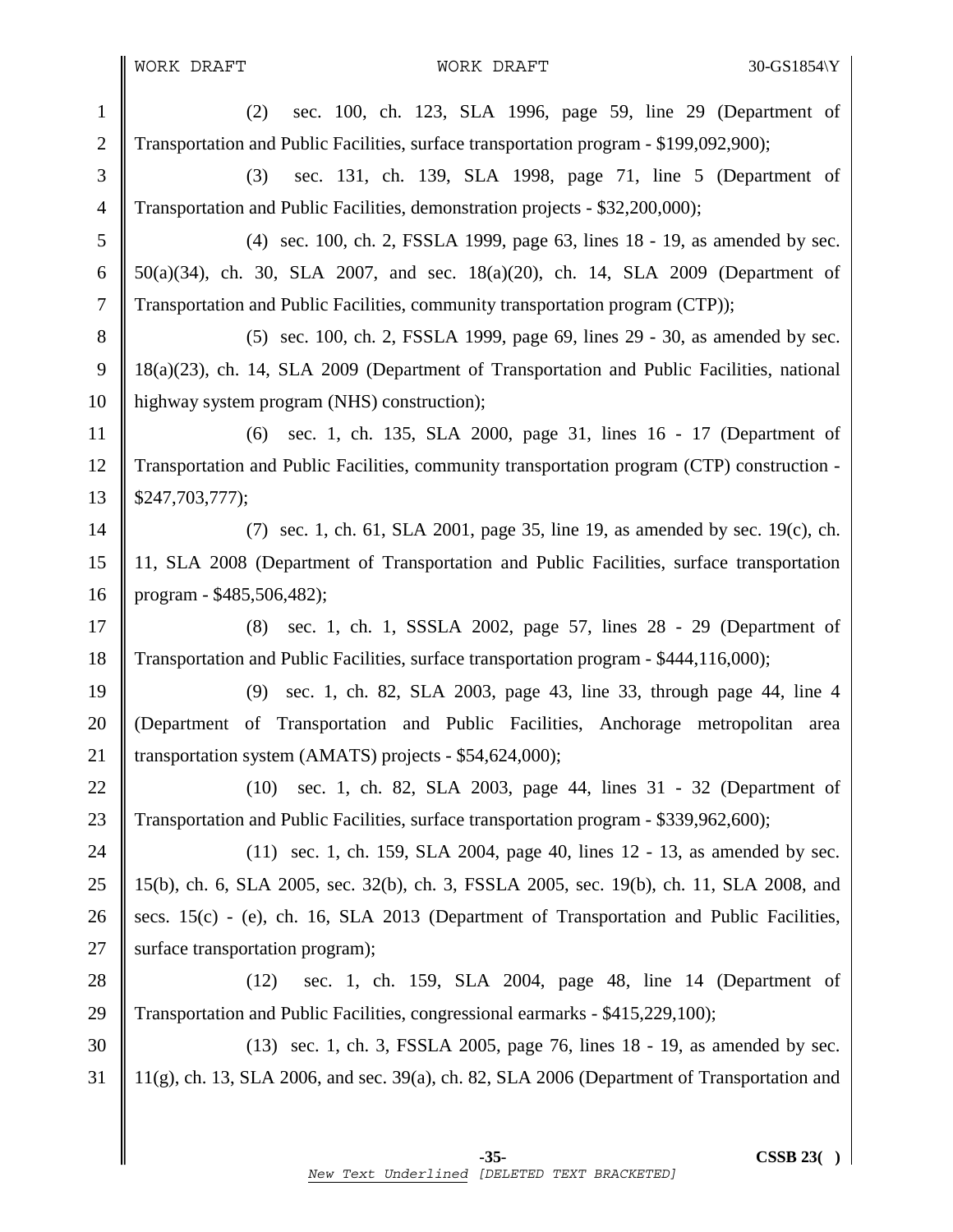WORK DRAFT WORK DRAFT 30-GS1854\Y

1 Public Facilities, surface transportation program); 2 (14) sec. 1, ch. 3, FSSLA 2005, page 85, line 20, as amended by secs. 50(b) 3 and (c), ch. 30, SLA 2007 (Department of Transportation and Public Facilities, congressional 4 | earmarks -  $$69,469,600$ ; 5 (15) sec. 1, ch. 82, SLA 2006, page 94, lines 13 - 14, as amended by sec. 7(c), 6 ch. 10, SLA 2007, and sec. 66(d), ch. 29, SLA 2008 (Department of Transportation and 7 Public Facilities, surface transportation program - \$355,365,200); 8 (16) sec. 1, ch. 82, SLA 2006, page 102, line 18 (Department of 9 Transportation and Public Facilities, congressional earmarks - \$441,288,750); 10 (17) sec. 4, ch. 30, SLA 2007, page 110, lines 15 - 16, as amended by sec. 11 | 19(i), ch. 11, SLA 2008, and sec. 21(e), ch. 18, SLA 2014 (Department of Transportation and 12 Public Facilities, surface transportation program); 13 (18) sec. 13, ch. 29, SLA 2008, page 166, lines 24 - 25 (Department of 14 Transportation and Public Facilities, surface transportation program - \$255,020,150); 15 (19) sec. 1, ch. 15, SLA 2009, page 29, lines 32 - 33 (Department of 16 Transportation and Public Facilities, surface transportation program - \$359,730,000); 17 (20) sec. 7, ch. 43, SLA 2010, page 43, lines 25 - 26 (Department of 18 Transportation and Public Facilities, surface transportation program - \$537,350,240); 19 (21) sec. 1, ch. 5, FSSLA 2011, page 109, lines 8 - 9 (Department of 20 Transportation and Public Facilities, surface transportation program - \$482,635,000); and 21 (22) sec. 1, ch. 17, SLA 2012, page 141, lines 21 - 22 (Department of 22 Transportation and Public Facilities, surface transportation program - \$451,764,000). 23 (*l*) The unexpended and unobligated non-international airport federal receipt balances, 24 estimated to be a total of \$247,600,000, of the following appropriations are reappropriated to 25 the Department of Transportation and Public Facilities for previously authorized federal-aid 26 aviation rural airport improvement program projects: 27 (1) sec. 100, ch. 123, SLA 1996, page 65, line 33 (Department of 28 Transportation and Public Facilities, aviation program - \$90,552,000); 29 (2) sec. 131, ch. 139, SLA 1998, page 83, line 13, as amended by sec. 30 14(a)(17), ch. 14, SLA 2009 (Department of Transportation and Public Facilities, airport 31 | improvement program);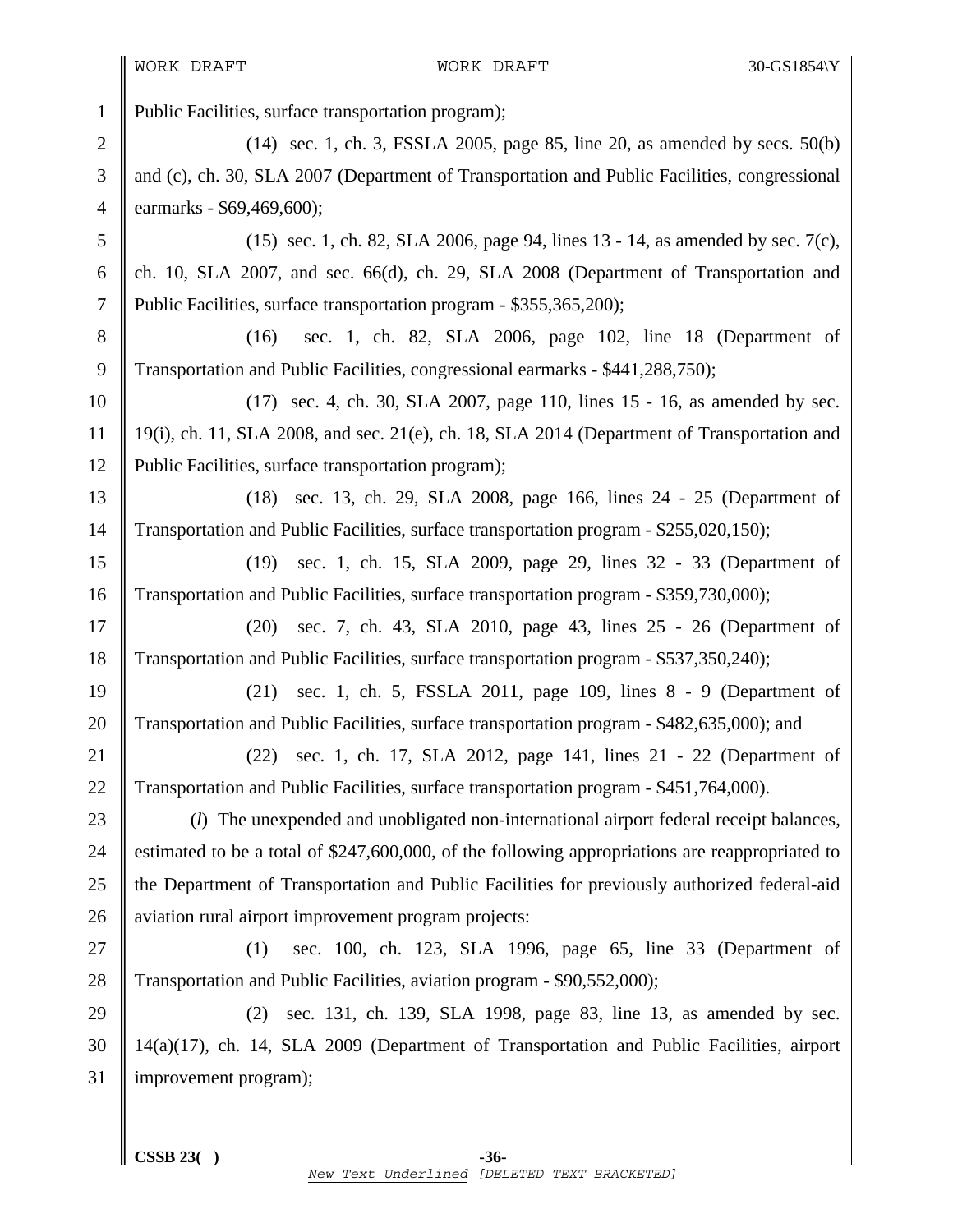WORK DRAFT WORK DRAFT 30-GS1854\Y

1 (3) sec. 100, ch. 2, FSSLA 1999, page 57, line 15 (Department of 2 Transportation and Public Facilities, airport improvement program - \$172,931,263); 3 (4) sec. 1, ch. 61, SLA 2001, page 26, line 33 (Department of Transportation 4 and Public Facilities, airport improvement program - \$344,555,732); 5 (5) sec. 1, ch. 1, SSSLA 2002, page 49, line 30, as amended by sec. 29(i), ch. 6 159, SLA 2004 (Department of Transportation and Public Facilities, airport improvement 7 program - \$248,224,100); 8 (6) sec. 1, ch. 82, SLA 2003, page 37, line 24 (Department of Transportation 9 and Public Facilities, airport improvement program - \$331,877,778); 10 (7) sec. 1, ch. 159, SLA 2004, page 35, line 22, as amended by sec. 15(a), ch. 11  $\parallel$  6, SLA 2005, and sec. 32(a), ch. 3, FSSLA 2005 (Department of Transportation and Public 12 Facilities, airport improvement program - \$265,391,788); 13 (8) sec. 1, ch. 3, FSSLA 2005, page 69, line 11, as amended by sec. 11(c), ch. 14 13, SLA 2006, and sec. 19(k), ch. 11, SLA 2008 (Department of Transportation and Public 15 Facilities, airport improvement program - \$488,630,111); 16 (9) sec. 1, ch. 82, SLA 2006, page 88, line 32, as amended by sec. 7(a), ch. 10, 17 SLA 2007, sec. 20(c), ch. 30, SLA 2007, and sec. 28(c), ch. 11, SLA 2008 (Department of 18 Transportation and Public Facilities, airport improvement program); 19 (10) sec. 4, ch. 30, SLA 2007, page 105, line 27, as amended by sec. 19(e), ch. 20 11, SLA 2008, and sec. 16(c), ch. 38, SLA 2015 (Department of Transportation and Public 21 Facilities, airport improvement program); 22 (11) sec. 13, ch. 29, SLA 2008, page 161, line 33, through page 162, line 3, as 23 amended by sec. 21(f), ch. 18, SLA 2014 (Department of Transportation and Public Facilities, 24 || airport improvement program); 25 (12) sec. 1, ch. 15, SLA 2009, page 23, lines 9 - 10 (Department of 26 Transportation and Public Facilities, airport improvement program - \$362,126,491); 27 (13) sec. 7, ch. 15, SLA 2009, page 51, lines 10 - 11 (Department of 28 Transportation and Public Facilities, airport improvement program - \$9,500,000); 29 (14) sec. 10, ch. 15, SLA 2009, page 59, lines 17 - 18 (Department of 30 Transportation and Public Facilities, airport improvement program - \$75,290,000); 31 (15) sec. 1, ch. 43, SLA 2010, page 4, lines 27 - 28 (Department of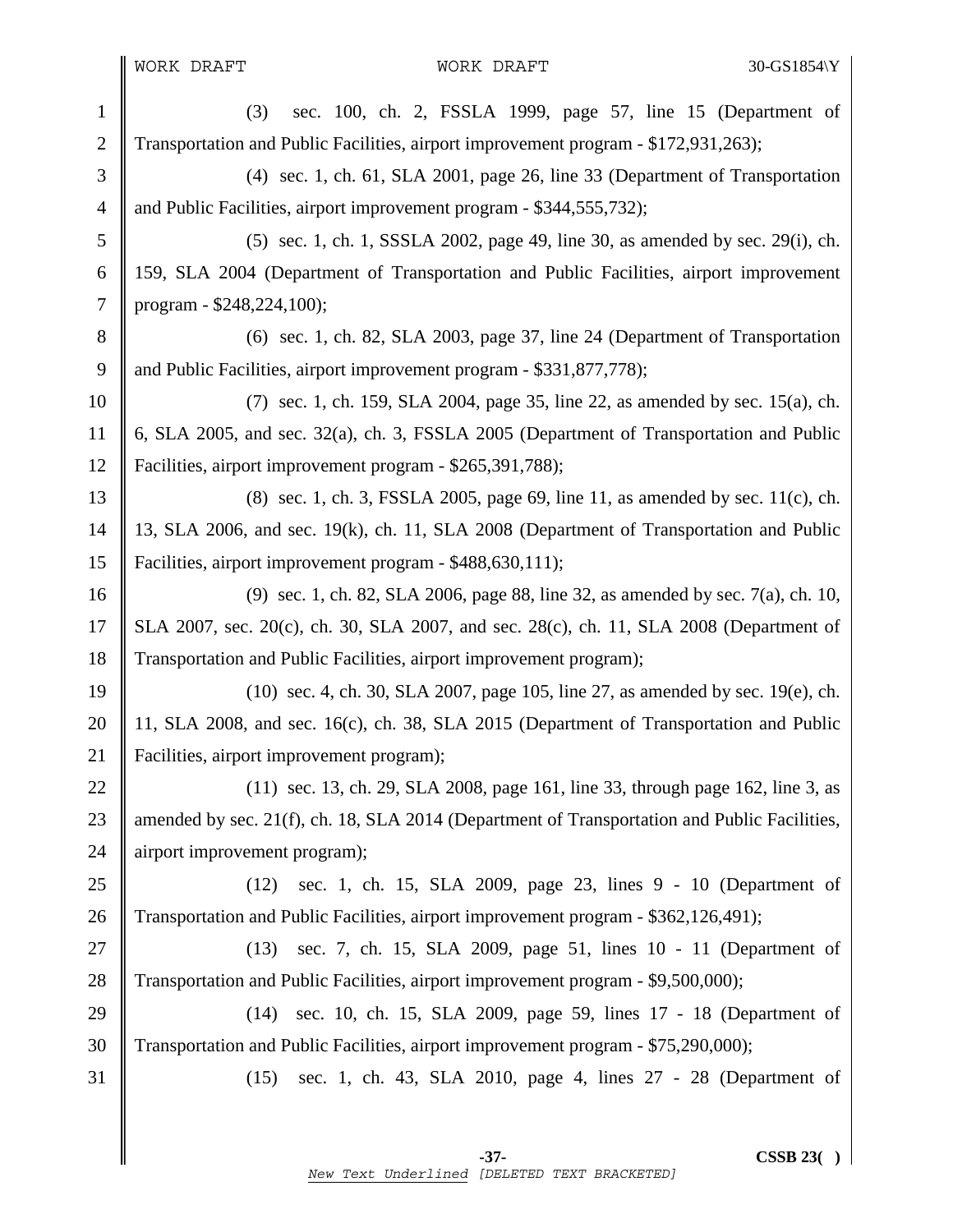1 Transportation and Public Facilities, airport improvement program - \$18,957,500); 2 (16) sec. 7, ch. 43, SLA 2010, page 39, lines 13 - 14 (Department of 3 Transportation and Public Facilities, airport improvement program - \$267,940,500); 4 (17) sec. 1, ch. 5, FSSLA 2011, page 103, lines 7 - 8 (Department of 5 Transportation and Public Facilities, airport improvement program - \$339,509,799); 6 (18) sec. 13, ch. 5, FSSLA 2011, page 154, lines 21 - 22 (Department of 7 Transportation and Public Facilities, airport improvement program - \$18,250,000); 8 (19) sec. 1, ch. 17, SLA 2012, page 137, lines 27 - 28 (Department of 9 Transportation and Public Facilities, airport improvement program - \$227,038,158); and 10 (20) sec. 7, ch. 17, SLA 2012, page 167, lines 30 - 31 (Department of 11 Transportation and Public Facilities, airport improvement program - \$12,900,000). 12 (m) The unexpended and unobligated general fund balances, estimated to be a total of 13 \$3,332,000, of the following appropriations are reappropriated to the Department of 14 Transportation and Public Facilities for state match on previously authorized federal-aid 15 highway program projects: 16 (1) sec. 100, ch. 123, SLA 1996, page 58, line 30, and allocated on page 58, 17 lines 31 - 32, as amended by sec. 5(b), ch. 7, SLA 1998, sec. 50(a)(15), ch. 30, SLA 2007, and 18 sec. 14(a)(11), ch. 14, SLA 2009 (Department of Transportation and Public Facilities, 19 Statewide programs, state match for federal-aid highways projects); 20 (2) sec. 53(c), ch. 2, FSSLA 1999, as amended by sec.  $18(a)(1)$ , ch. 14, SLA 21 2009 (Department of Transportation and Public Facilities, state matching funds for federal 22  $\parallel$  aid-highway projects); 23 (3) sec. 100, ch. 2, FSSLA 1999, page 63, lines 18 - 19, and allocated on page 24  $\parallel$  63, line 20, as amended by sec. 50(a)(34), ch. 30, SLA 2007, and sec. 18(a)(20), ch. 14, SLA 25 2009 (Department of Transportation and Public Facilities, community transportation program 26  $\parallel$  (CTP), CTP state match); 27  $\parallel$  (4) sec. 100, ch. 2, FSSLA 1999, page 69, lines 29 - 30, and allocated on page 28  $\parallel$  69, lines 31 - 32, as amended by sec. 18(a)(23), ch. 14, SLA 2009 (Department of 29 Transportation and Public Facilities, national highway system program (NHS) construction, 30  $\parallel$  national highway system (NHS) state match); 31 (5) sec. 100, ch. 2, FSSLA 1999, page 76, lines 10 - 11, and allocated on page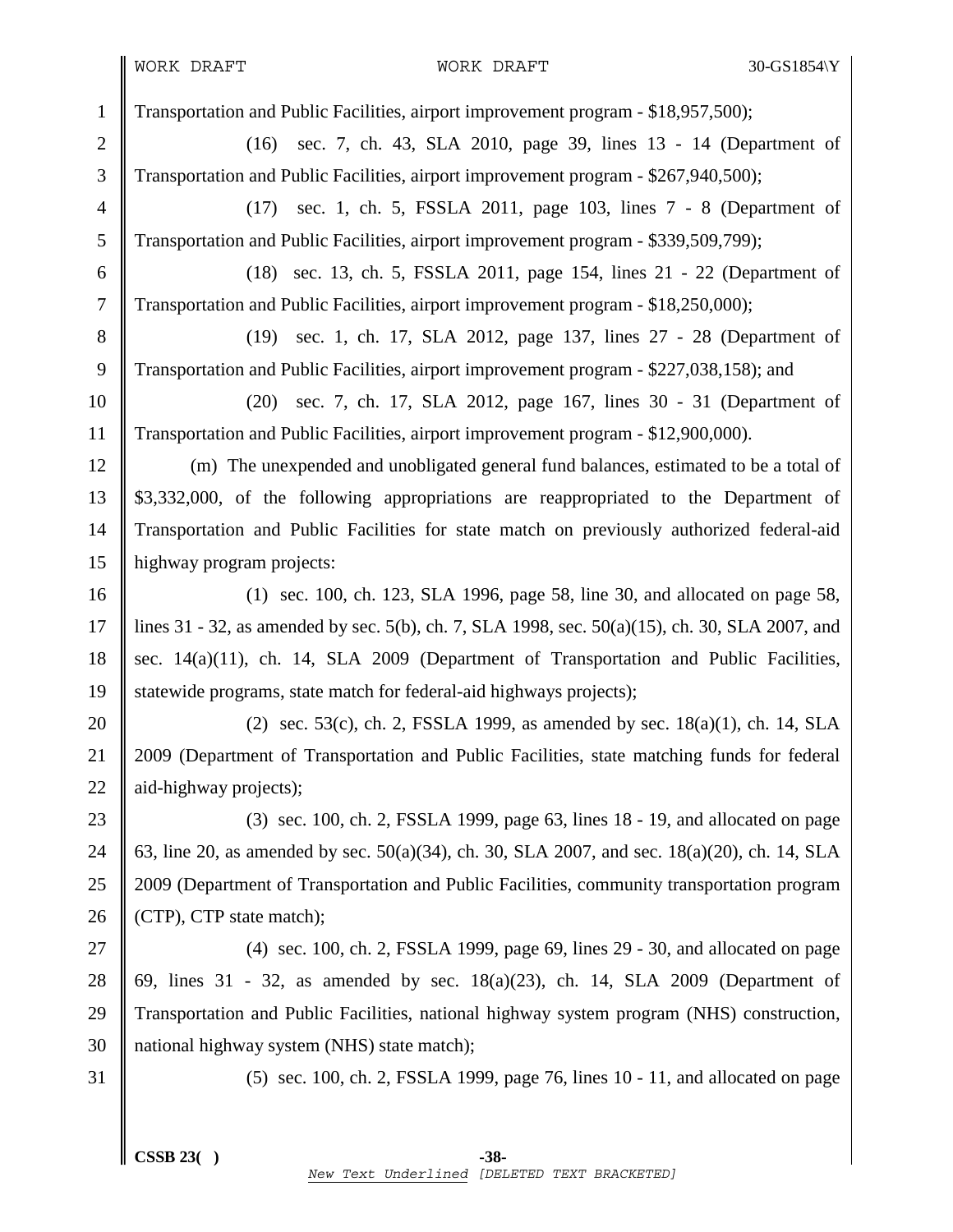1 76, line 12 (Department of Transportation and Public Facilities, trails and recreational access 2 for Alaska (TRAAK), TRAAK state match -  $$2,002,449$ ); 3 (6) sec. 1, ch. 135, SLA 2000, page 29, lines 23 - 25, and allocated on page 4 29, line 26 (Department of Transportation and Public Facilities, Anchorage metropolitan area 5 Transportation study (AMATS) projects, AMATS state match - \$3,212,067); 6 (7) sec. 1, ch. 135, SLA 2000, page 31, lines 16 - 17, and allocated on page 7 31, line 18 (Department of Transportation and Public Facilities, community transportation 8 program (CTP) construction, CTP state match - \$25,134,777); 9 (8) sec. 1, ch. 135, SLA 2000, page 36, line 33, and allocated on page 37, lines 10 3 - 4 (Department of Transportation and Public Facilities, marine transportation projects, 11 marine transportation state match - \$6,880,036); 12 (9) sec. 1, ch. 135, SLA 2000, page 42, lines 4 - 5, and allocated on page 42, 13 line 6 (Department of Transportation and Public Facilities, trails and recreational access for 14 | Alaska (TRAAK) construction, TRAAK state match - \$1,112,213); 15 (10) sec. 1, ch. 61, SLA 2001, page 26, line 14, and allocated on page 26, lines 16 24 - 25 (Department of Transportation and Public Facilities, statewide federal programs, 17 | federal-aid highway state match - \$41,000,000); 18 (11) sec. 1, ch. 1, SSSLA 2002, page 49, line 11, and allocated on page 49, 19 lines 19 - 20, as amended by sec. 27(b), ch. 17, SLA 2012 (Department of Transportation and 20 Public Facilities, statewide federal programs, federal-aid highway state match); 21  $\parallel$  (12) sec. 1, ch. 82, SLA 2003, page 36, line 27, and allocated on page 37, lines 22 | 11 - 12 (Department of Transportation and Public Facilities, statewide federal programs, 23 federal-aid highway state match - \$35,949,500); 24 (13) sec. 15(a), ch. 82, SLA 2003 (Department of Transportation and Public 25 **Facilities**, federal-aid highway program state match); 26 (14) sec. 56(b), ch. 82, SLA 2003 (Department of Transportation and Public 27 Facilities, federal-aid highway program state match); 28 (15) sec. 4, ch. 30, SLA 2007, page 104, line 26, and allocated on page 105, 29 lines 17 - 18 (Department of Transportation and Public Facilities, statewide federal programs, 30  $\parallel$  federal-aid highway state match - \$40,000,000); 31 (16) sec. 13, ch. 29, SLA 2008, page 161, line 3, and allocated on page 161,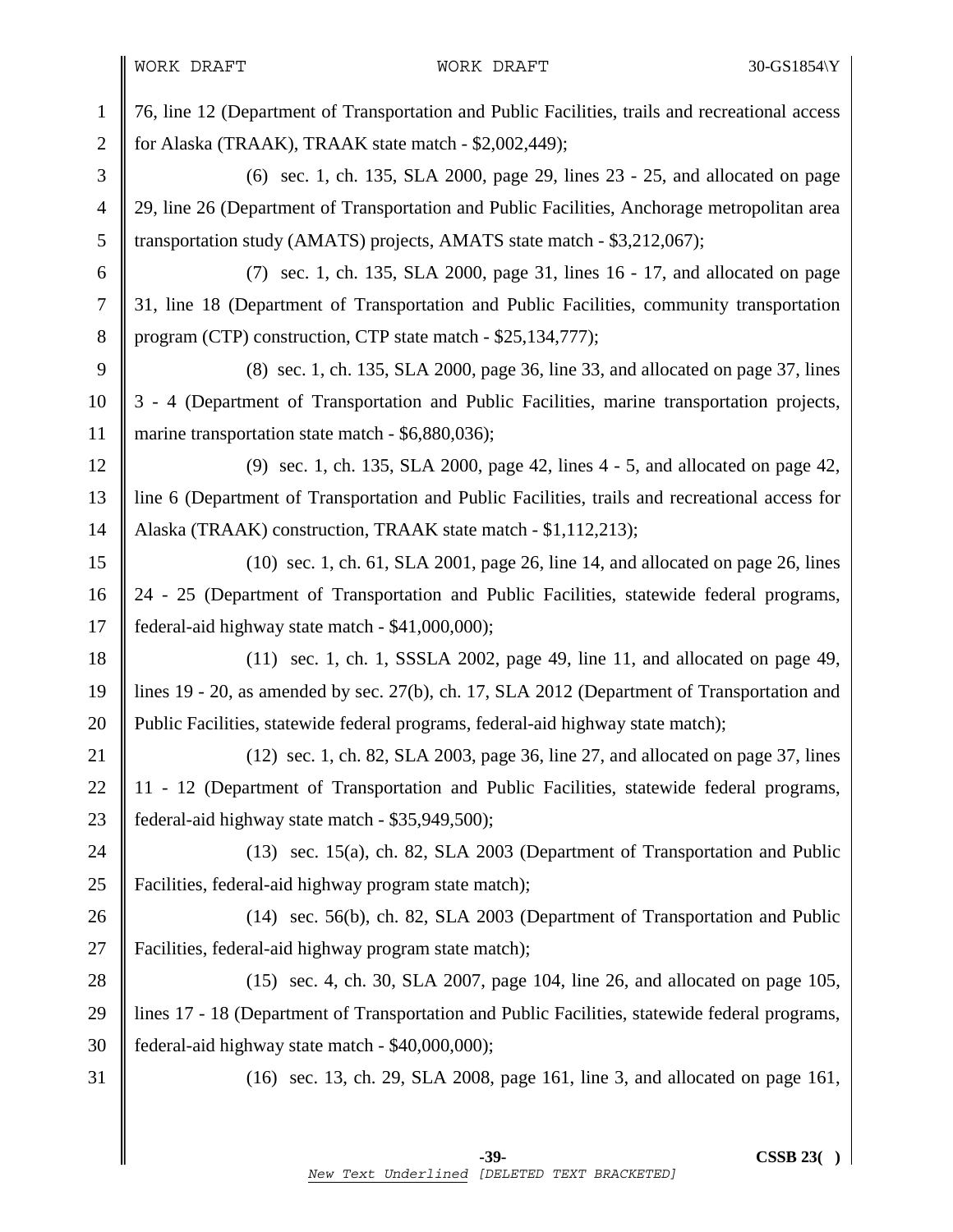1 lines 25 - 26 (Department of Transportation and Public Facilities, statewide federal programs, 2  $\parallel$  federal-aid highway state match - \$40,600,000);

3 (17) sec. 7, ch. 43, SLA 2010, page 38, line 21, and allocated on page 39, lines 4 5 - 6 (Department of Transportation and Public Facilities, statewide federal programs, federal-5  $\parallel$  aid highway state match - \$41,100,000); and

6 (18) sec. 1, ch. 17, SLA 2012, page 141, lines 21 - 22, and allocated on page 7 141, lines 23 - 24 (Department of Transportation and Public Facilities, surface transportation 8 program, federal-aid highway state match - \$47,200,000).

9 (n) The unexpended and unobligated general fund balances, estimated to be a total of 10 \$1,199,000, of the following appropriations are reappropriated to the Department of 11 Transportation and Public Facilities for state match on previously authorized federal-aid 12 | aviation program projects:

13 (1) sec. 100, ch. 123, SLA 1996, page 58, line 30, and allocated on page 59, 14 lines 4 - 5, as amended by sec. 50(a)(16), ch. 30, SLA 2007, and sec. 14(a)(12), ch. 14, SLA 15 2009 (Department of Transportation and Public Facilities, statewide programs, state match for 16 **f** federal-aid aviation projects);

17  $\parallel$  (2) sec. 100, ch. 2, FSSLA 1999, page 57, line 15, and allocated on page 57, 18 lines 16 - 17 (Department of Transportation and Public Facilities, airport improvement 19 program, airport improvement program state match - \$5,000,000);

20  $\parallel$  (3) sec. 1, ch. 61, SLA 2001, page 26, line 14, and allocated on page 26, lines 21 19 - 20 (Department of Transportation and Public Facilities, statewide federal programs, 22 | federal-aid aviation state match -  $$7,587,400$ ;

23 (4) sec. 1, ch. 82, SLA 2003, page 36, line 27, and allocated on page 37, lines 24 9 - 10 (Department of Transportation and Public Facilities, statewide federal programs, 25 **federal-aid aviation state match - \$8,070,000);** 

26 (5) sec. 1, ch. 82, SLA 2006, page 87, line 25, and allocated on page 88, lines 27 || 11 - 12 (Department of Transportation and Public Facilities, statewide federal programs, 28  $\parallel$  federal-aid aviation state match - \$16,000,000);

29 (6) sec. 4, ch. 30, SLA 2007, page 104, line 26, and allocated on page 105, 30 lines 15 - 16 (Department of Transportation and Public Facilities, statewide federal programs, 31 federal-aid aviation state match - \$15,000,000);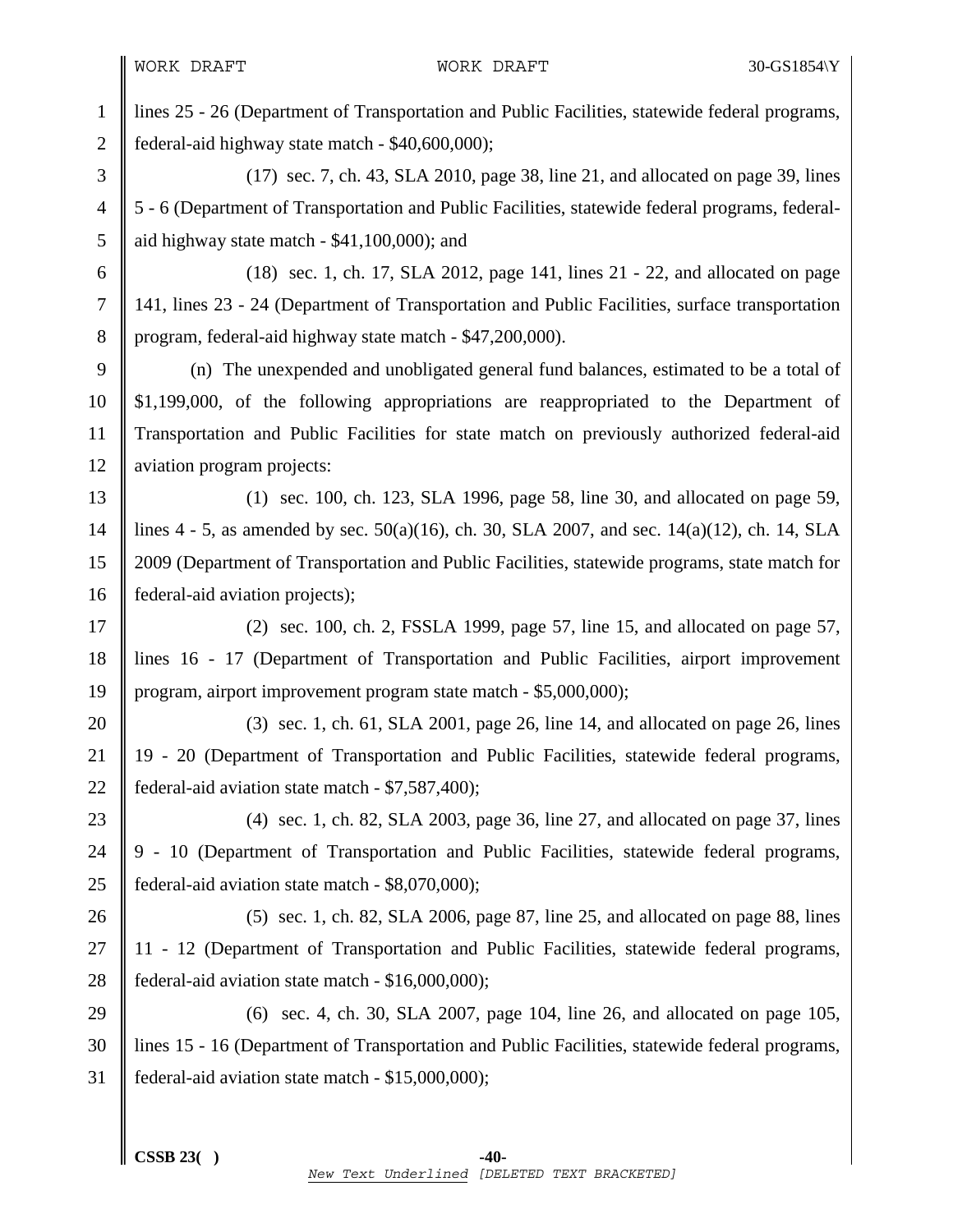1 (7) sec. 13, ch. 29, SLA 2008, page 161, line 3, and allocated on page 161, 2 lines 23 - 24 (Department of Transportation and Public Facilities, statewide federal programs, 3 federal-aid aviation state match - \$9,200,000);

4 (8) sec. 1, ch. 15, SLA 2009, page 22, line 17, and allocated on page 22, lines 5 30 - 31 (Department of Transportation and Public Facilities, statewide federal programs, 6  $\parallel$  federal-aid aviation state match - \$6,320,000);

7 (9) sec. 7, ch. 43, SLA 2010, page 38, line 21, and allocated on page 39, lines 8 | 3 - 4 (Department of Transportation and Public Facilities, statewide federal programs, federal-9  $\parallel$  aid aviation state match - \$8,600,000):

10 (10) sec. 1, ch. 5, FSSLA 2011, page 102, line 13, and allocated on page 102, 11 lines 26 - 27 (Department of Transportation and Public Facilities, statewide federal programs, 12 federal-aid aviation state match - \$11,900,000); and

13 (11) sec. 1, ch. 17, SLA 2012, page 137, lines 27 - 28, and allocated on page 14 137, lines 29 - 30 (Department of Transportation and Public Facilities, airport improvement 15 program, federal-aid aviation state match - \$11,700,000).

16 (o) It is the intent of the legislature that the Department of Transportation and Public 17 Facilities use the appropriations made in (k) - (n) of this section to reprogram funding on 18 previously authorized federal projects in order to clean up and lapse those older 19 || appropriations.

20 (p) An amount equal to one percent of the appropriations made in sec.  $37(a)$ , ch. 43, 21 SLA 2010 (Department of Transportation and Public Facilities, construction of an Alaska 22 marine highway Alaska class ferry - \$60,000,000) and sec. 1, ch. 17, SLA 2012, page 132, 23 lines 9 - 11 (Department of Transportation and Public Facilities, Alaska marine highway 24 System, Alaska class ferry - \$60,000,000), estimated to be \$1,200,000, that was required 25 under AS 35.27.020 to be deposited in the art in public places fund  $(AS\,44.27.060)$  is 26 || appropriated from the art in public places fund (AS 44.27.060) to the Department of 27 Transportation and Public Facilities for purchase of equipment for the Alaska class ferries.

28  $\parallel$  (q) If the amount appropriated in sec. 1 of this Act and (b) and (h) - (j) of this section 29 for federal-aid highway match is less than \$58,000,000, the amount necessary to appropriate 30 \$58,000,000 to federal-aid highway match, estimated to be \$0, is appropriated from the 31 budget reserve fund (AS 37.05.540) to the Department of Transportation and Public Facilities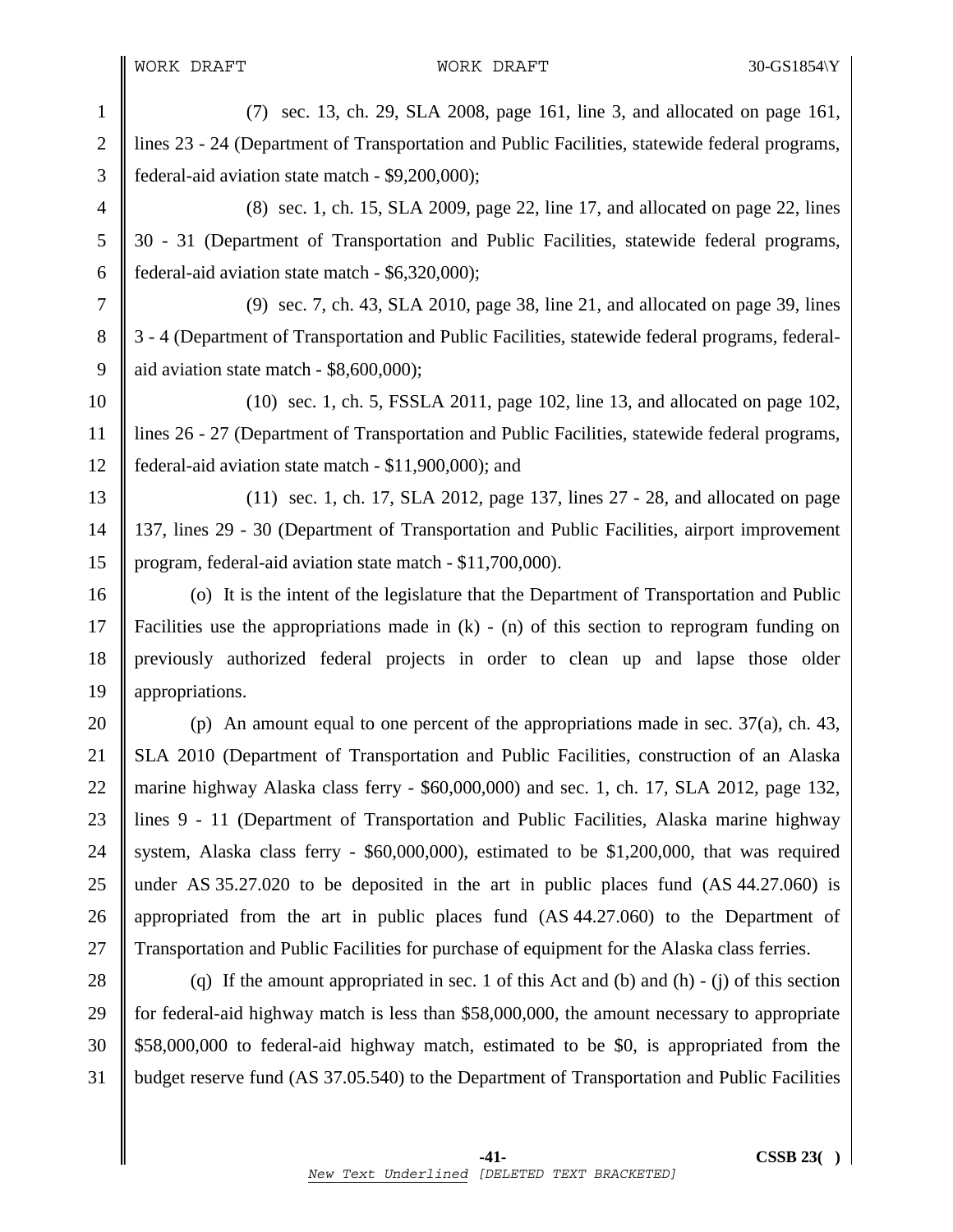1 for federal-aid highway match.

2 **\* Sec. 22.** FUND TRANSFER. (a) The balance of the large passenger vessel gaming and 3 gambling tax account (AS 43.35.220) as of June 30, 2018, estimated to be \$8,100,000, is 4 | appropriated to the Alaska capital income fund (AS 37.05.565).

5 (b) The sum of \$8,000,000 is appropriated from the budget reserve fund 6 (AS 37.05.540) to the community assistance fund  $(AS 29.60.850)$  to be added to the amount 7 to be distributed under AS 29.60.850(c), before the distribution under AS 29.60.855, for a 8 total distribution of \$38,000,000 for the fiscal year ending June 30, 2018.

9 **\* Sec. 23.** HOUSE DISTRICTS 1 - 40. The sum of \$37,500 is appropriated from the budget 10 reserve fund (AS 37.05.540) to the Department of Commerce, Community, and Economic 11 Development for payment as a grant under AS 37.05.316 to Arctic Winter Games Team 12 Alaska for team participation in the 2018 Arctic Winter Games.

13 **\* Sec. 24.** HOUSE DISTRICTS 33 - 36. The unexpended and unobligated balance, 14 estimated to be \$134,865, of the appropriation made in sec. 35(b), ch. 38, SLA 2015 (Inter-15 Island Ferry Authority, northern route service) is reappropriated to the Department of 16 Commerce, Community, and Economic Development for payment as a grant under 17 AS 37.05.316 to the Inter-Island Ferry Authority for service between Ketchikan and Prince of 18 Wales Island.

19 **\* Sec. 25.** OFFICE OF THE GOVERNOR. (a) Section 16(d), ch. 16, SLA 2013, is 20 || amended to read:

21 (d) The unexpended and unobligated balances, estimated to be a total of 22 \$738,000, of the appropriations made in sec. 1, ch. 15, SLA 2012, page 16, line 16 23 COffice of the Governor, commissions/special offices - \$2,547,800), sec. 1, ch. 15, 24 SLA 2012, page 16, line 18 (Office of the Governor, executive operations -25 \$18,757,600), sec. 1, ch. 15, SLA 2012, page 16, lines 29 - 30 (Office of the 26 Governor, Office of the Governor state facilities rent - \$1,221,800), and sec. 1, ch. 15, 27 SLA 2012, page 17, lines 3 - 4 (Office of the Governor, office of management and 28 budget - \$2,751,100), and the unexpended and unobligated balance, after the 29 appropriation made in (b) of this section, estimated to be \$75,000, of the appropriation 30 made in sec. 1, ch. 15, SLA 2012, page 17, line 12, and allocated on page 17, line 13 31 (Office of the Governor, elections, elections - \$7,855,900) are reappropriated to the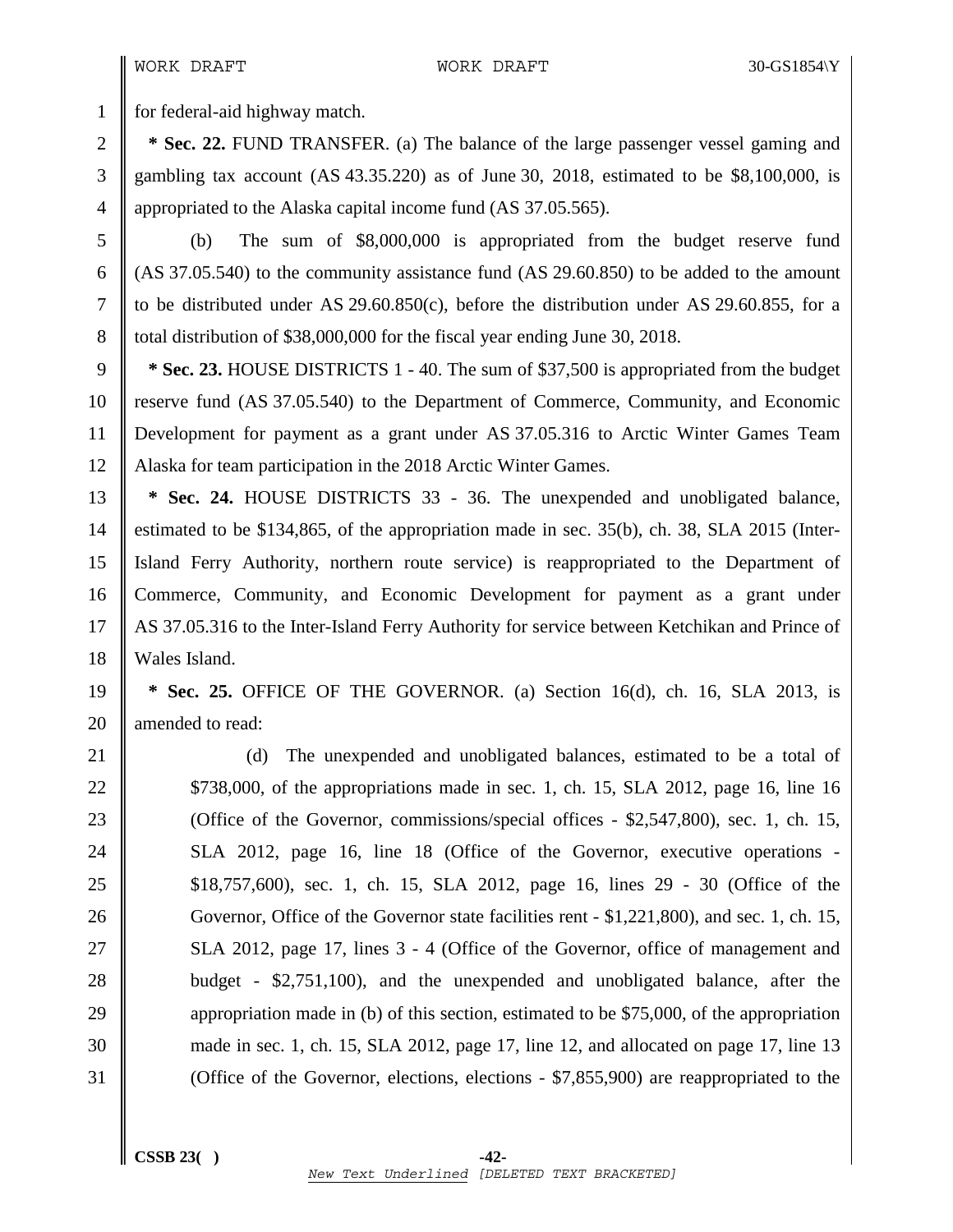1 Office of the Governor for facilities repairs and maintenance, security, [AND] **computer systems improvements**, and state government efficiency efforts, and to **pursue economic development opportunities for consideration at the state and federal levels**.

5 (b) Section 46, ch. 18, SLA 2014, is amended to read:

6 Sec. 46. OFFICE OF THE GOVERNOR. The unexpended and unobligated 7 general fund balances, estimated to be a total of \$2,000,000, of the appropriations 8 made in sec. 1, ch. 14, SLA 2013, page 17, line 9 (Office of the Governor, 9 commissions/special offices - \$2,585,600), sec. 1, ch. 14, SLA 2013, page 17, line 11 10 (Office of the Governor, executive operations - \$19,214,100), sec. 1, ch. 14, SLA 11 2013, page 17, lines 22 - 23 (Office of the Governor, Office of the Governor state 12 facilities rent - \$1,221,800), sec. 1, ch. 14, SLA 2013, page 17, line 27 (Office of the 13 Governor, office of management and budget - \$2,902,100), and sec. 1, ch. 14, SLA 14 2013, page 17, line 30 (Office of the Governor, elections - \$4,289,000) are 15 reappropriated to the Office of the Governor for costs associated with the capitol 16 **||** remodel project, information technology, [AND] security improvements, and state 17 **government efficiency efforts, and to pursue economic development opportunities**  18 **for consideration at the state and federal levels**.

19 (c) Section 29, ch. 2, 4SSLA 2016, is amended to read:

20 Sec. 29. OFFICE OF THE GOVERNOR. The unexpended and unobligated 21 general fund balances, estimated to be a total of \$850,000, of the following 22 **a** appropriations are reappropriated to the Office of the Governor to advance state 23 Solution 23 Solution 23 Solution 23 Solution 23 Solution 23 Solution 23 Solution 2016 to evaluate the current structure and focus of the 24 Alaska Housing Finance Corporation, the Alaska Energy Authority, and the Alaska 25 Industrial Development and Export Authority for the fiscal years ending June 30, 26 2017, [AND] June 30, 2018**, and June 30, 2019**:

27 || (1) sec. 1, ch. 23, SLA 2015, page 17, line 32 (Office of the Governor, 28 commissions/special offices - \$808,700);

29 (2) sec. 1, ch. 23, SLA 2015, page 18, line 3 (Office of the Governor, 30 executive operations - \$3,795,200);

31 (3) sec. 1, ch. 23, SLA 2015, page 18, lines 8 - 9 (Office of the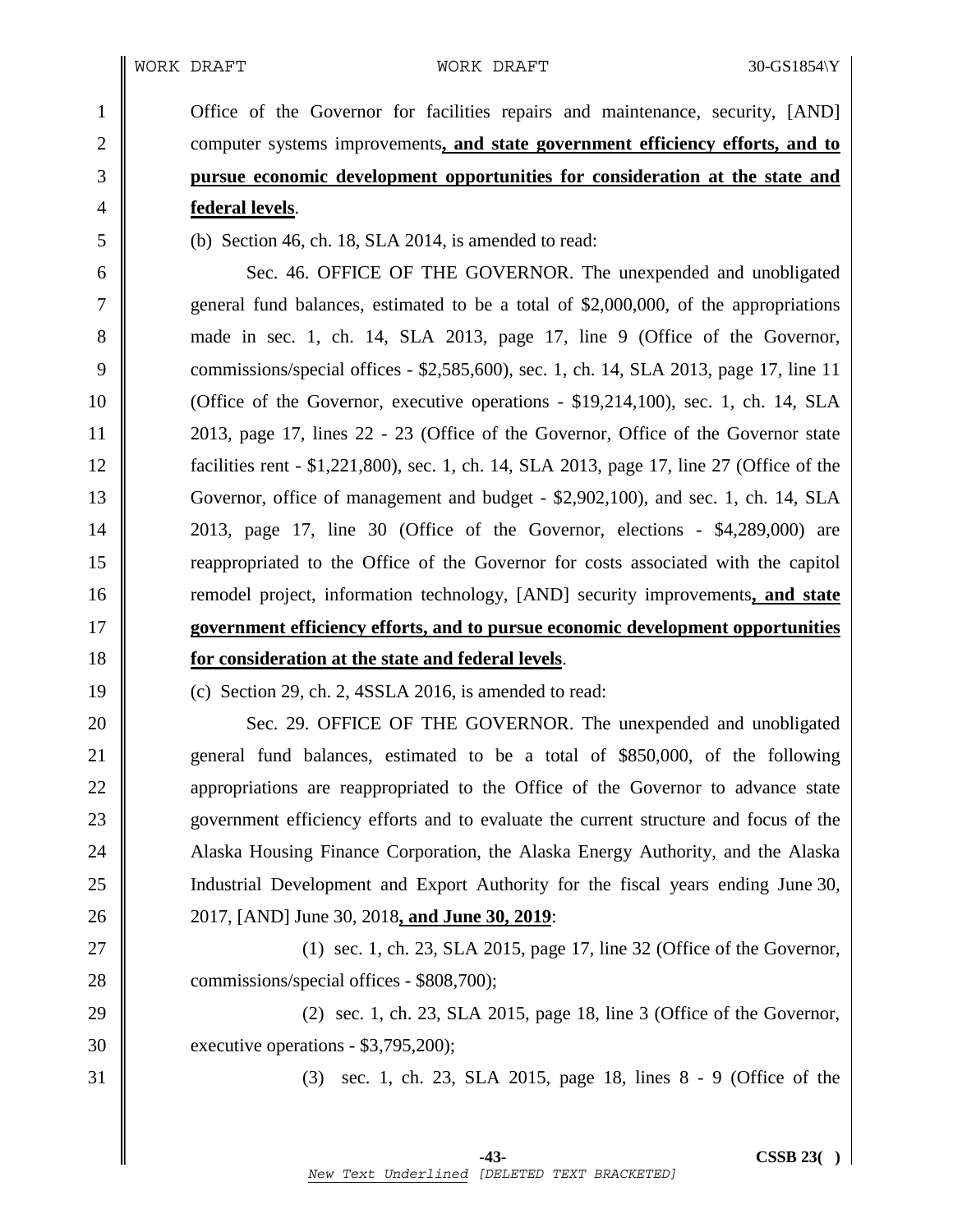1 Governor, Office of the Governor state facilities rent - \$306,900); 2 (4) sec. 1, ch. 23, SLA 2015, page 18, line 13 (Office of the Governor,  $3 \parallel$  office of management and budget - \$706,100); 4 (5) sec. 1, ch. 23, SLA 2015, page 18, line 16 (Office of the Governor, 5 elections - \$1,471,300); 6 (6) sec. 1, ch. 1, SSSLA 2015, page 10, line 21 (Office of the 7 Governor, commissions/special offices - \$1,609,000); 8 (7) sec. 1, ch. 1, SSSLA 2015, page 10, line 23 (Office of the 9 Governor, executive operations - \$10,016,700); 10 (8) sec. 1, ch. 1, SSSLA 2015, page 10, lines 28 - 29 (Office of the 11 Governor, Office of the Governor state facilities rent - \$809,900); 12 (9) sec. 1, ch. 1, SSSLA 2015, page 10, line 33 (Office of the 13 Governor, office of management and budget - \$1,863,700); and 14 (10) sec. 1, ch. 1, SSSLA 2015, page 11, line 5 (Office of the 15 Governor, elections - \$2,489,600). 16 (d) The unexpended and unobligated general fund balances, estimated to be a total of 17  $\parallel$  \$950,000, of the appropriations made in sec. 1, ch. 3, 4SSLA 2016, page 18, line 25 (Office of 18 the Governor, commissions/special offices - \$2,386,600), sec. 1, ch. 3, 4SSLA 2016, page 18, 19 line 27 (Office of the Governor, executive operations - \$13,698,400), sec. 1, ch. 3, 4SSLA 20 2016, page 18, lines 32 - 33 (Office of the Governor, Office of the Governor state facilities 21 rent - \$1,086,800), sec. 1, ch. 3, 4SSLA 2016, page 19, line 6 (Office of the Governor, office 22 of management and budget -  $$2,528,700$ , and sec. 1, ch. 3, 4SSLA 2016, page 19, line 12 23 (Office of the Governor, elections - \$4,212,900) are reappropriated to the Office of the 24 Governor for costs associated with state government efficiency efforts and to pursue 25 economic development opportunities for consideration at the state and federal levels for the 26 fiscal years ending June 30, 2018, and June 30, 2019. 27 **\* Sec. 26.** REAPPROPRIATION OF LEGISLATIVE APPROPRIATIONS. The 28 unexpended and unobligated general fund balances, estimated to be a total of \$6,465,000, of 29 the following appropriations are reappropriated to the Alaska Legislature, Legislative 30 Council, council and subcommittees, for legislative renovations, projects, and technology 31 | improvements: